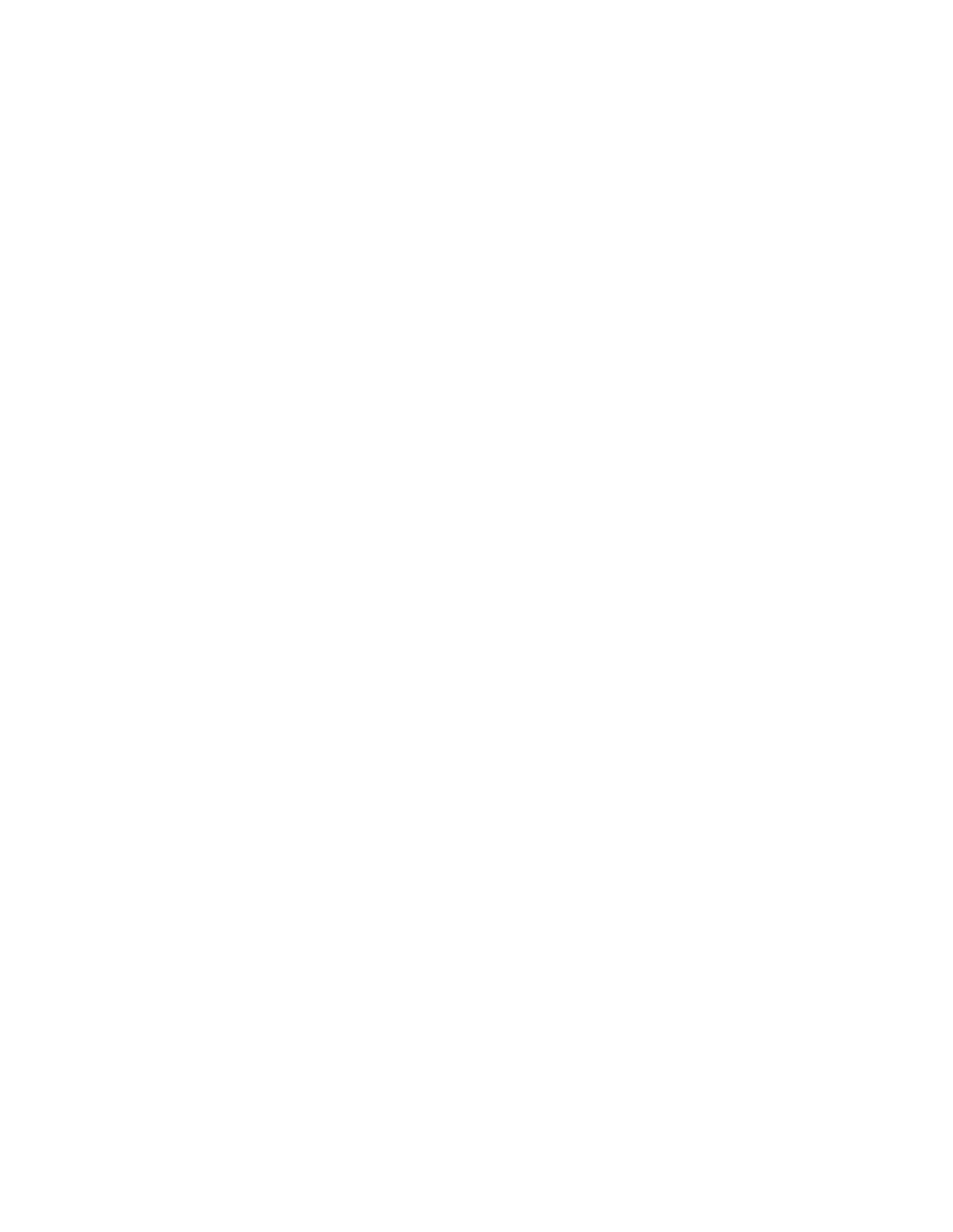# **Marine Mammal and Acoustical Monitoring during Vehicle Launches on San Nicolas Island, California, June** – **December 2009**

by

Meike Holst<sup>a</sup> and Charles R. Greene, Jr.<sup>b</sup>

## <sup>a</sup>**LGL Ltd., environmental research associates**

22 Fisher St., POB 280, King City, Ont. L7B 1A6, Canada

and

**b** Greeneridge Sciences Inc. 6160-C Wallace Becknell Rd., Santa Barbara, CA 93117

in association with

**Epsilon Systems Solutions, Inc.**  9242 Lightwave Ave., Suite 100, San Diego, CA 92123-6404

for

**Naval Air Warfare Center Weapons Division**  Point Mugu, CA

and

**National Marine Fisheries Service** Silver Spring, MD, and Long Beach, CA

LGL Report TA4896-1

24 March 2010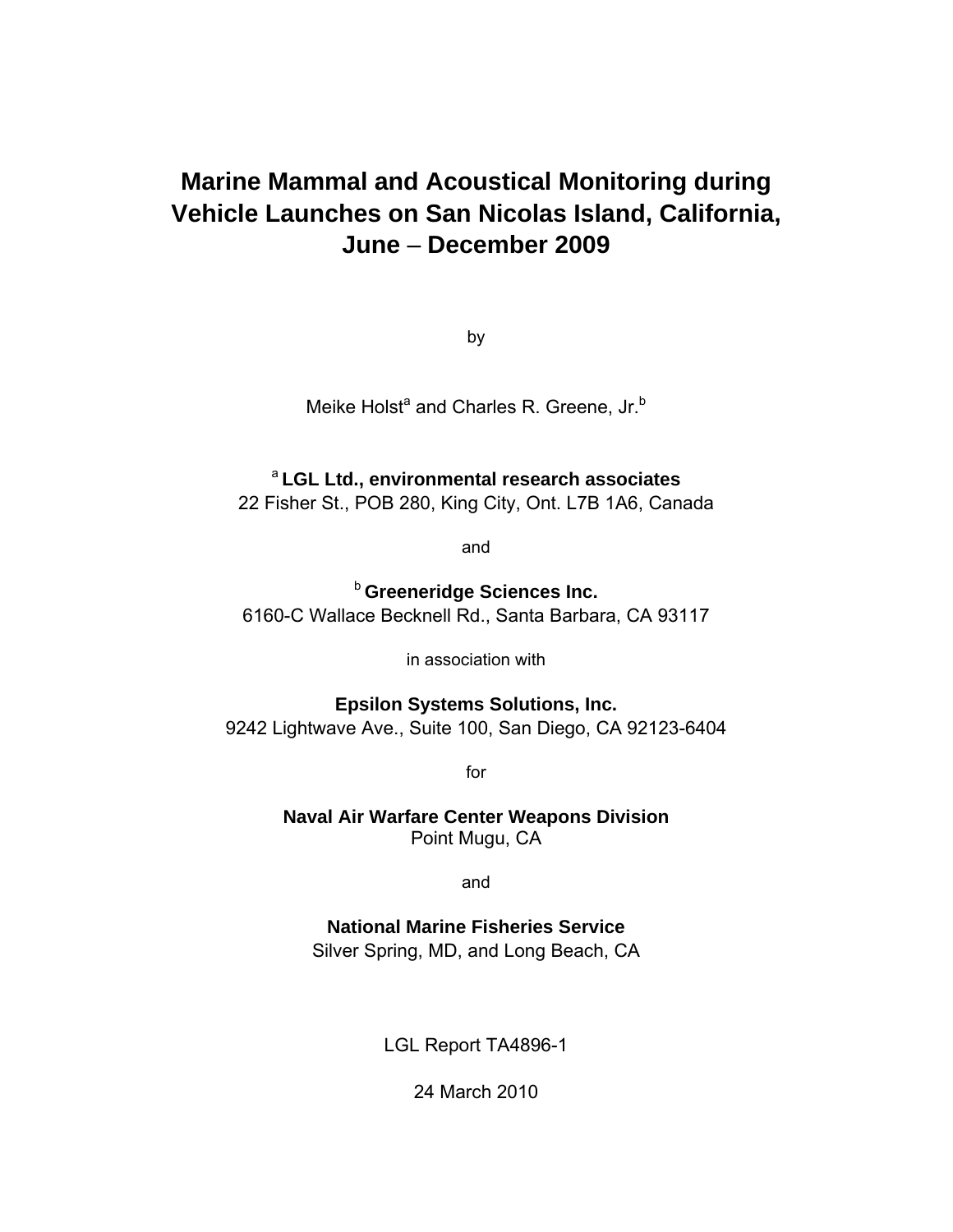## **Suggested format for citation:**

Holst, M. and C.R. Greene, Jr. 2010. Marine mammal and acoustical monitoring during vehicle launches on San Nicolas Island, California, June–December 2009. LGL Rep. TA4896-1. Rep. from LGL Ltd., King City, Ont., and Greeneridge Sciences Inc., Santa Barbara, CA, for Naval Air Warfare Center Weapons Division, Point Mugu, CA, and Nat. Mar. Fish. Serv., Silver Spring, MD, and Long Beach, CA. 55 p.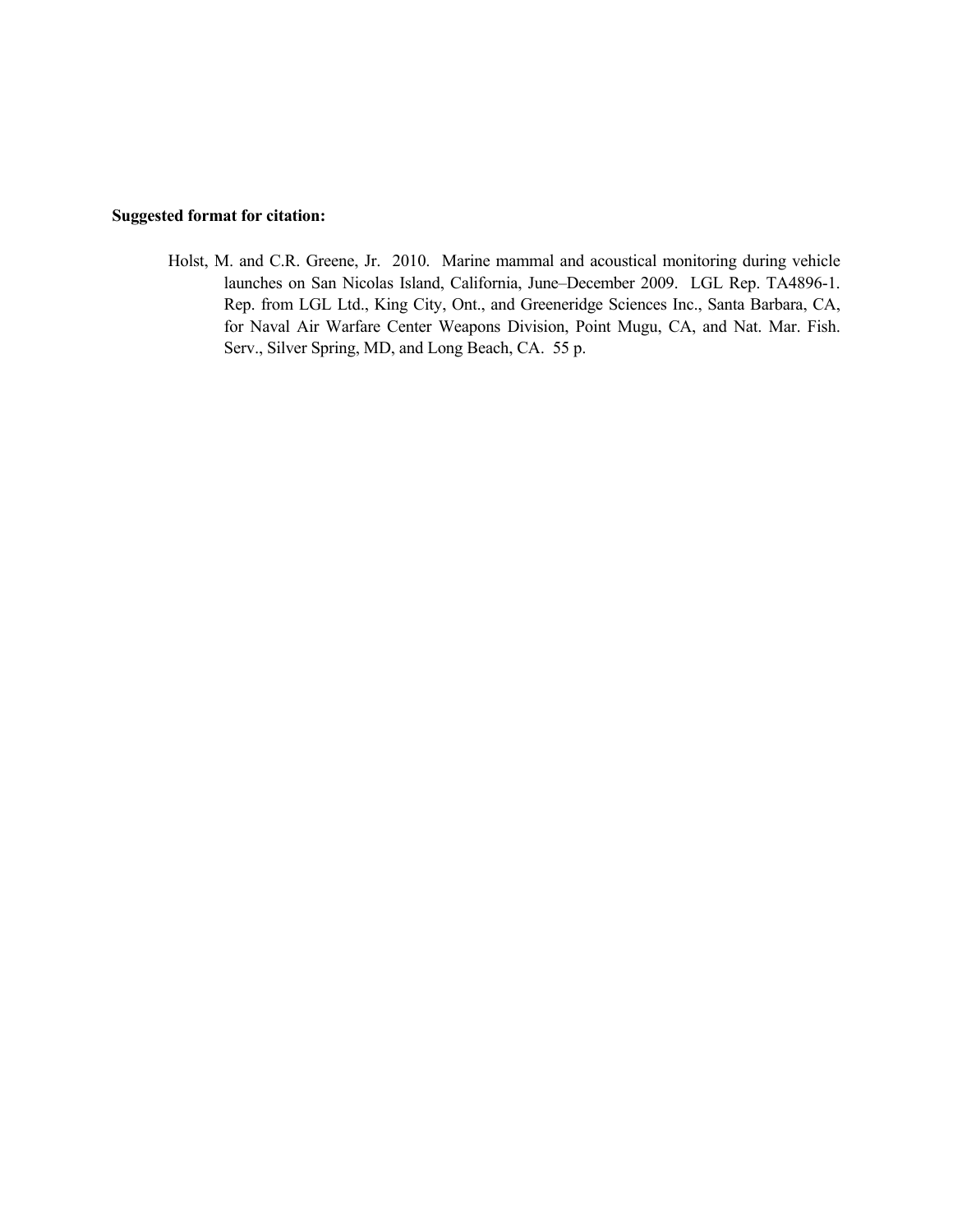## **TABLE OF CONTENTS**

| 4. ESTIMATED NUMBERS OF PINNIPEDS AFFECTED BY VEHICLE LAUNCHES      |  |
|---------------------------------------------------------------------|--|
|                                                                     |  |
|                                                                     |  |
|                                                                     |  |
|                                                                     |  |
|                                                                     |  |
|                                                                     |  |
|                                                                     |  |
| APPENDIX A: LETTER OF AUTHORIZATION FOR 4 JUNE 2009 - 3 JUNE 201040 |  |
|                                                                     |  |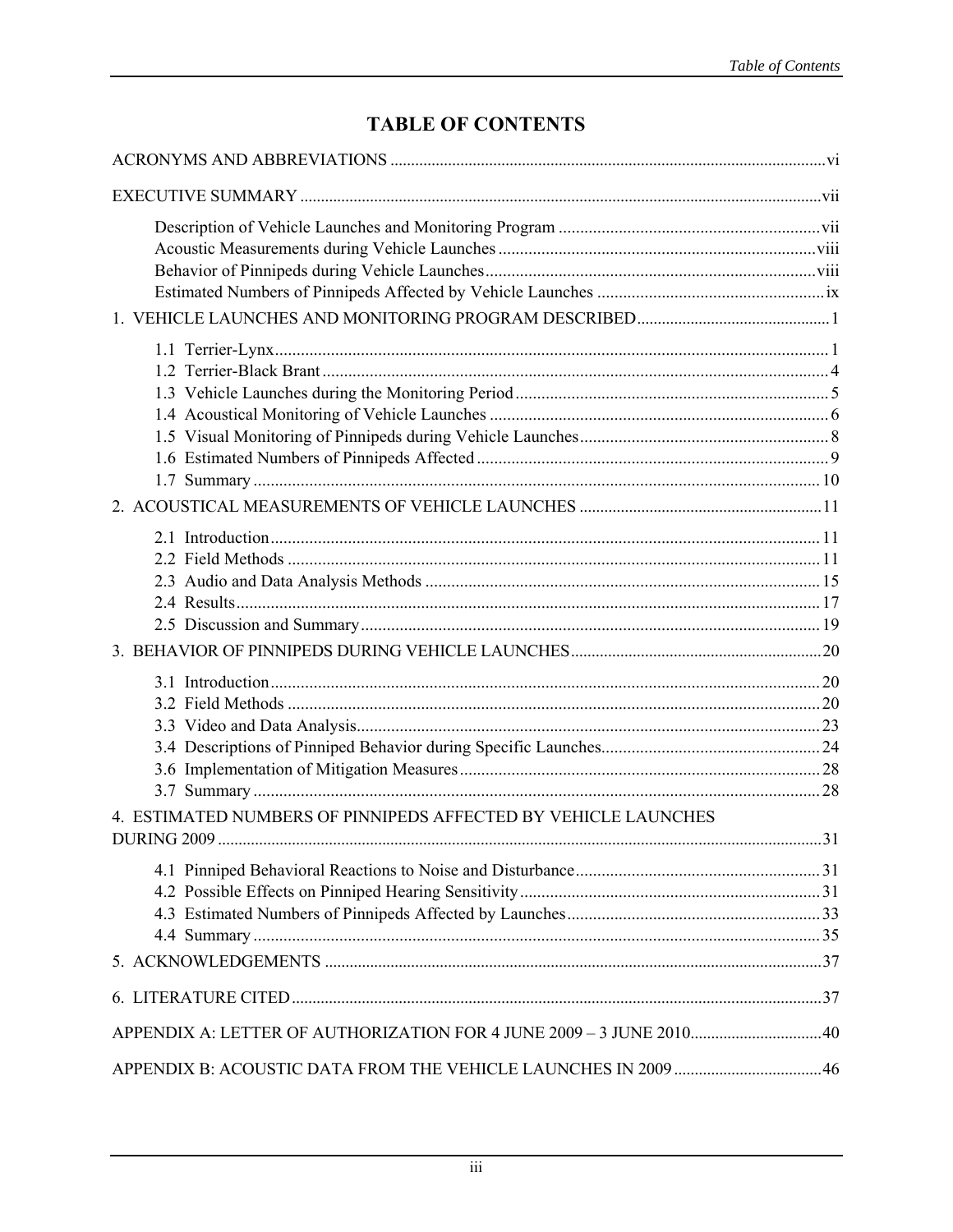## **LIST OF FIGURES**

| FIGURE 1.2. Map of San Nicolas Island, California, showing the Alpha Launch Complex, Building 807    |    |
|------------------------------------------------------------------------------------------------------|----|
| Launch Complex, and the names of adjacent beaches on which pinnipeds are known to haul out.          |    |
| Also shown are the anticipated launch azimuths (dashed lines) for each launch complex. These         |    |
| launch azimuths are typical, although occasionally launch paths could pass outside these boundaries3 |    |
|                                                                                                      |    |
|                                                                                                      |    |
|                                                                                                      | 6  |
|                                                                                                      |    |
|                                                                                                      |    |
|                                                                                                      |    |
| FIGURE 3.1. Launch azimuths, acoustic recording sites (ATARs), and video recording sites for all     |    |
|                                                                                                      | 22 |
|                                                                                                      |    |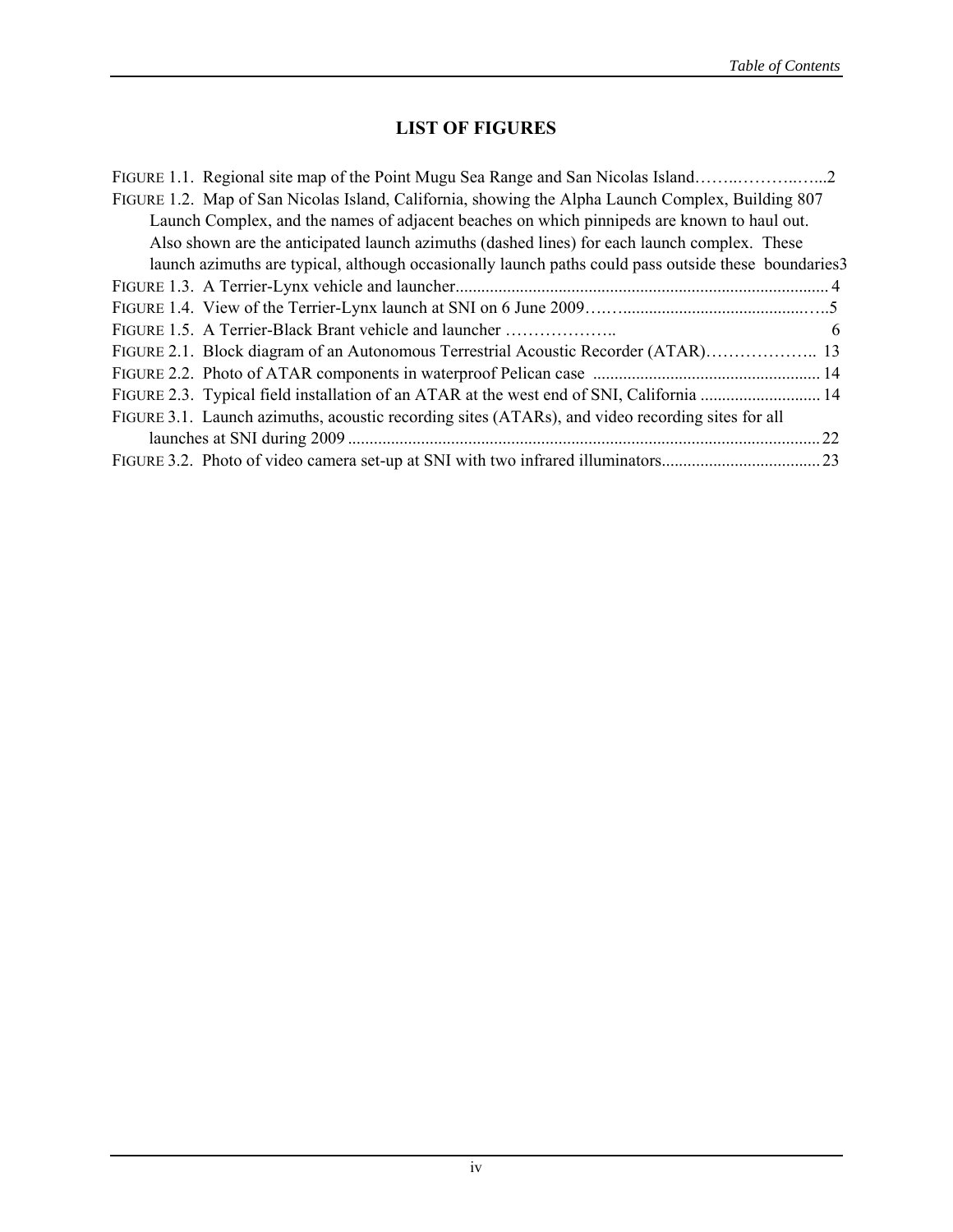## **LIST OF TABLES**

| TABLE 1.1. Details of the three launches at SNI during June–December 2009. The weather data were                   |    |
|--------------------------------------------------------------------------------------------------------------------|----|
| collected at the SNI airport, which is located at an elevation of 152 m ASL toward the east end of                 |    |
|                                                                                                                    |    |
|                                                                                                                    |    |
|                                                                                                                    |    |
| TABLE 2.3. Pulse parameters for flat-, A-, and M <sub>pa</sub> -weighted sound from the vehicle launches at SNI in |    |
|                                                                                                                    |    |
| TABLE 2.4. Broadband (10–20,000 Hz) sound levels (in dB re 20 $\mu$ Pa) as recorded before the launch by           |    |
|                                                                                                                    |    |
| TABLE 3.1. Video data collected for California sea lions and northern elephant seals at SNI during                 |    |
|                                                                                                                    |    |
| TABLE 3.2. Details of vehicle launches, SELs, and California sea lion reactions at SNI during 2009.                |    |
|                                                                                                                    |    |
| TABLE 3.3. Details of vehicle launches, SELs, and northern elephant seal reactions at SNI during 2009.             |    |
|                                                                                                                    | 27 |
| TABLE 3.4. Implementation of mitigation measures during the June–December 2009 monitoring                          |    |
| 29                                                                                                                 |    |
| TABLE 4.1. Minimum estimated numbers of pinnipeds potentially (poten.) affected by launches from the               |    |
| Navy's vehicle launch program on SNI, June–December 2009. Some individuals were probably                           |    |
|                                                                                                                    |    |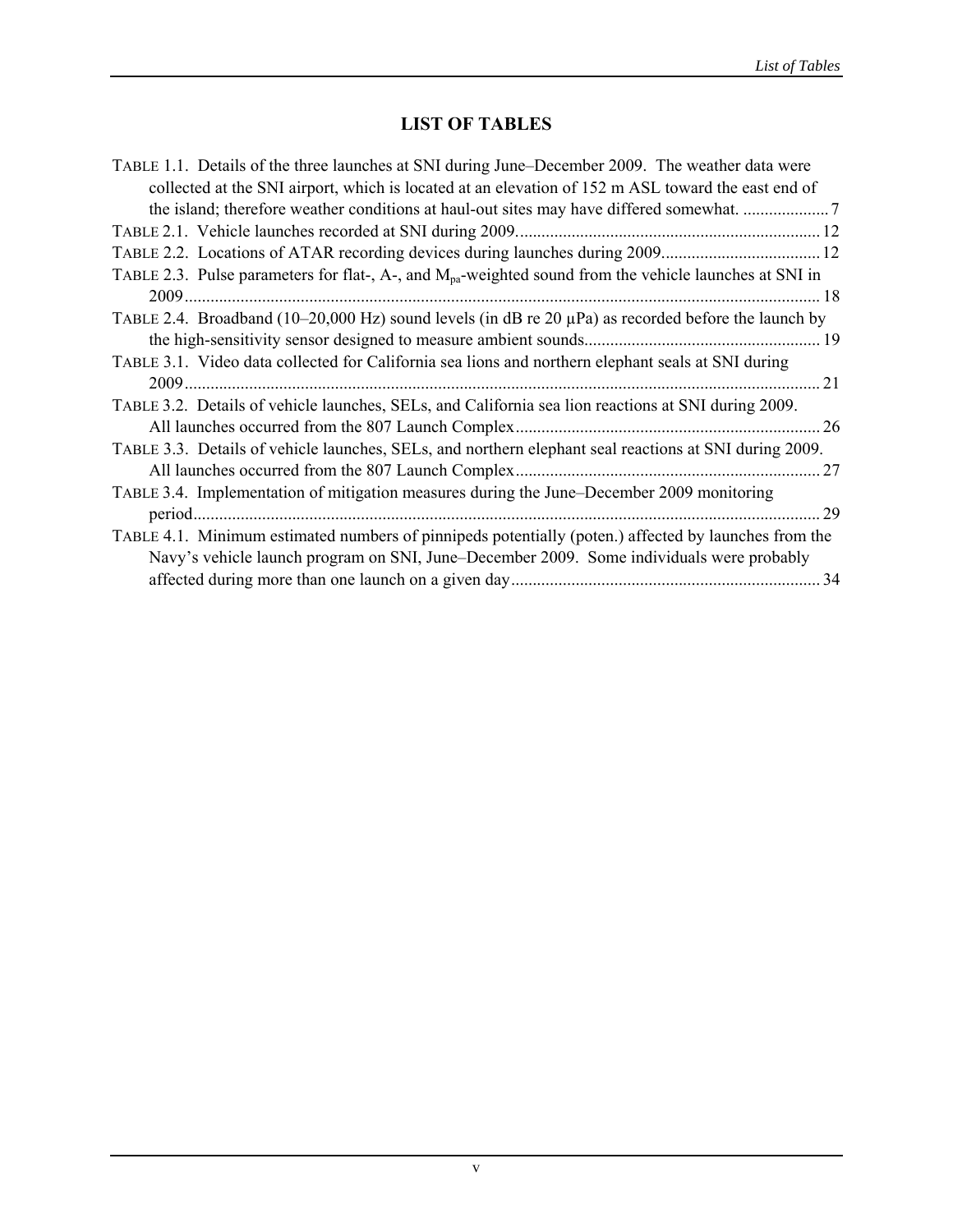## **ACRONYMS AND ABBREVIATIONS**

| $3-D$         | 3-dimensional                                                                 |
|---------------|-------------------------------------------------------------------------------|
| <b>ABL</b>    | Airborne Laser                                                                |
| <b>ASL</b>    | above sea level                                                               |
| <b>ATAR</b>   | Autonomous Terrestrial Acoustic Recorder                                      |
| <b>CFR</b>    | Code of Federal Regulations                                                   |
| cm            | centimeter                                                                    |
| <b>CPA</b>    | <b>Closest Point of Approach</b>                                              |
| dB            | decibel                                                                       |
| dBA           | decibel, A-weighted, to emphasize mid-frequencies and to de-emphasize low and |
|               | high frequencies to which human (and pinniped) ears are less sensitive        |
| <b>FOV</b>    | field of view (of video camera)                                               |
| ft            | feet                                                                          |
| hr            | hour                                                                          |
| Hz            | Hertz                                                                         |
| <b>IHA</b>    | <b>Incidental Harassment Authorization</b>                                    |
| 1n            | inches                                                                        |
| kg            | kilogram                                                                      |
| kHz           | kilohertz                                                                     |
| km            | kilometer (1 km = 3281 ft, 0.62 mi, or 0.54 n.mi)                             |
| kt            | knots or nautical miles per hour                                              |
| <sup>1</sup>  | pounds                                                                        |
| <b>LOA</b>    | Letter of Authorization                                                       |
| m             | meter                                                                         |
| min           | minute                                                                        |
| mm            | millimeter                                                                    |
| <b>MMPA</b>   | Marine Mammal Protection Act                                                  |
| $M_{pa}$      | Frequency weighting appropriate for pinnipeds in air (see Gentry et al. 2004; |
|               | Southall et al. 2007)                                                         |
| <b>NAWCWD</b> | Naval Air Warfare Center Weapons Division                                     |
| <b>NMFS</b>   | National Marine Fisheries Service                                             |
| <b>PTS</b>    | Permanent Threshold Shift                                                     |
| rms           | root mean square (a type of average)                                          |
| S             | second                                                                        |
| <b>SEL</b>    | sound exposure level                                                          |
| <b>SEL-A</b>  | A-weighted sound exposure level                                               |
| SEL-M         | $M_{pa}$ -weighted sound exposure level                                       |
| SNI           | San Nicolas Island                                                            |
| <b>SPL</b>    | sound pressure level                                                          |
| SPL-f         | flat-weighted sound pressure level                                            |
| <b>SEL-M</b>  | M <sub>pa</sub> -weighted sound pressure level                                |
| <b>TTS</b>    | Temporary Threshold Shift                                                     |
| $\mu$ Pa      | micropascal                                                                   |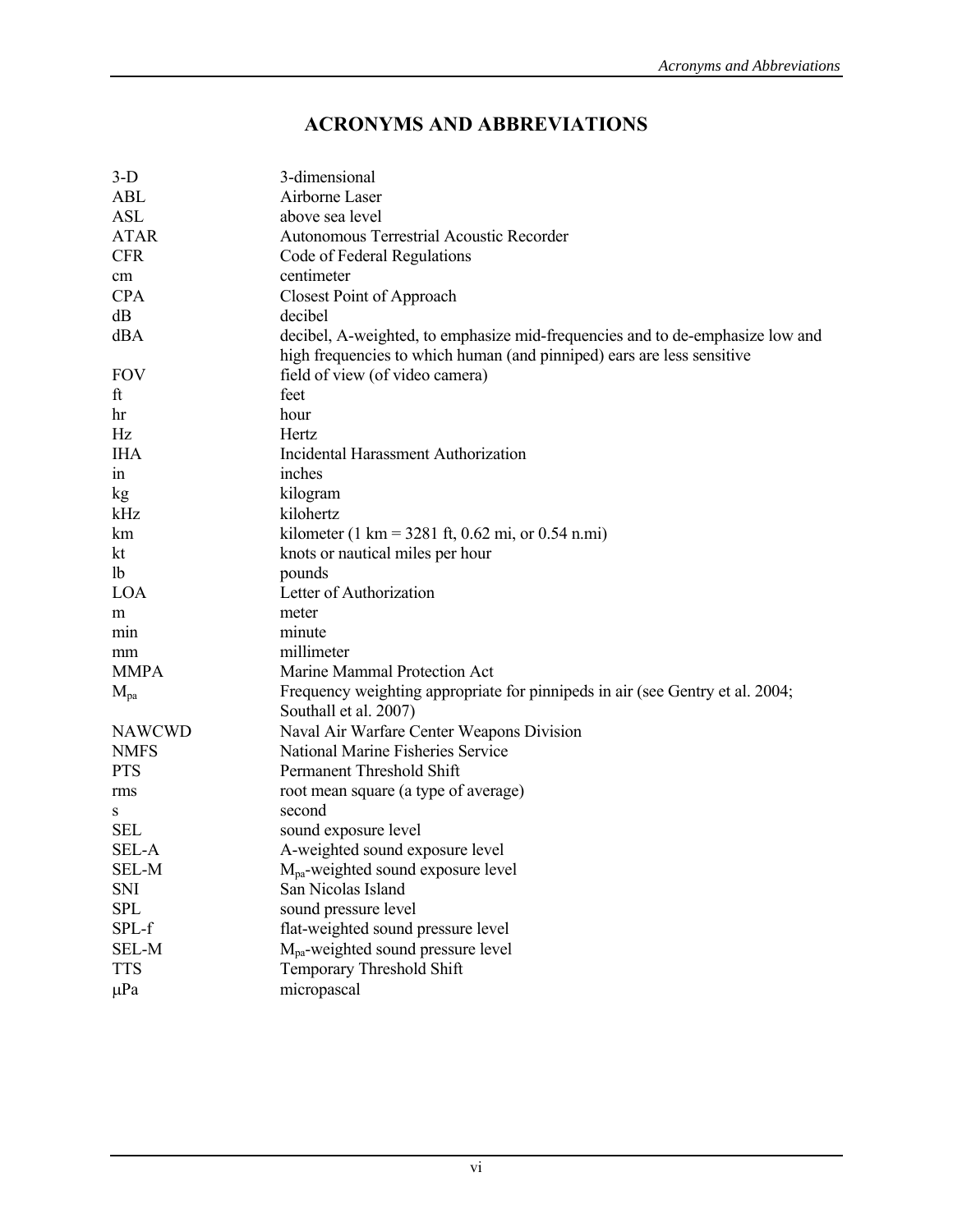## **EXECUTIVE SUMMARY**

Naval Air Warfare Center Weapons Division (NAWCWD) currently holds a Letter of Authorization (LOA) issued by the National Marine Fisheries Service (NMFS) allowing non-lethal takes of pinnipeds incidental to the Navy's vehicle launch operations on San Nicolas Island (SNI), California. The current LOA is valid from 4 June 2009 through 3 June 2010. The LOA was issued pursuant to 50 Code of Federal Regulations (CFR) 216.151–158 and §101(a)(5)(A) of the Marine Mammal Protection Act (MMPA), 16 United States Code (USC) §1371(a)(5)(A). Those regulations were initially issued for the period from 2 October 2003 through 2 October 2008 and were reissued in 2009 for the period 2 June 2009 through 2 June 2014. The regulations and associated LOAs allow for the 'take by harassment' of small numbers of northern elephant seals (*Mirounga angustirostris*), harbor seals (*Phoca vitulina*), and California sea lions (*Zalophus californianus*) during routine launch operations on Navy-owned SNI.

Previously, separate LOAs were issued for this purpose for the periods October 2003 to October 2004, October 2004 to October 2005, February 2006 to February 2007, February 2007 to February 2008, and February to October 2008. No launches took place during the February to October 2008 LOA period or during two intervals between expiry of one LOA and issuance of another (8 October 2005 to 2 February 2006 and 3 October 2008 through 3 June 2009). Before any LOAs were issued, two separate Incidental Harassment Authorizations (IHAs) were issued by NMFS; those provided similar incidental take authorization for the periods August 2001 to July 2002 and August 2002 to August 2003.

In the Navy's Petition for Regulations that led to promulgation of 50 CFR 216.151–158, a Marine Mammal Monitoring Plan was proposed. This plan included provisions to monitor any effects of vehicle launch activities on pinnipeds hauled out at SNI in a manner similar to the monitoring that took place during 2001–2008.

This report describes the results of the marine mammal and associated acoustic monitoring program for vehicle launches from SNI during the June–December 2009 period. It includes results from three single launches at SNI on 6 June, 13 June, and 10 August 2009. Holst et al. (2008) provided corresponding results concerning 77 launches during the period 2001–2008.

The following subsections briefly summarize the monitoring program during the June–December 2009 period. Details are provided in subsequent chapters of this report.

## *Description of Vehicle Launches and Monitoring Program*

During the June–December 2009 period, three single launches occurred from SNI on three different days. These launches occurred at night during the Airborne Laser (ABL) testing program. For this program, vehicles must be launched at night when the laser is visible. A single Terrier-Lynx was launched on each of two days, 6 and 13 June 2009, and a single Terrier-Black Brant was launched on 10 August 2009. Vehicles were launched from the 807 Launch Complex located close to shore on the western end of SNI, 11 meters (m) above sea level (ASL). The vehicles were launched at an elevation angle of 70–71.1º above horizontal and crossed the west end of SNI at an altitude of 366–381 meters (m).

The launch azimuths caused the vehicles to pass over or near various pinniped monitoring and acoustic measurement sites where Autonomous Terrestrial Acoustic Recorders (ATARs) and video systems had been deployed. Audio recordings were obtained to document launch sounds at several distances from the launch trajectories of the vehicles. The video and visual monitoring provided data on the behavioral reactions of pinnipeds hauled out during launches.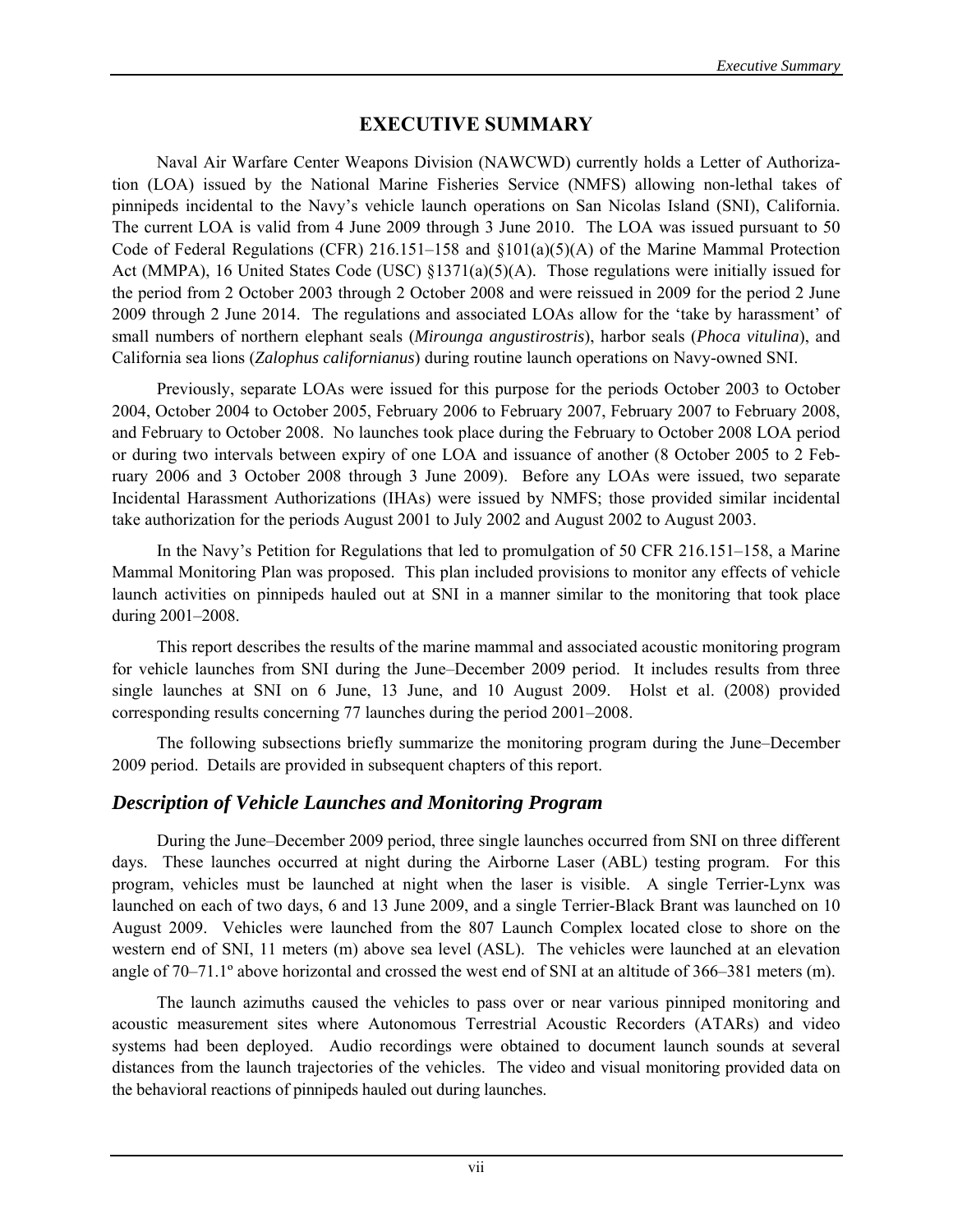## *Acoustic Measurements during Vehicle Launches*

Vehicle flight sounds were measured as received at various locations on the periphery of SNI or near the launcher during the launches conducted during the monitoring period. Recordings of received sound levels were generally attempted at three (but on one occasion four) different locations during each of the launches. For the Terrier-Lynx launches, flat-weighted sound pressure levels (SPL-f), measured over the 3–20,000 hertz (Hz) bandwidth, were 97.6–114.4 decibels (dB) reference 20 micropascals (re 20 µPa) at sites located 0.6–1.7 kilometers (km) from the closest point of approach (CPA) of the launched vehicle. The M-weighted (for pinnipeds in air,  $M_{pa}$ ) sound exposure level (SEL-M) values ranged from 101.5 to 118.0 dB reference 20 micropascal squared second (re  $20 \mu Pa^2 \cdot s$ ) at those same sites. For the Terrier-Black Brant vehicle, SPL-f ranged from 102.7–115.0 dB, and SEL-M ranged from 106.5 to 118.4 dB at pinniped haul-out sites located 0.6–1.3 km from the CPA. Sounds near the launcher reached 134 dB SPL-f and 130.4 dB re 20 μPa2 **·**s SEL-M.

## *Behavior of Pinnipeds during Vehicle Launches*

Behavior of pinnipeds around the periphery of western SNI during vehicle launches was monitored by unattended video cameras which were set up before each launch. The video data were supplemented by direct visual scans of the haul-out groups several hours prior to the launches and following one of the launches. Monitoring was typically attempted at three sites during each launch, with launch-to-launch variation in the locations monitored. Acoustic measurements were obtained at many of the same locations and times. For each launch, the number, proportion, and (where determinable) ages of the individual pinnipeds that responded in various ways were extracted from the video, along with comparable data for those that did not respond overtly. No evidence of injury or mortality was observed during or immediately succeeding the launches for the monitored pinniped species.

## *California sea lions*

California sea lions were observed during all three launches (total of four site-date-launch combinations). During all four video recordings of sea lions, all animals observed exhibited startle responses and moved along the beach at sites 0.6–1.3 km from the CPA. Details of behavior could not be observed subsequent to these night launches, but based on daytime observations from previous monitoring periods, sea lions showed increased vigilance for a short period after a launch, but settled back to pre-launch behavior patterns within 1 or 2 minutes (min) after the launch (Holst et al. 2008).

## *Northern elephant seals*

 Elephant seals were observed during all three launches (five site-date-launch combinations). At 0.2–1.7 km from the CPA, most elephant seals exhibited little reaction to launches; they merely raised their heads. During at least three of the five recordings, a small percentage (3–7%) of hauled out elephant seals moved short distances (0.5–3 m) away from their resting site in response to the launch. Details of behavior could not be observed subsequent to these night launches, but daytime observations during previous monitoring periods showed that most elephant seals exhibited little reaction to launches and returned to their previous activity pattern (e.g., sleeping, resting) within seconds (Holst et al. 2008).

## *Harbor seals*

 Harbor seals were not monitored during the launches in 2009. Emphasis during the current monitoring period was placed on observing breeding/pupping California sea lions. All vehicles were launched from the 807 Launch Complex, situated at least 1 km away from the nearest harbor seal haul-out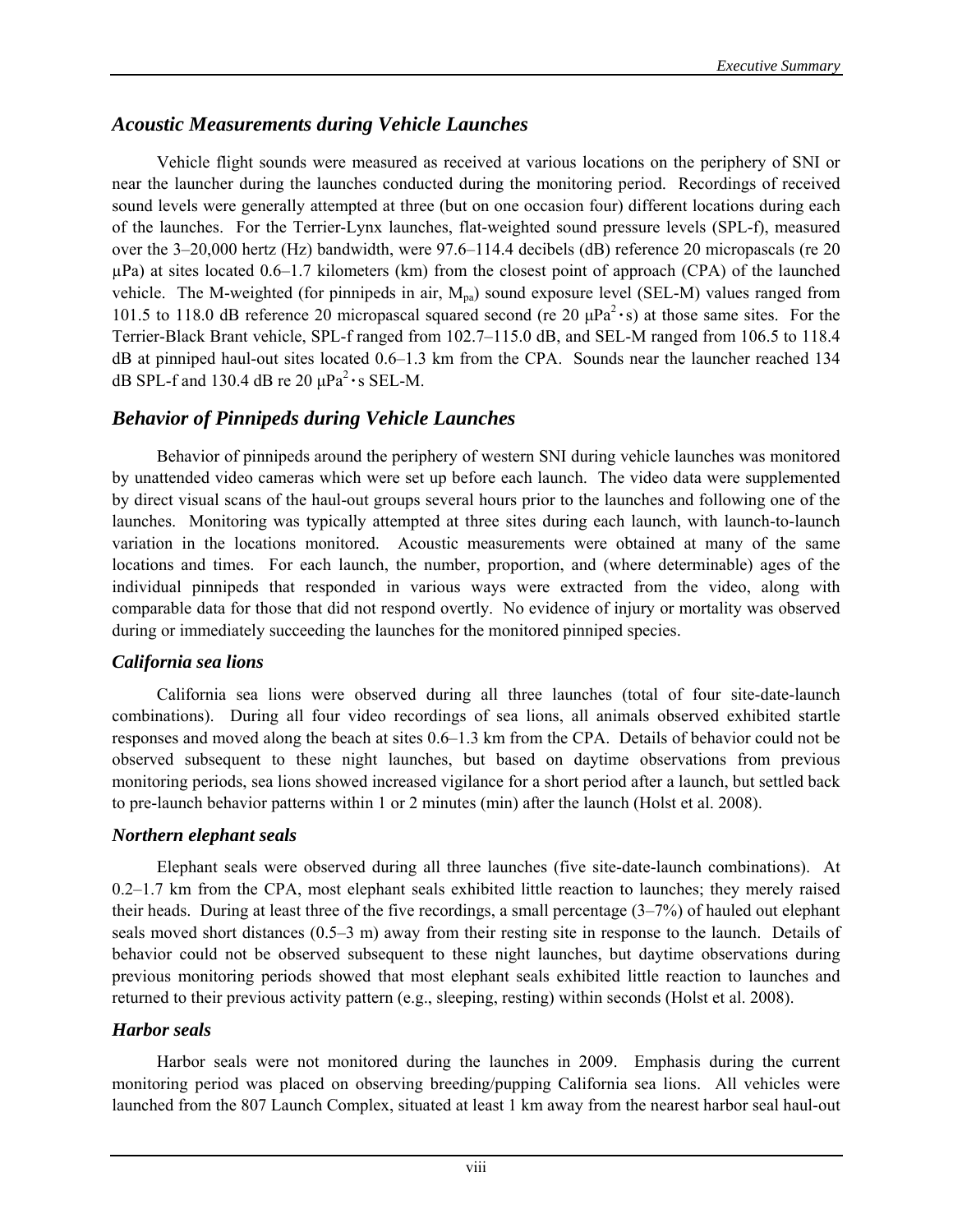site. Previous launch monitoring has shown that, for daytime launches in which the CPA is as much as 3.5 km away, harbor seals commonly leave their haul-out sites on rocky ledges and do not return during the duration of the video-recording period (Holst et al. 2008).Nonetheless, Holst and Lawson (2002) noted that during post-launch monitoring on the days following launches, harbor seals were usually hauled out again at these sites.

## *Estimated Numbers of Pinnipeds Affected by Vehicle Launches*

No evidence of pinniped injuries or fatalities related to vehicle launches was evident, nor was it expected, during the monitoring period. Few, if any, pinnipeds were exposed to SELs above 118.4 dB re 20  $\mu$ Pa<sup>2</sup> · s on an M<sub>pa</sub>-weighted basis (SEL-M). The maximum exposure levels (on an M<sub>pa</sub> basis) at pinniped beaches were below the levels at which any of the three species would be expected to incur temporary or permanent hearing impairment (*cf.* Southall et al. 2007). However, levels near the launcher (located close to a northern elephant seal haul-out site) did reach a peak pressure of 145.5 dB re 20  $\mu$ Pa and a SEL-M of 130.4 dB. Although these levels would not be expected to elicit permanent threshold shift (PTS) in any pinniped species, temporary threshold shift (TTS) is possible at these levels, particularly in harbor seals. However, harbor seals are not known to haul out on the beaches closest to the launcher where sounds were strongest; thus, harbor seals were unlikely to have incurred TTS. In the unlikely event that an animal did incur TTS, it would have been mild and reversible.

Pinniped groups generally extended farther along the beach than encompassed by the field of view of the video camera. In these cases, an estimate was made of the total number of individuals that were hauled out on the monitored beaches prior to the launch based on video pans of the area. The proportions of animals in the focal subgroups that were counted as affected during analysis of launch video records were extrapolated to the estimated total number of individuals hauled out in the area to derive a minimum estimate of the total number of pinnipeds affected. An attempt was also made to extrapolate the proportions of animals affected on the monitored beaches to unmonitored haul-out sites. However, this was not always possible, because it was generally unknown which beaches were used as haul-out sites on specific launch dates and how many animals were hauled out. In addition, data from previous launches were used to estimate the number of pinnipeds affected during launch days when no recordings of that species were possible. We considered pinnipeds that left the haul-out site, exhibited prolonged movement, or entered the water, as affected.

Approximately 750 California sea lions, 60 harbor seals, and no elephant seals are estimated to have been affected by launches during the June–December 2009 monitoring period. These estimates include animals that left the haul-out site in response to the launch or exhibited prolonged movement. These numbers may be underestimates, because not all pinniped beaches around western SNI could be monitored during any given launch, even though extrapolation of data for other potential haul-out sites was attempted. However, it is also possible that some proportion of individuals were affected by more than one launch and thus included more than once in the estimates.

Behavior of some pinnipeds occurring near the launch azimuths during the launch operations was affected. However, the lack of evidence of any serious effects on pinnipeds at the sites that were monitored during this study and during previous monitoring periods suggests that any effects of these launch operations were minor, short-term, and localized, with no consequences for local pinniped populations. Thus, it is unlikely that many (if any) pinnipeds on SNI were adversely impacted by the launches.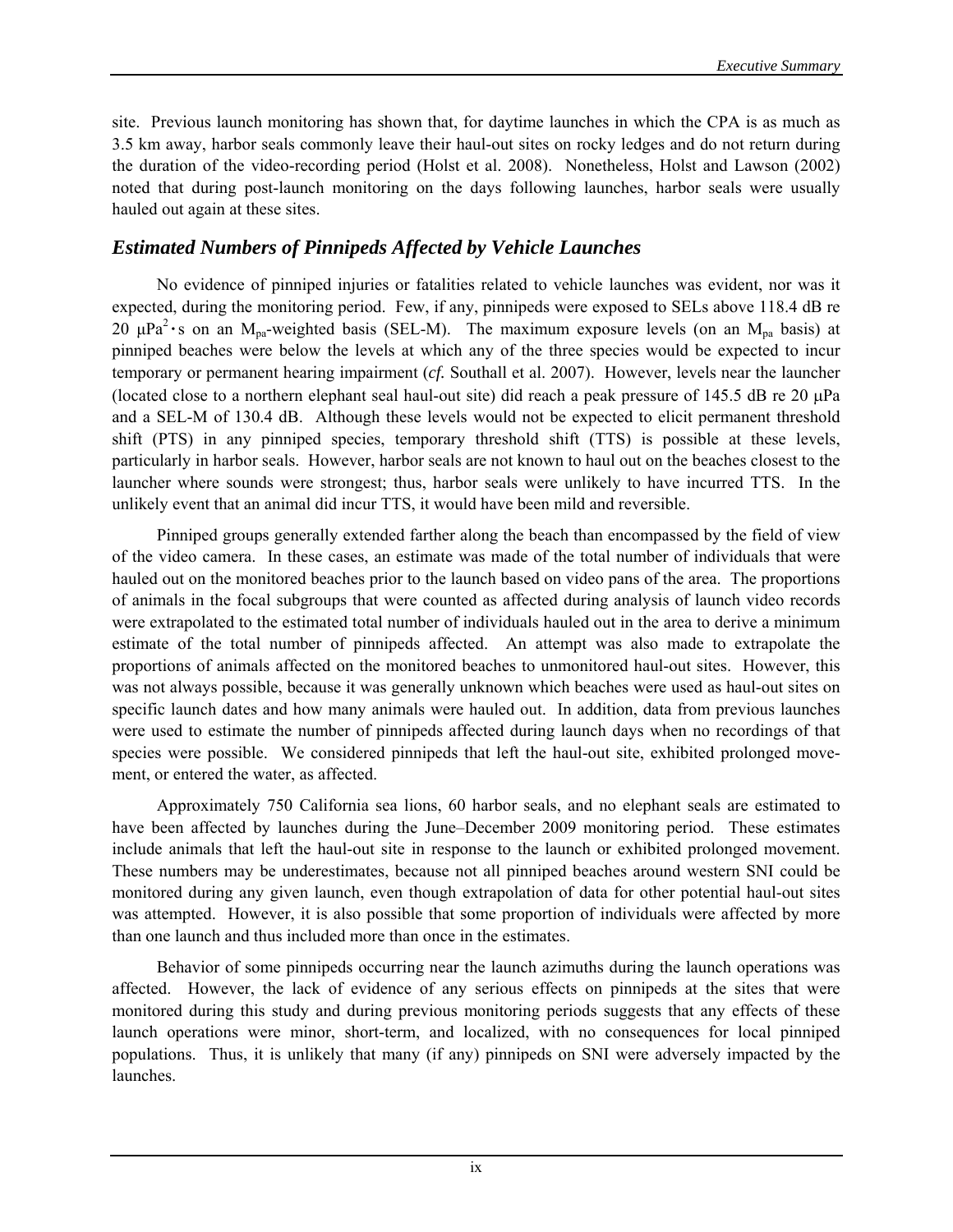#### **1. VEHICLE LAUNCHES AND MONITORING PROGRAM DESCRIBED**

San Nicolas Island (SNI) is located  $\sim$ 100 kilometers (km) from the mainland coast of southern California (Fig. 1.1). Vehicles are launched from one of two land-based launch complexes on the western part of SNI: the 807 Launch Complex is located on the west coast of SNI, 11 meters (m) above sea level (ASL), and the Alpha Launch Complex is located 190.5 m ASL on the west-central part of SNI (Fig. 1.2). The vehicles pass over or near pinniped haul-out sites located around the periphery of SNI. The pinniped species that commonly occur on SNI include northern elephant seals (*Mirounga angus-tirostris*), harbor seals (*Phoca vitulina*), and California sea lions (*Zalophus californianus*).

Naval Air Warfare Center Weapons Division (NAWCWD) holds a Letter of Authorization (LOA) issued by the National Marine Fisheries Service (NMFS) allowing non-lethal takes of pinnipeds incidental to the Navy's vehicle launch operations on SNI (Appendix A). The current LOA is valid from 4 June 2009 through 3 June 2010. Previously, separate LOAs were issued for this purpose for the periods October 2003 to October 2004, October 2004 to October 2005, February 2006 to February 2007, February 2007 to February 2008, and February 2008 to October 2008. No launches took place during the February to October 2008 LOA period or during two intervals between expiry of one LOA and issuance of another (8 October 2005 to 2 February 2006 and 3 October 2008 to 3 June 2009). In addition, before any LOAs were issued, two separate Incidental Harassment Authorizations (IHAs) were issued by NMFS; those provided similar incidental take authorization for the periods August 2001 to July 2002 and August 2002 to August 2003. These authorizations, issued by NMFS under the Marine Mammal Protection Act (MMPA), allow the 'take by harassment' of small numbers of northern elephant seals, harbor seals, and California sea lions during routine launches from Navy-owned SNI.

A Marine Mammal Monitoring Plan was proposed in the Petition for Regulations under which the current LOA has been issued. The purpose of the monitoring was to characterize any effects of vehicle launch activities on pinnipeds hauled out at SNI. This report describes the results of the marine mammal and associated acoustic monitoring program during the period from June to December 2009. During that period, a total of three launches of single vehicles took place from SNI. Results concerning 77 previous launches during 2001–2008 were reported by Holst et al. (2008).

 This report describes the vehicles and their launch processes, the associated monitoring program, and the monitoring results for the launches conducted by the Navy at SNI during June–December 2009. This report includes four chapters: (1) background, introduction, and description of the Navy's vehicle launches [this chapter]; (2) acoustical monitoring during the vehicle launches [Chapter 2]; (3) visual monitoring of pinnipeds during those launches [Chapter 3]; and (4) estimated numbers of pinnipeds affected by the vehicle sounds during these launches [Chapter 4].

### *1.1 Terrier-Lynx*

The Terrier-Lynx is a two-stage, unguided, fin-stabilized, solid propellant rocket system designed to provide a realistic simulation of a medium-range ballistic missile (Fig. 1.3). The first stage consists of the Terrier Mark 70 booster (body diameter of 45.7 centimeters [cm]), and the second stage consists of the Lynx rocket. The Lynx is 36 cm in diameter and 2.8 m long. The Terrier-Lynx vehicle has an overall length of  $\sim$ 9 m and a total weight at lift off of  $\sim$ 1270 kilograms [kg].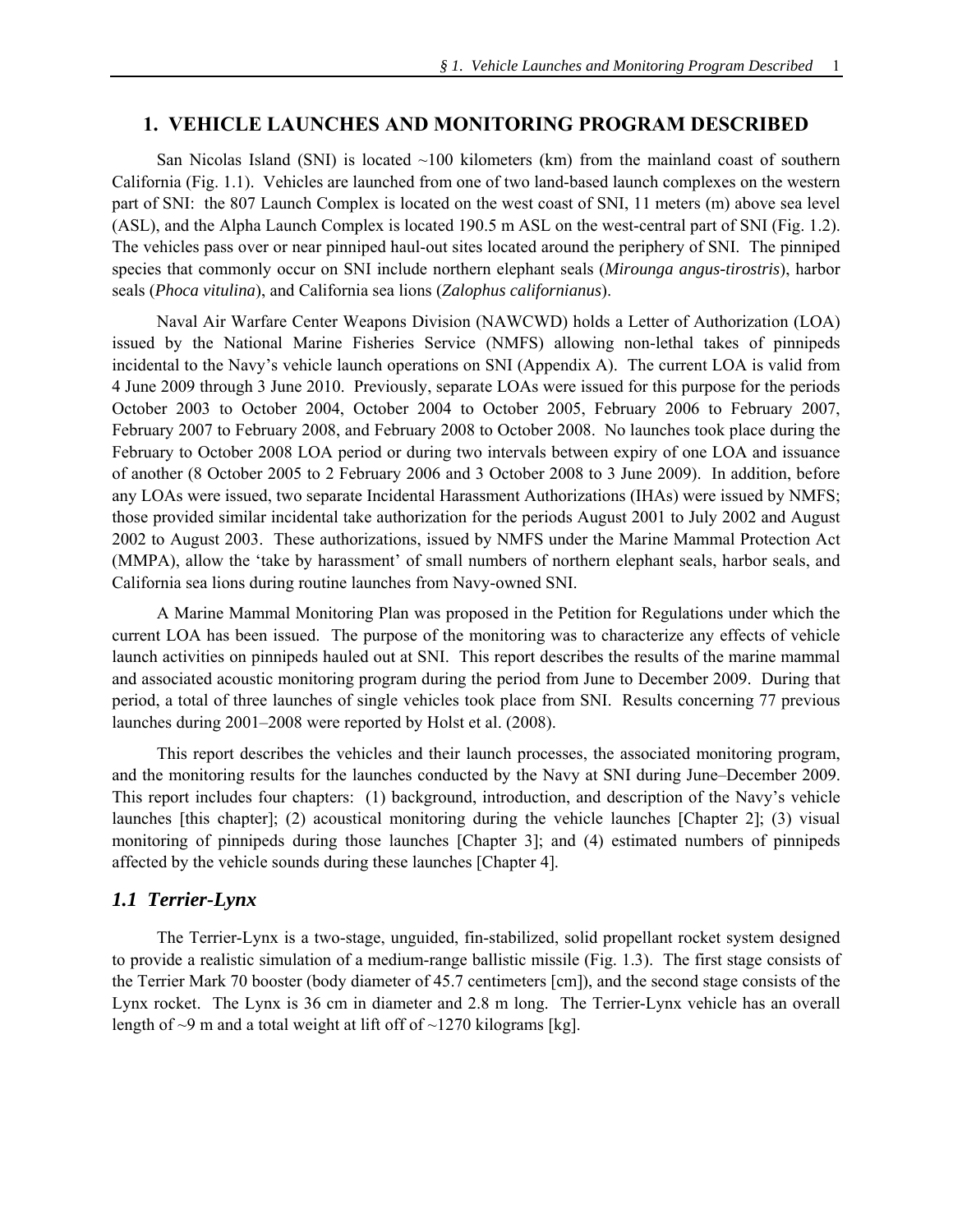

**FIGURE 1.1. Regional site map of the Point Mugu Sea Range and San Nicolas Island (map by TEC).**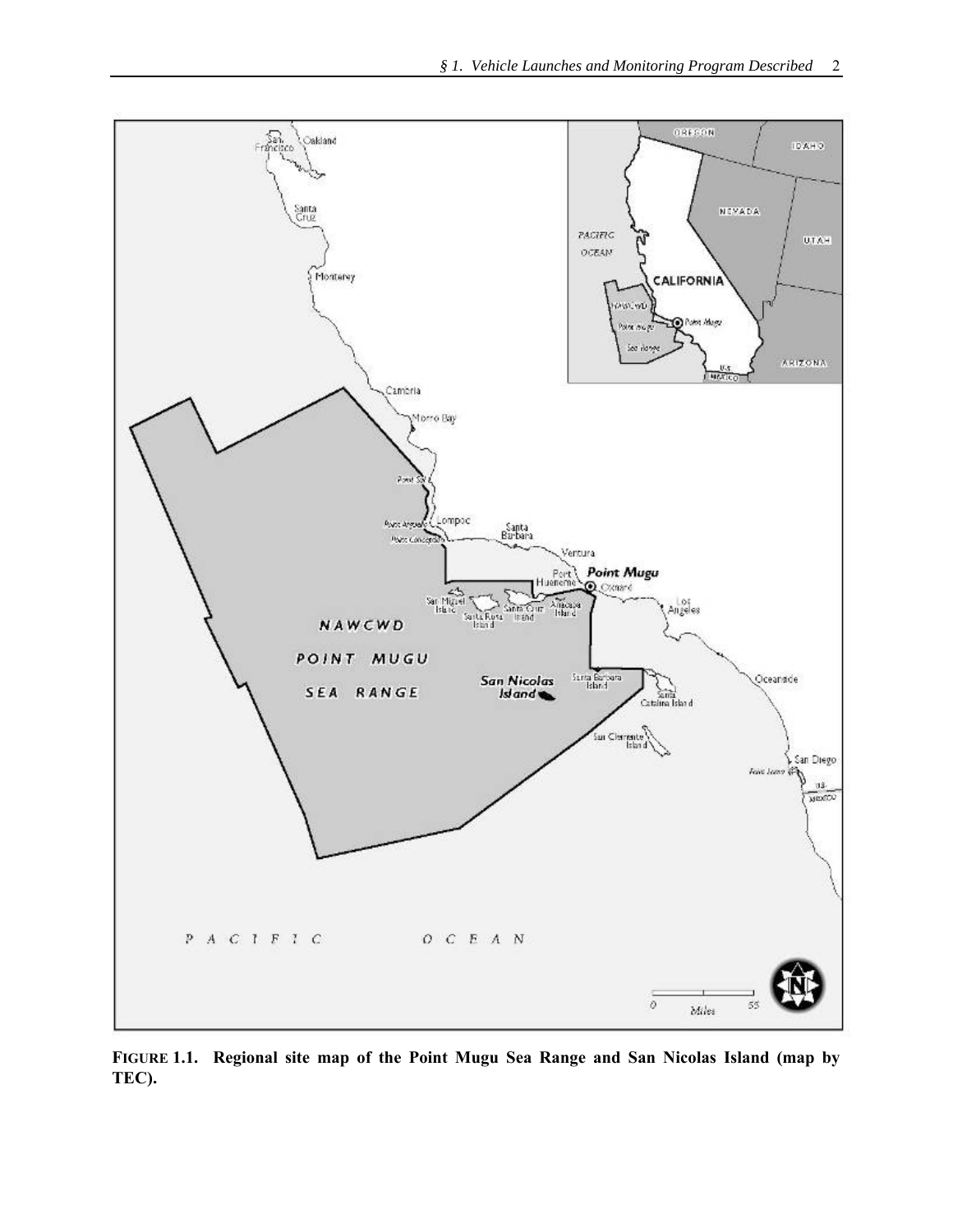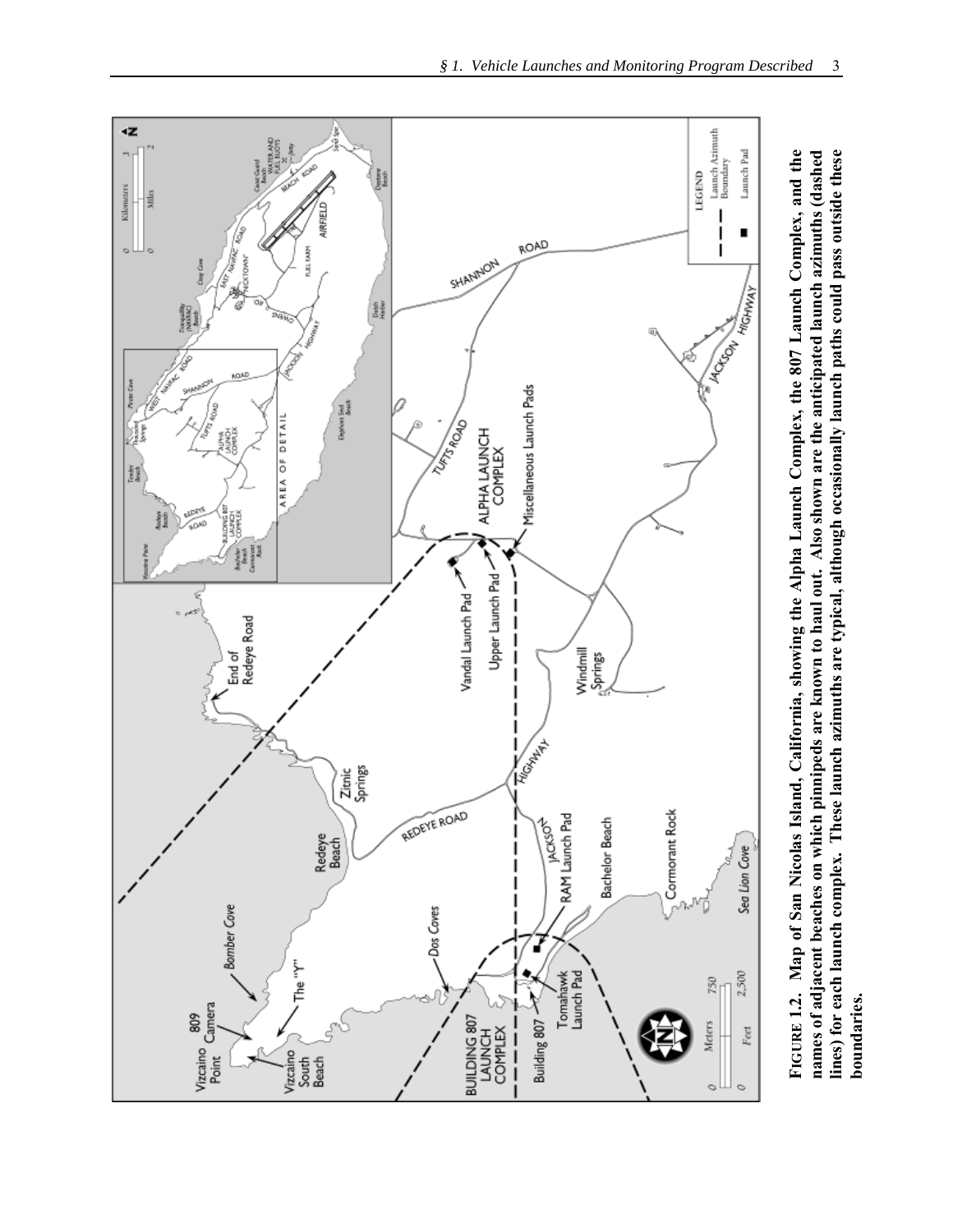

**FIGURE 1.3. A Terrier-Lynx vehicle and launcher.** 

This Terrier-Lynx vehicle reaches an altitude of 84 km and has a range of 99 km. Terrier burnout occurs after 6.2 seconds (s) at an altitude of 2.3 km; Lynx burnout occurs after 58.5 s at 43.5 km. The Terrier-Lynx's launch trajectory was near-vertical at 70º (Fig. 1.4), crossing the west end of SNI at an altitude of 366 m.

## *1.2 Terrier-Black Brant*

The Terrier-Black Brant is a two-stage, unguided, fin-stabilized, solid propellant rocket system designed to provide a realistic simulation of a medium-range ballistic missile (Fig. 1.5). The first stage consists of the Terrier Mark 70 booster, which has a body diameter of 46 cm. The second stage consists of the Black Brant rocket, which has diameter of 44 cm, is 5.3 m long, and weighs 1265 kg. The Terrier-Black Brant vehicle has an overall length of  $\sim$ 11 m and a total weight at lift off of  $\sim$ 1936 kg.

Terrier burnout occurs after 6.2 s at an altitude of 3 km, and Black Brant burnout occurs after 44.5 s at an altitude of 37.7 km. The Terrier-Black Brant's launch trajectory at SNI was near-vertical (71.1<sup>o</sup>), crossing the west end of SNI at an altitude of  $\sim$ 381 m.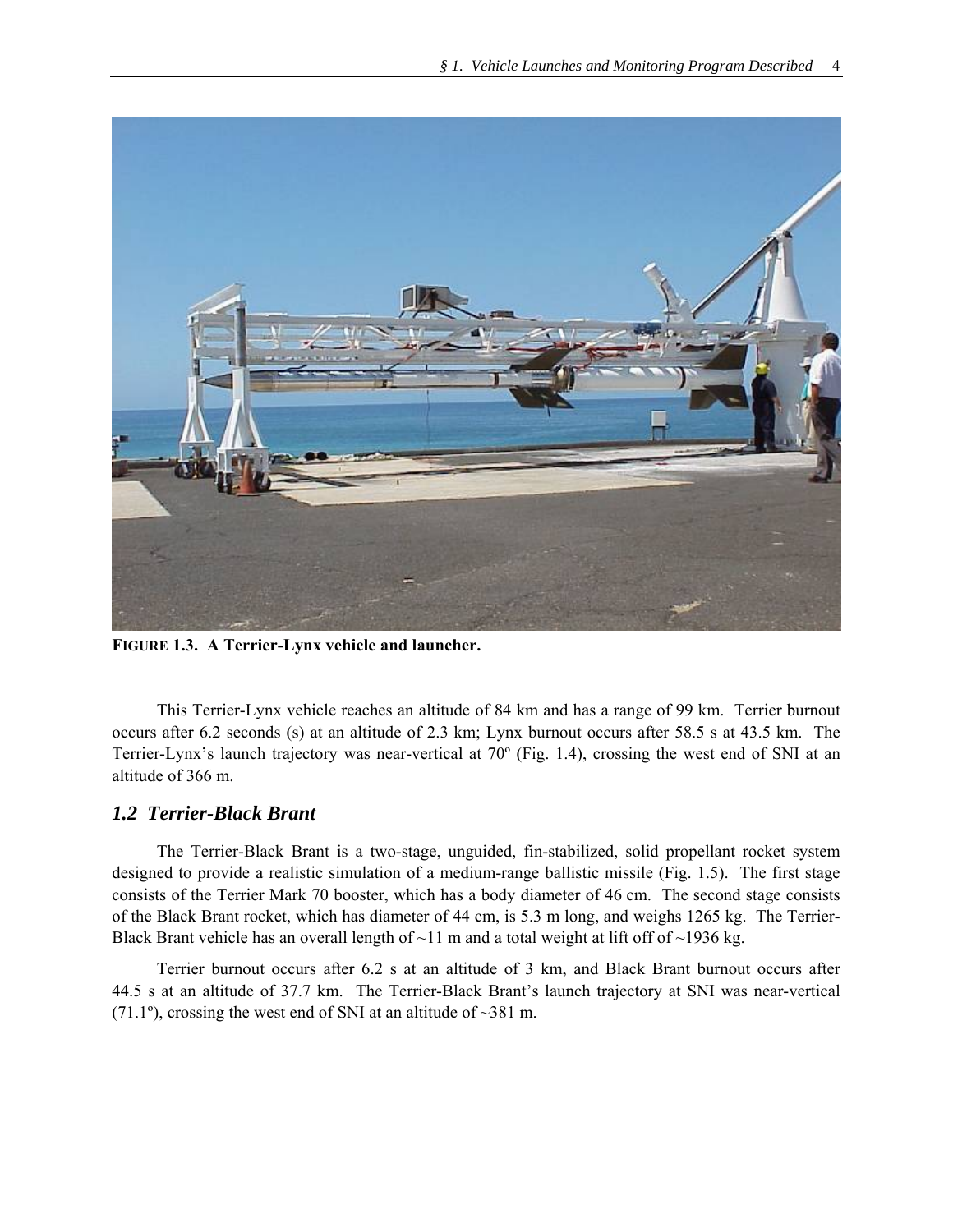



## *1.3 Vehicle Launches during the Monitoring Period*

During the period June–December 2009 there were a total of three launches from SNI on three separate days (Table 1.1). These launches occurred at night during the Airborne Laser (ABL) testing program. For this program, vehicles must be launched at night when the laser is visible. The ABL is part of the Missile Defense Agency's plan to stop ballistic missiles in the ascent phase. A single Terrier-Lynx was launched on each of 6 and 13 June 2009, and a single Terrier-Black Brant was launched on 10 August 2009. The temperature during launches ranged from 14 to 18°C, with winds up to 8 knots (kt) (Table 1.1).

All vehicles were launched from the 807 Launch Complex. The Terrier-Lynx vehicles had a launch azimuth of 260º and an elevation angle of 70º, and the Terrier-Black Brant was launched at an azimuth of 258.1º and an elevation angle of 71.1º (Fig. 1.2; Table 1.1). These launch azimuths caused the vehicles to pass over or near various acoustic measurement and pinniped monitoring sites where Autonomous Terrestrial Acoustic Recorders (ATARs) and video systems had been deployed. The latter consisted of tripod-mounted digital cameras.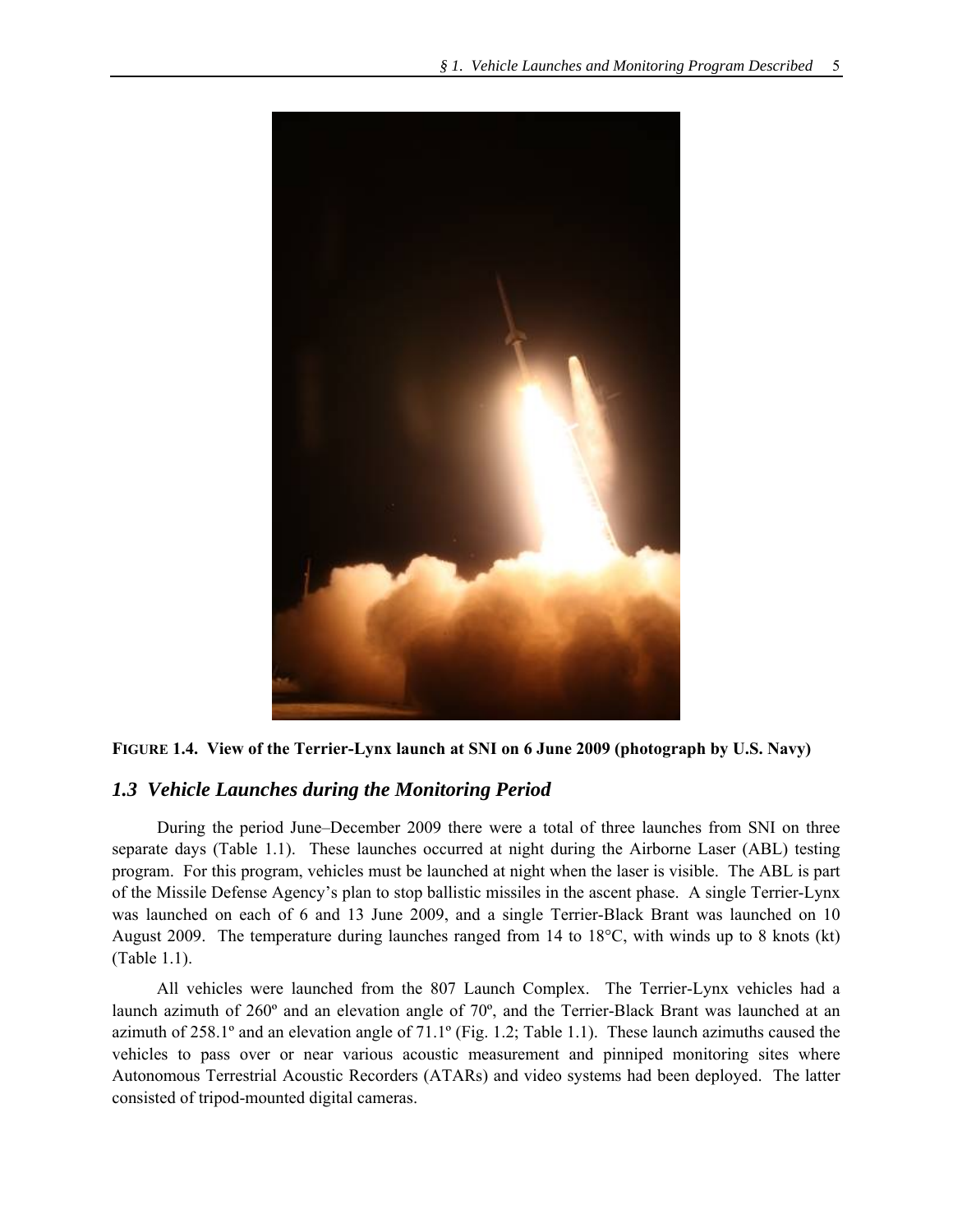

**FIGURE 1.5. A Terrier-Black Brant vehicle.** 

## *1.4 Acoustical Monitoring of Vehicle Launches*

Audio recordings were attempted to document launch sounds at several distances from the launch trajectories of the vehicles; details are given in Chapter 2. During most launches, audio recorders were placed near video cameras and recorders that were documenting pinniped reactions, thus obtaining paired acoustic and pinniped-response data. In addition to recording launch sounds, these audio recordings also documented the ambient noise levels to which the pinnipeds were exposed prior to and following launches. Objectives of the audio monitoring program included

- 1. documenting the levels and characteristics of launch sounds at several distances from the azimuths of the vehicles;
- 2. documenting the levels and characteristics of ambient sounds at the same locations as for the launch sounds, as a measure of the background noise against which the pinnipeds will (or will not) detect the launch sounds; and
- 3. determining whether the sound levels from vehicle overflights were high enough to have the potential to induce Temporary Threshold Shift (TTS) in pinnipeds exposed to launch sounds.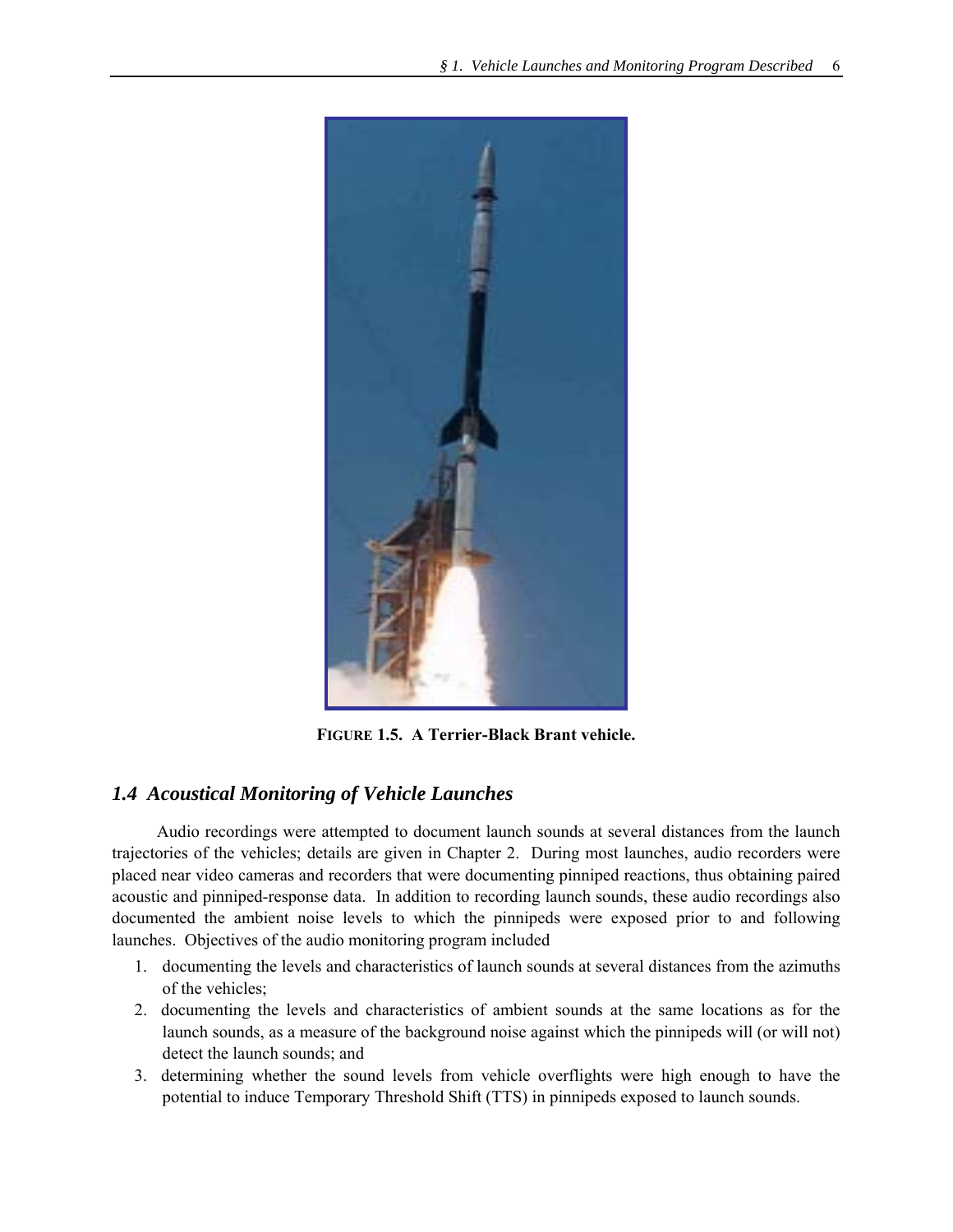**TABLE 1.1. Details of the three launches at SNI during June–December 2009. The weather data were collected at the SNI airport, which is located at an elevation of 152 m ASL toward the east end of the island; therefore weather conditions at pinniped haul-out sites may have differed somewhat.** 

| Launch<br>Date in<br>2009 | Launch<br>Time<br>(local) | Vehicle Type        | Launch<br>Complex | Launch<br><b>Azimuth</b><br>(true) | <b>Elevation</b><br>Angle / Altitude<br><b>Over Beach</b> | <b>Weather at SNI</b><br><b>Airport</b>               | <b>Video Quality</b>    | <b>Audio Quality</b>           |
|---------------------------|---------------------------|---------------------|-------------------|------------------------------------|-----------------------------------------------------------|-------------------------------------------------------|-------------------------|--------------------------------|
| 6 June                    | 22:16                     | Terrier-Lynx        | 807               | $260^\circ$                        | $70^{\circ}$ / 366 m                                      | $18^{\circ}$ C; winds $315^{\circ}$<br>at $\leq$ 5 kt | camera ok:<br>2 poor    | 2 ATARs ok;<br>1 ATAR no event |
| 13 June                   | 22:31                     | Terrier-Lynx        | 807               | $260^\circ$                        | $70^{\circ}$ / 366 m                                      | $14^{\circ}$ C; winds $315^{\circ}$<br>at $5-8$ kt    | 2 cameras ok:<br>1 poor | 3 ATARs ok                     |
| 10 August                 | 20:50                     | Terrier-Black Brant | 807               | $258.1^{\circ}$                    | $71.1^{\circ}$ / 381 m                                    | $14^{\circ}$ C; winds variable<br>at $5-6$ kt         | 3 cameras ok            | 4 ATARs ok                     |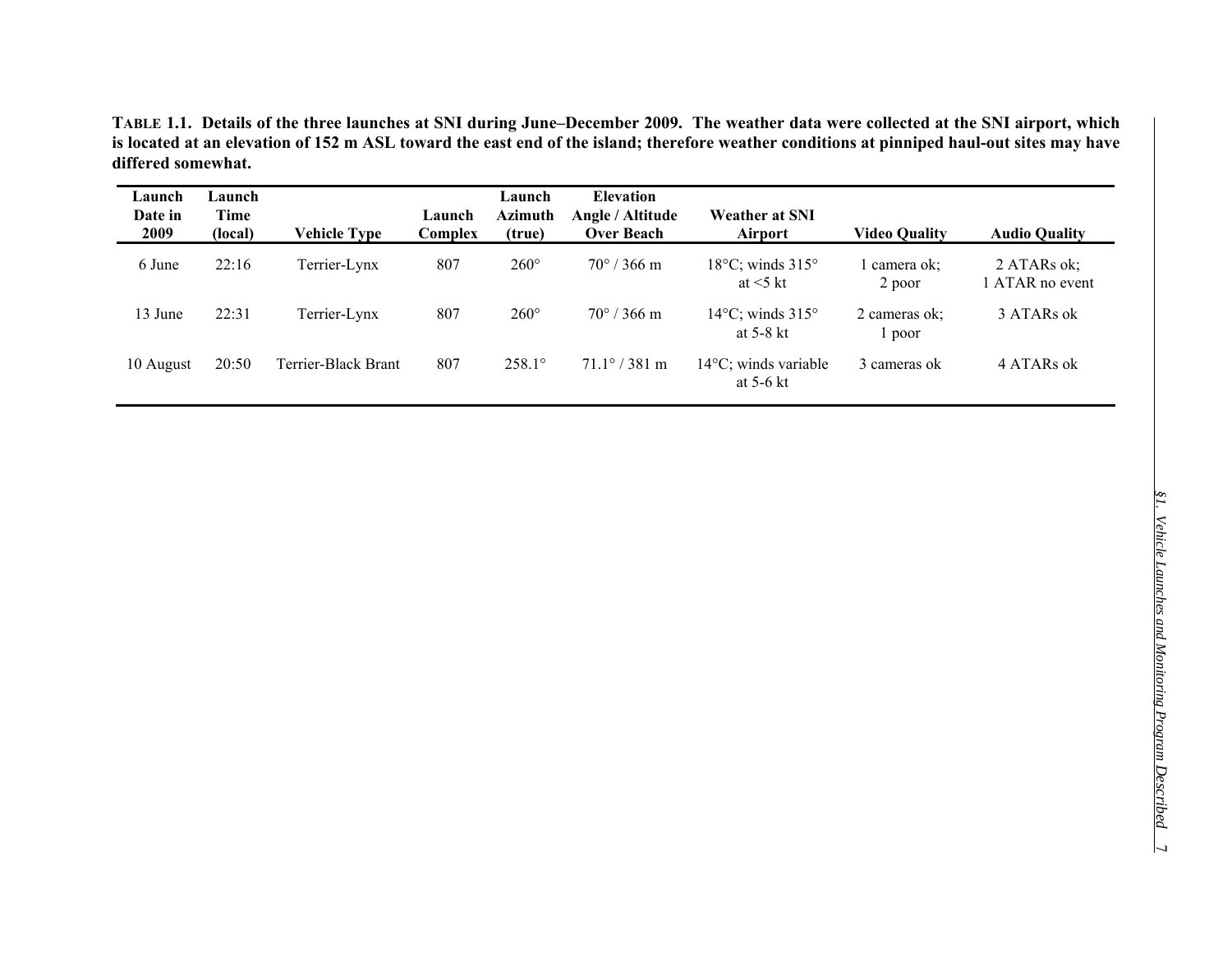Based on a review of the literature (Lawson et al. 1998) completed prior to the start of monitoring, it was evident that the sound levels that might cause notable disturbance for each pinniped species are variable and context-dependent. Lawson et al. (1998) estimated the minimum received level, on an Aweighted Sound Exposure Level (SEL-A) basis, that might elicit substantial disturbance as 100 Aweighted decibels (dBA) reference 20 micropascals squared second (re 20  $\mu$ Pa<sup>2</sup> · s) for all pinnipeds. The 100 dBA re 20  $\mu$ Pa<sup>2</sup> · s SEL pertains to exposures to prolonged sounds, which were taken to last at least several seconds. It is arguable how many of the launch sounds should be considered to be "prolonged" from the perspective of a pinniped at a fixed location on a beach. Measured durations of sound from various types of vehicles launched from SNI typically range from much less than 1 s up to 21 s (Holst et al. 2008). In any event, the assumption that reactions might occur at distances up to those where received levels diminished to 100 dBA SEL (see Fig. 2.39 *in* Greene and Malme 2002) was one factor in selecting acoustic (and video) monitoring sites during the first year of monitoring in 2001. Sites at distances up to ~4 km from the launcher and/or launch trajectory were monitored in the first year.

 After reviewing video recordings of pinnipeds during launches at SNI during 2001–2002 (Holst and Lawson 2002), the 100-dBA SEL still seemed reasonable as a minimum received level that might elicit disturbance of California sea lions. However, 90 dBA SEL seemed more appropriate for harbor seals, as they showed a strong response to most launches, including a number of launches where received levels were <100 dBA SEL. In contrast, the majority of elephant seals usually exhibited little or no reaction to launch sounds. The received levels of sounds from the larger vehicles, as measured in the first year of monitoring, indicated that levels at or above 90 dBA SEL could be expected out to distances of  $\sim$ 4 km from the launch trajectory (see Fig. 2.39 *in* Greene and Malme 2002). Thus, monitoring at sites located ~4 km from the launcher and/or launch trajectory continued during subsequent years. Continuing monitoring work (Chapter 3) has shown that some behavioral responses may extend to received sound levels lower than 90 dBA SEL.

Southall et al. (2007) note that  $M_{pa}$ -weighted (i.e., frequency-weighted appropriately for pinnipeds in air) SELs of 100 dB re 20  $\mu$ Pa<sup>2</sup>  $\cdot$  s could result in takes by harassment for pinniped species (Mweighted values are greater than A-weighted SELs for launch sounds; see Chapter 2). Previous monitoring at SNI has shown that sea lions and harbor seals move along the beach and/or enter the water at  $M_{\text{pa}}$ -weighted SELs  $\geq$ 100 dB re 20  $\mu$ Pa<sup>2</sup> · s. In fact, both species can be disturbed at lower levels. For example, Holst et al. (2008) noted that some harbor seals leave the haul out site and/or enter the water at SELs as low as 60 dB  $M_{pa}$ .

### *1.5 Visual Monitoring of Pinnipeds during Vehicle Launches*

The Navy conducted video and visual monitoring of pinnipeds during the three vehicle launches from SNI during the June–December 2009 period, supplemented by simultaneous autonomous audio recording of launch sounds (see Chapter 2). The video and visual monitoring provided data on samples of the pinnipeds hauled out on western SNI during launches. The accumulation of such data across numerous launches is providing the data required to characterize the extent and nature of disturbance effects. In particular, it provides the information needed to document the nature, frequency, occurrence, and duration of any changes in pinniped behavior resulting from the vehicle launches, including the occurrence of stampedes from haul-out sites if they occur. A detailed description of the methods for the visual monitoring can be found in Section 3.2 of Chapter 3.

The video records were to be used to document pinniped responses to the launches. The objectives included the following: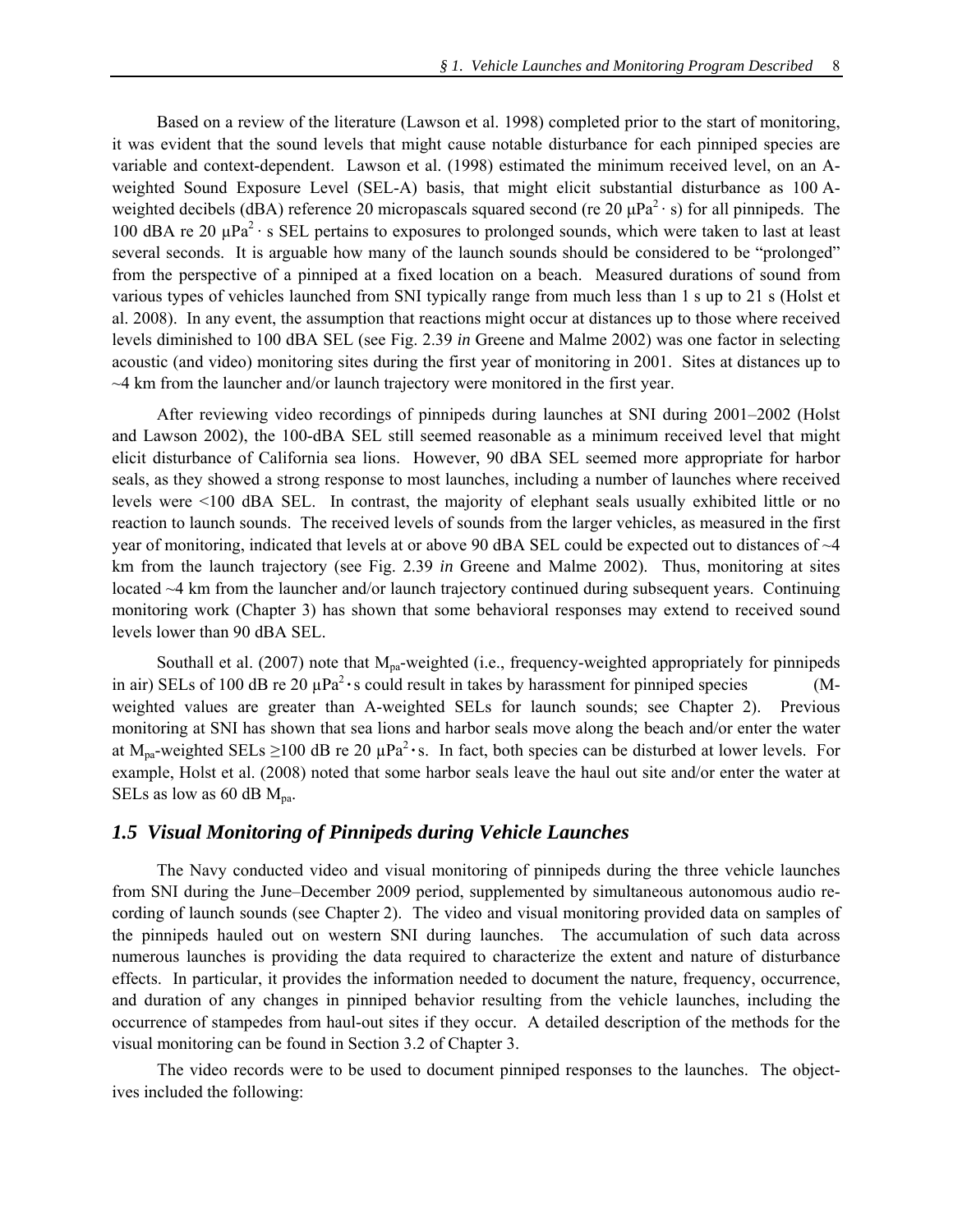- 1. identify and document any change in behavior or movements that occurred at the time of the launch;
- 2. quantify the interval required for pinniped numbers and behavior to return to normal if there was a change as a result of launch activities;
- 3. compare received levels of launch sound with pinniped responses, based on acoustic and behavioral data from monitoring sites at different distances from the launch site and flightline during each launch; from the data accumulated across a series of launches, establish the "dose-response" relationship<sup>1</sup> for vehicle sounds under different launch conditions;
- 4. ascertain periods or launch conditions when pinnipeds are most and least responsive to launch activities, and
- 5. document numbers of pinnipeds affected by vehicle launches and, although unlikely, any mortality or injury.

 During the June–December 2009 period, there were three launches involving two different types of vehicles (Table 1.1). Determination of the dose-response relationship (objective 3, above) and conditions when pinnipeds were most or least responsive to launch sounds (objective 4) requires consideration of additional data, including data from the previous years of monitoring (Holst et al. 2008) and data from planned future monitoring. Therefore, objectives (3) and (4) are not addressed in the present report. However, an analysis using data from all previous monitoring years can be found in Holst et al. (2008).

### *1.6 Estimated Numbers of Pinnipeds Affected*

 $\overline{a}$ 

The monitoring programs for the Navy's vehicle launches were designed, in part, to provide the data needed to estimate the numbers of pinnipeds affected by the launches and the manner in which they were affected. Pinnipeds are assumed to be 'taken by harassment' if there is a reason to believe that auditory impairment (TTS) might have occurred as a result of a launch, or if biologically significant behavioral patterns of pinnipeds are disrupted. NMFS (2000) defined a biologically significant behavioral response as one "…that affects biologically important behavior[s], such as survival, breeding, feeding and migration, which have the potential to affect the reproductive success of the animal". As a corollary of that, NMFS (2002) stated that "…one or more pinnipeds blinking its eyes, lifting or turning its head, or moving a few feet along the beach as a result of a human activity are not considered a 'take' under the MMPA definition of harassment".

In this report, consistent with previous related reports, we have assumed that only those animals that met the following criteria would be counted as affected by launches:

- 1. pinnipeds that were injured or killed during launches, if any (e.g., by stampedes);
- 2. pinnipeds exposed to launch sounds strong enough to cause permanent or temporary auditory impairment (permanent threshold shift [PTS] or TTS);
- 3. pinnipeds that left the haul-out site, or exhibited prolonged movement or behavioral changes (such as pups separated from mothers) relative to their behavior immediately prior to the launch.

In practice, no pinnipeds are known to have been injured or killed during launches monitored since August 2001, and few are believed to have received sounds strong enough to elicit TTS (Holst et al. 2008). Thus, the number of pinnipeds counted as potentially affected during the current monitoring

<sup>&</sup>lt;sup>1</sup> This is equivalent to estimating behavioral zones of influence by comparing pinnipeds' reactions to varying received levels of launch sounds.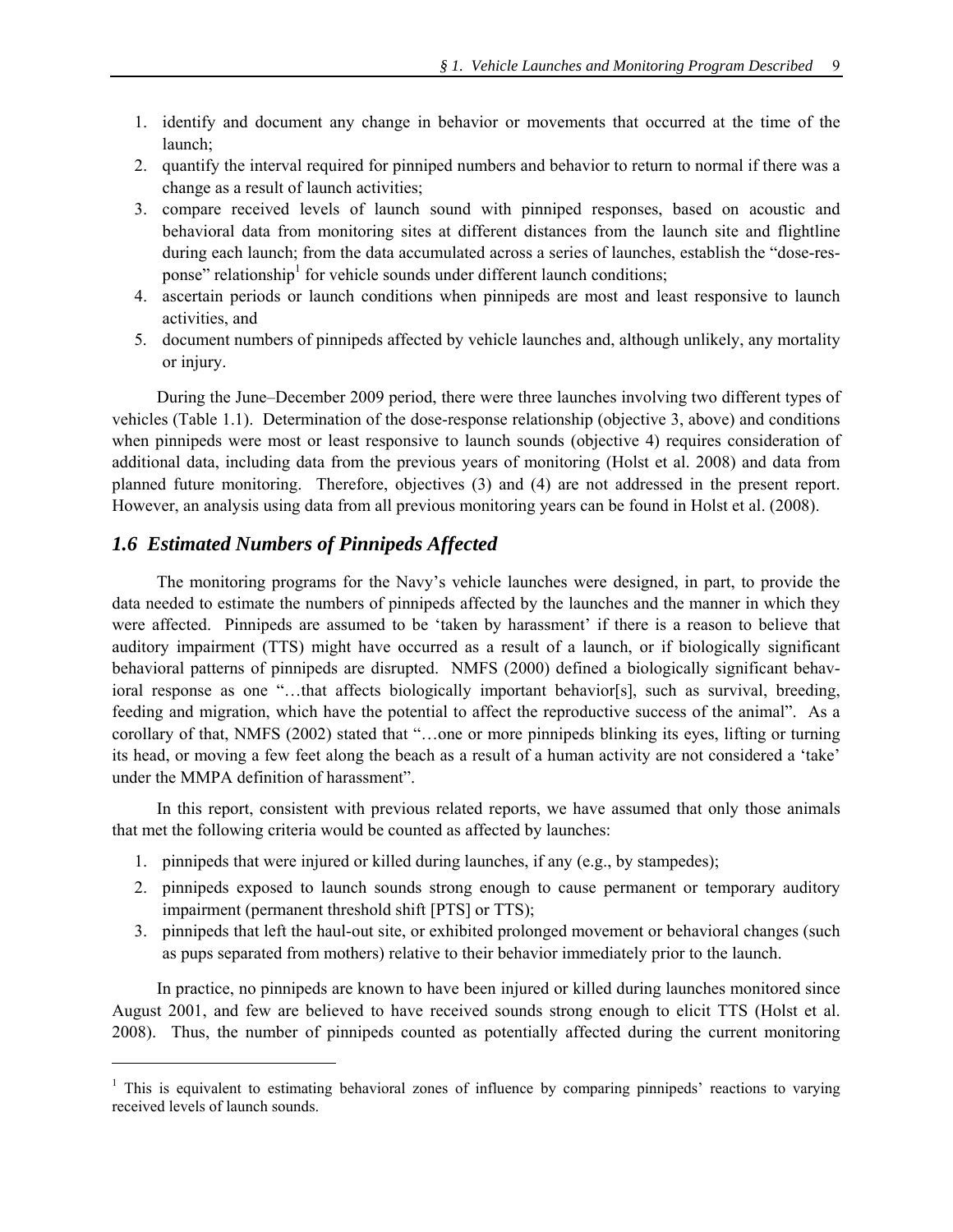period was primarily based on criterion  $(3)$  — the number that left the haul-out site, or exhibited prolonged movement or other behavioral changes.

## *1.7 Summary*

From June to December 2009, NAWCWD conducted three launches from SNI on three different nights. Launches occurred from the 807 Launch Complex located near the beach on the west coast of SNI. An acoustic and visual monitoring program took place during these launches to assess the effects of the operations on pinniped species on the island. Monitoring procedures were consistent with those during previous launches during 2001–2008 (Holst et al. 2008). Monitoring procedures and results of the acoustic and visual monitoring for June–December 2009 are described in Chapters 2 and 3.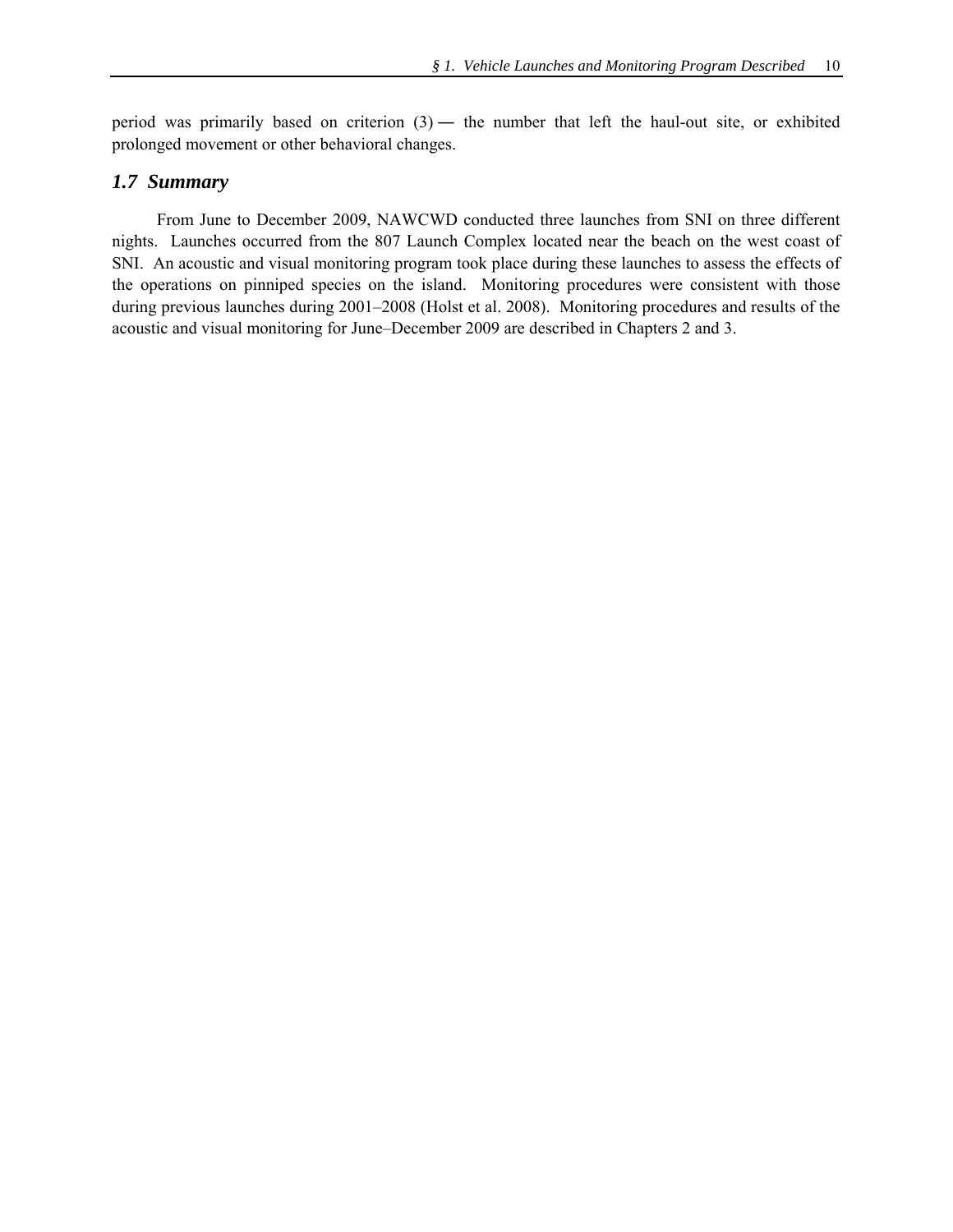### **2. ACOUSTICAL MEASUREMENTS OF VEHICLE LAUNCHES**

#### *2.1 Introduction*

Three vehicle launches took place from SNI during 2009, as described in Chapter 1. Table 2.1 lists the launch dates, times, and vehicles. Table 2.2 lists the acoustic monitoring locations. Maps of the launch azimuths and monitoring locations for each launch can be found in Chapter 3 (Fig. 3.1).

The acoustic measurement program during 2009 was consistent in approach and methodology with that used during the preceding years (Holst et al. 2008). Recordings of the sounds of each vehicle, as well as background sounds, were attempted at up to four sites on the island during each vehicle flight. ATARs, described below, were developed for this purpose by the Navy's acoustical contractor, Greeneridge Sciences Inc. (Greeneridge) of Santa Barbara, California. The ATARs were used to record the launch sounds at places and times where launch safety considerations required that no operator could be present during launches. Of the 10 possible recordings during the present monitoring period, 9 recordings were obtained and analyzed; for the other attempted recording, the event was not captured by the ATAR (Table 2.1).

## *2.2 Field Methods*

#### *2.2.1 Deployment of ATARs*

 During each launch within the present monitoring period, the ATARs were positioned near pinniped haul out sites at varying distances from the planned launch azimuth, specifically at locations where pinniped responses were to be monitored by video methods as well as other locations closer to the launch on occasion (see Chapter 3). The audio recordings were planned to be suitable for quantitative analysis of the levels and characteristics of the received flight sounds. In addition to providing information on the magnitude, characteristics, and duration of sounds to which pinnipeds were exposed during each flight, these acoustic data will be combined with the pinniped behavioral data to determine if there is a "dose-response" relationship between received sound levels and pinniped behavioral reactions. However, additional data acquired during previous and ongoing monitoring will be needed in order to fully meet that objective.

Measured sound levels at various microphone locations can be used to characterize sound exposure vs. distance downrange and laterally from the launch azimuth. Analyses of this type for acoustic data collected for the period August 2001 through March 2008 were reported by Holst et al. (2008). In those analyses, factors that were considered included vehicle type, launch azimuth, launch characteristics (e.g., low- vs. high-angle launch), as well as weather, which is expected to have important effects on the received sounds. Given the limited number of launches during the current monitoring period, no corresponding analysis of acoustic data has been done for the 2009 launches.

 On each launch day, ATARs were set up at the recording locations during the daytime and were retrieved the next day. The ATAR units were deployed by Navy biologists at sites as close as practical to three pinniped haul-out sites (and in one case, a fourth site near the launcher) at various distances from the launch site and launch trajectory. Over the period since monitoring started (August 2001), the Navy has distributed the ATARs such that, for types of vehicles that are launched commonly at SNI, recordings have been made at a variety of different distances and locations relative to the flight trajectories and relative to the launcher itself.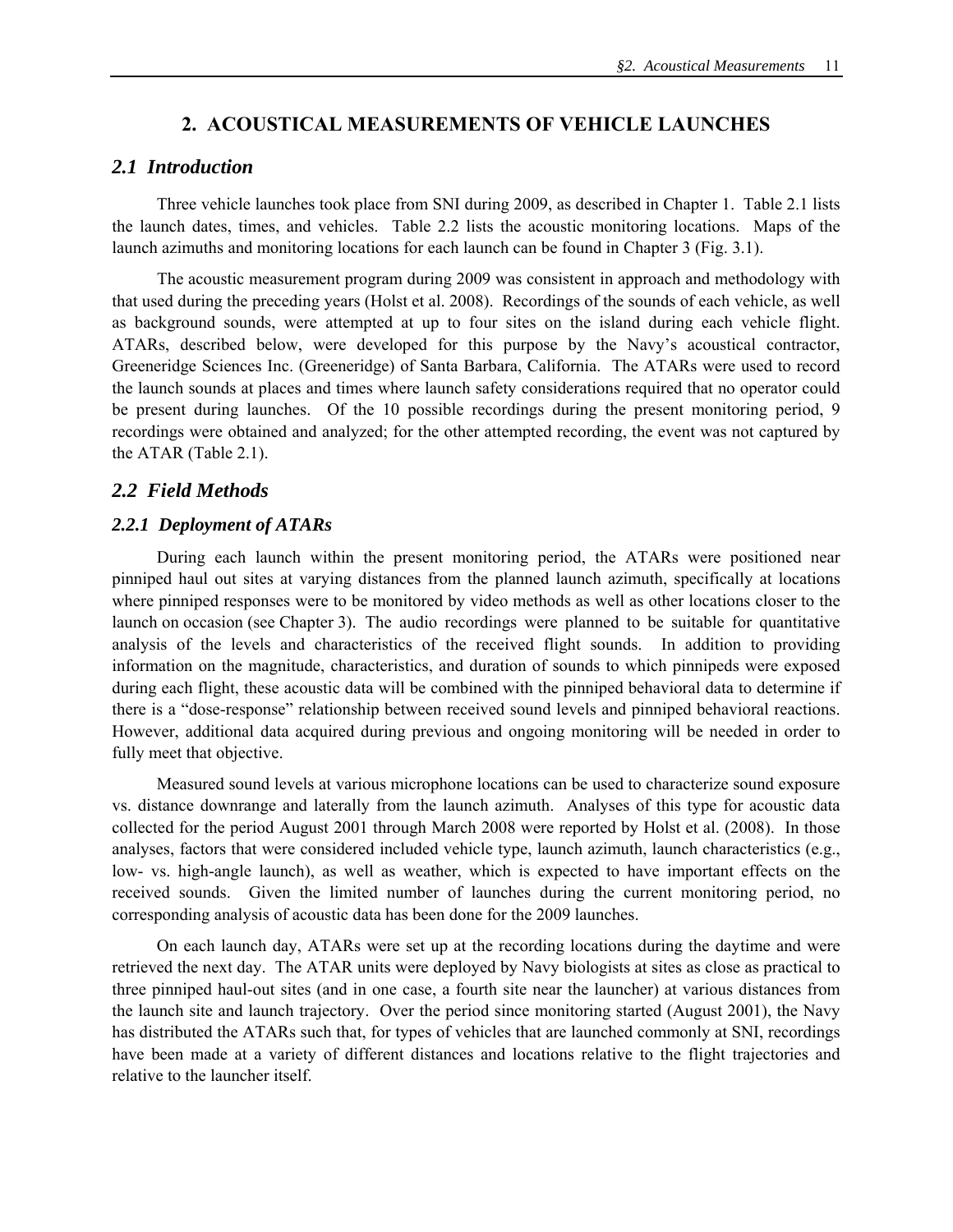|                               |               |                     |                                 | # of Acoustic             |                         |
|-------------------------------|---------------|---------------------|---------------------------------|---------------------------|-------------------------|
| <b>Launch Date in</b><br>2009 | Local<br>Time | Vehicle             | <b>Elevation</b><br>Angle $(°)$ | Recording<br><b>Sites</b> | <b>Acoustic</b><br>Data |
|                               |               |                     |                                 |                           |                         |
| 6 June                        | 22:16         | Terrier-Lynx        | 70                              | 3                         | $2$ OK $^*$             |
| 13 June                       | 22.31         | Terrier-Lynx        | 70                              | 3                         | 3 OK                    |
| 10 August                     | 20:15         | Terrier-Black Brant | 71.1                            | 4                         | 4 OK                    |

**TABLE 2.1. Vehicle launches recorded at SNI during 2009.** 

\* Launch event not captured on ATAR.

**TABLE 2.2. Locations of ATAR recording devices during launches in 2009 (also see Fig. 3.1).** 

| <b>Launch Date</b><br>in 2009 | Vehicle             | <b>ATAR Locations</b>                                                      |
|-------------------------------|---------------------|----------------------------------------------------------------------------|
| 6 June                        | Terrier-Lynx        | Bachelor Beach North, Dos Coves South <sup>*</sup> , Redeye Beach          |
| 13 June                       | Terrier-Lynx        | Bachelor Beach North, Dos Coves South, Redeye Beach                        |
| 10 August                     | Terrier-Black Brant | Bachelor Beach South, Dos Coves South, The "Y", Near Launcher <sup>†</sup> |

 $*$  Launch event not captured on ATAR.  $\dot{\phantom{1}}$  ATAR was located 180 ft (55 m) from launcher.

#### *2.2.2 ATAR Design*

 The ATARs were designed to record continuously and unattended for up to 13 hours (hr). It was necessary to use autonomous extended-duration recorders because safety considerations required that the ATAR units were placed at the monitoring sites during the daytime several hours before the nighttime launch. The extended recording capabilities of the ATAR units, as compared with digital audio tape (DAT) recording units used previously (e.g., Greene 1999), allow for recordings of flight sounds even if prolonged launch delays occur.

The ATARs are designed to record both high-level sounds (e.g., from vehicle launches) and normal background sounds. The ATARs record two sensor channels, each with a bandwidth of 3 to 20,000 Hertz (Hz). The principal components of an ATAR are two calibrated dissimilar microphones, two adjustable gain amplifiers (signal conditioners), and a Sound Devices 702 recorder which digitizes and records sound samples. For launches in 2009, the Sound Devices 702 recorder replaced the notebook computer that was used to store the digital audio data previously. Figure 2.1 is a block diagram of an ATAR illustrating the types and arrangement of components.

Each ATAR includes two microphones that differ in sensitivity. One microphone is a PCB 106B50 quartz microphone (PCB Piezotronics Inc., Depew, NY). These relatively insensitive microphones, with sensitivity –202 dB re 1 volt per micropascal ( $V/\mu$ Pa), were designed for transduction of strong signals with received sound levels up to  $185 \text{ dB}$  re  $20 \mu \text{Pa}$ . To record ambient sounds concurrently, each ATAR includes a more sensitive microphone, the TMS 130P10 ( $-157$  dB re 1 V/ $\mu$ Pa). This, in conjunction with the PCB 106B50, provides additional dynamic range. Each microphone signal is sampled at 44.1 kilohertz (kHz) and digitized to a 16-bit two-byte integer.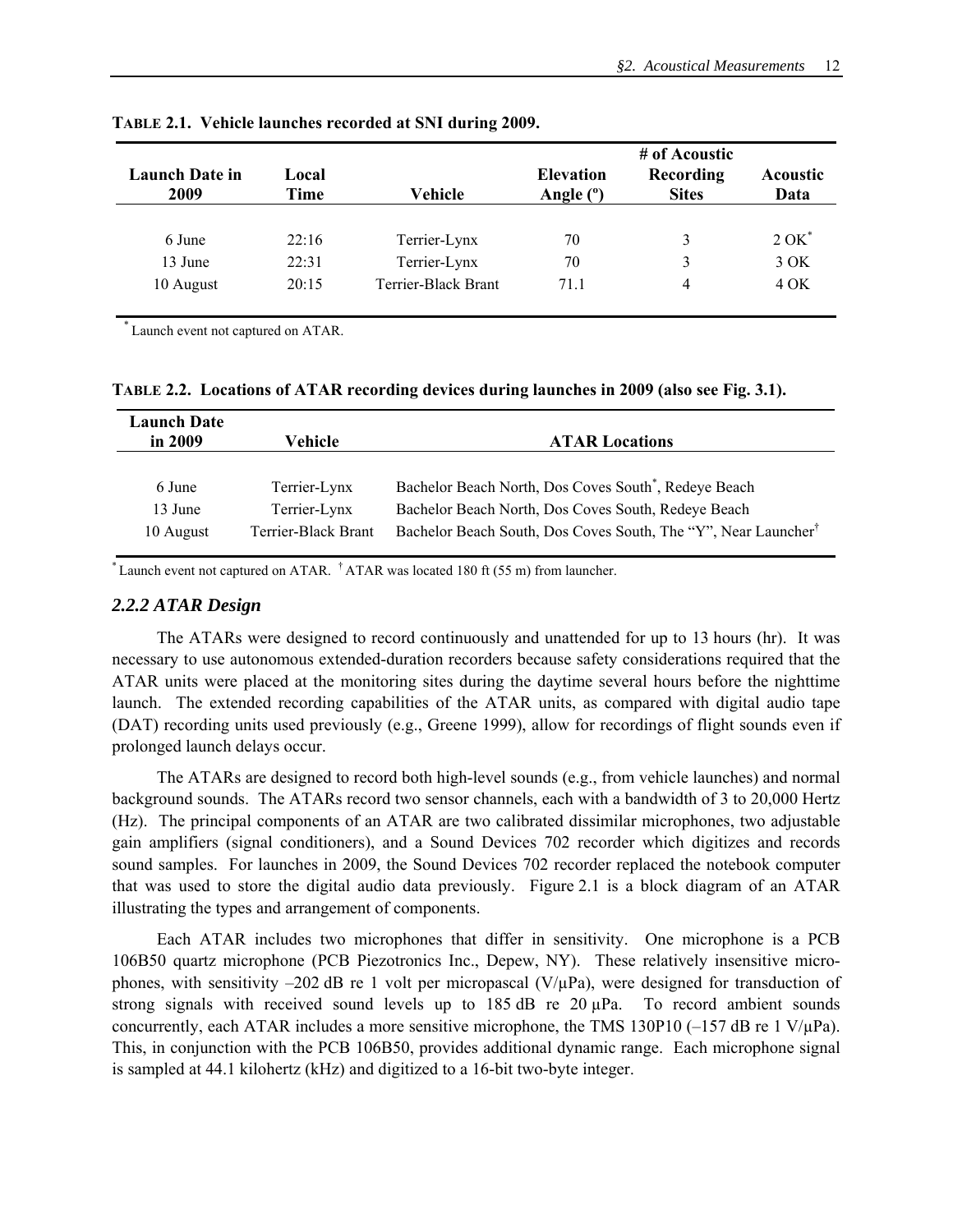

**FIGURE 2.1. Block diagram of an Autonomous Terrestrial Acoustic Recorder (ATAR).** 

 Each microphone requires a PCB model 480E09 signal conditioner. These low-noise amplifiers apply the microphone polarizing voltage. The signal conditioners have gain selections of 1, 10, and 100 (corresponding, respectively, to 0, 20, and 40 dB). These signal conditioners are mounted in waterproof Pelican cases with the other equipment, excluding the microphones (Fig. 2.1 and 2.2).

 At each of the monitoring sites, the microphones were placed in hemispherical windscreens and positioned so they were 2–3 millimeters (mm) from the flat side of the hemisphere. The windscreens were then each affixed to the center of an aluminum base plate 6 mm thick and 56 cm in diameter. The two base plates were set on the ground or sand in an area generally free of vegetation (Fig. 2.3). The purpose of the aluminum base plates was to provide a hard reflecting surface for high-frequency sounds. The ground itself is acoustically reflective at low frequencies. The combination of the base plates and the ground assures that the microphones sense the combined direct and reflected sound, as would an animal whose ears are near the ground (Greene 1999).

Setting optimum recording levels presented a challenge, given that these had to be set in advance of the launch, with no opportunity to make adjustments based on initial results at that location. Setting recording levels too high would result in clipping the desired signal; setting them too low would lose the signal beneath recorder self-noise; and setting them dynamically by automatic gain control would result in uncalibrated, and hence useless, data.

 During previous monitoring periods, it was observed that ATARs would sometimes not operate at certain sites despite repeated attempts, but after being moved a fraction of a kilometer away, they operated successfully on the first try. The ATARs did not fail when tested either in the laboratory at SNI or in Santa Barbara. We suggested that microwave or other electromagnetic radiation on the island, from the numerous radar and telemetry systems present there, may produce sporadic but potentially intense electromagnetic interference and cause the ATARs to fail at some times and places on SNI. Therefore, since 2004, shielding and grounding have been applied, and this has been successful in reducing the frequency of ATAR failures.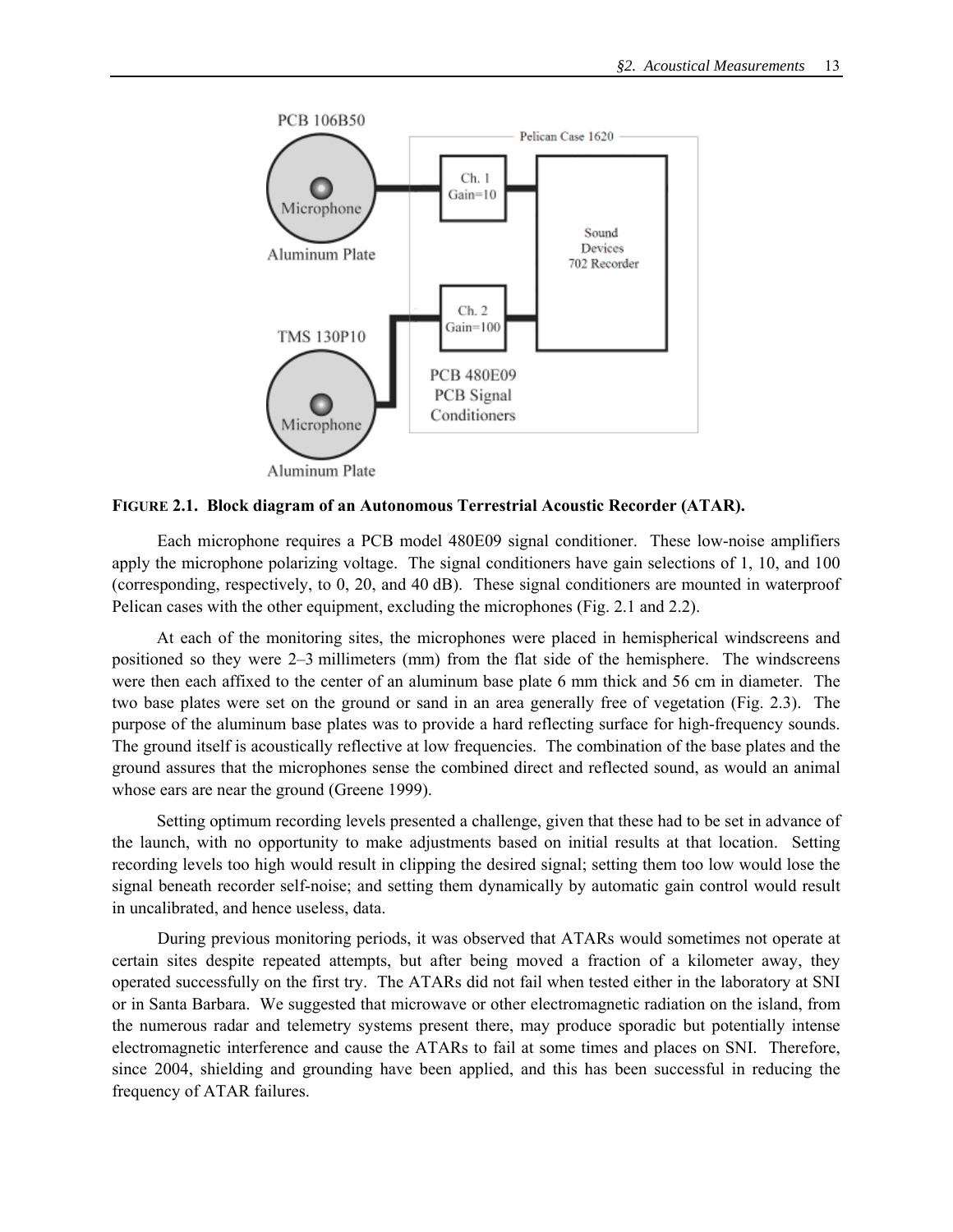

**FIGURE 2.2. Photo of ATAR components in waterproof Pelican case (photograph by R. Norman, Greeneridge).** 



**FIGURE 2.3. Typical field installation of an ATAR at the west end of SNI, California (photograph by J. Lawson, LGL).**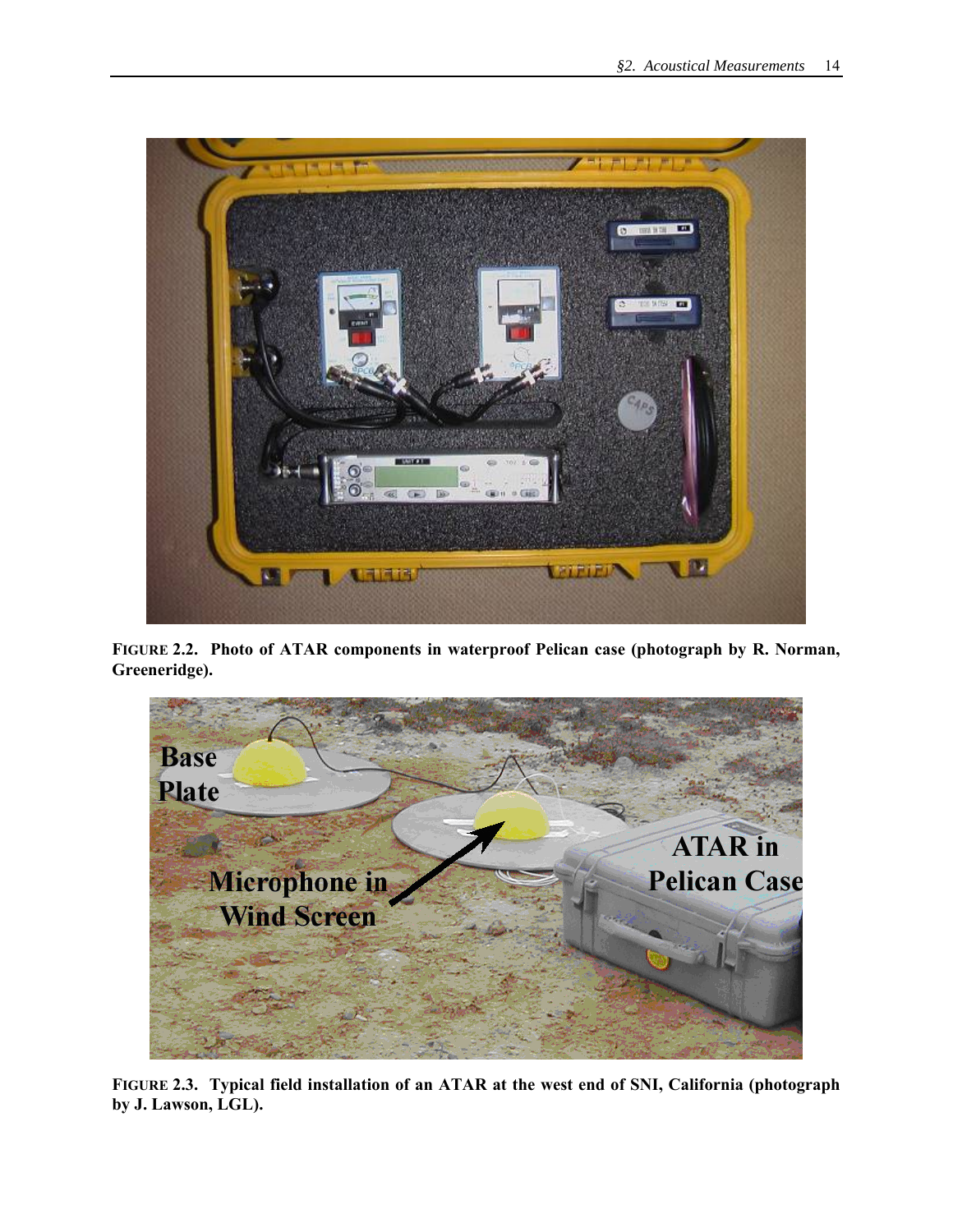## *2.3 Audio and Data Analysis Methods*

The ATARs recorded digital data directly onto a Sound Devices 702 recorder. The digital data were copied to a recordable CD-ROM after the recording period and returned to the acoustical contractor, Greeneridge, for sound analysis.

Both time-series and frequency-domain analyses were performed on the acoustic data. Time-series results included signal waveform and duration, peak pressure level (peak), root mean square (rms) sound pressure level (SPL), and SEL. SPL and SEL were determined with three alternative frequency weightings: flat-weighted (SPL-f and SEL-f), A-weighted (SPL-A and SEL-A), and M<sub>pa</sub>-weighted (SPL-M and SEL-M) basis. The recently-defined Mpa-weighting procedure, appropriate for pinnipeds in air, is described in Southall et al. (2007) and in § 2.3.3 below. Frequency-domain results included estimation of SPLs in one-third octave bands for center frequencies from 4 to 16,000 kHz. The following subsections describe how these values are defined and calculated.

#### *2.3.1 Time-Series Analysis*

All analyses required identification of a signal's beginning and end. This identification can be complicated by background noise (whether instrumental or ambient), poorly-defined signal onsets, and gradually diminishing signal "tails". To obtain a consistent measure of signal duration for each flight, we first defined a "net energy" E. This measure of energy in excess of background was calculated as the cumulative signal energy above mean background energy:

$$
E = \frac{1}{fs} \sum_{i=1}^{N} (x_i^2 - \left\langle n^2 \right\rangle) Pa^2 s
$$

where *x* represents all data points in an event file, *n* represents only background noise data points before the flight sound, N is the total number of samples in the event file, and  $f_s$  is the sampling rate.

Based on this consistent definition of net energy E, the beginning and end of a flight sound was defined as the times associated with the accumulation of 5% and 95% of E.

**Duration** was defined as the difference between these start and end times.

**Sound exposure** was defined as 90% of E, representing total sound exposure in units of  $Pa^2 \cdot s$ . **SEL** was determined from  $10 \cdot \log$  (sound exposure).

**Sound pressure** was defined as the square root of the sound exposure divided by the duration. Sound pressure is equivalent to the rms value of the signal, less background noise, over the duration. **SPL** was determined from  $20 \cdot \log$  (sound pressure).

The **peak instantaneous pressure** was defined as the largest sound pressure magnitude (positive or negative) exhibited by the signal, even if the signal reached that level only momentarily. **Peak instantaneous pressure level** was determined from 20 **·** log (peak instantaneous pressure).

#### *2.3.2 Frequency-Domain Analysis*

Frequency-domain analysis was used to estimate how signal power was distributed in frequency. Flat-weighting was used for all frequency-domain analysis.Welch's (1967) "Weighted Overlapped Segment Averaging" (WOSA) method was used to generate representative power spectral densities in each case. Power spectral densities were calculated for the signal and pre-signal background noise on the low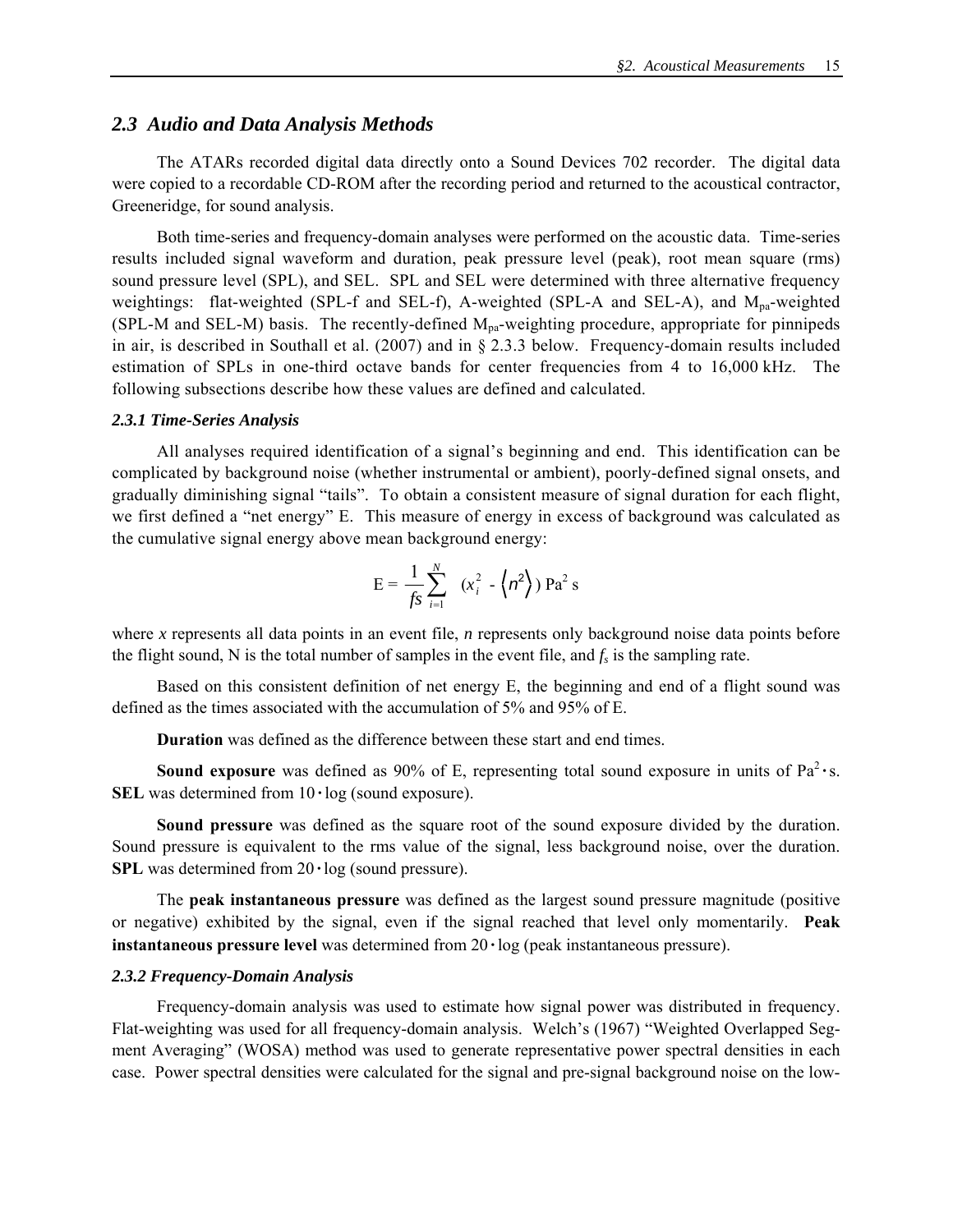sensitivity channel and for background noise on the high-sensitivity channel. These spectral density values were then summed into one-third octave bands.

For these analyses we defined the "signal" as consisting of the recorded data (vehicle signal plus background noise). This time series was segmented according to duration (determined from the broadband time series analysis) as follows:

- for duration  $> 1$  s, use 32,768-sample blocks of total length 0.74 s with Blackman-Harris (Harris 1978) minimum three-term window, overlapped by 50%. This results in frequency cells spaced by 1.35 Hz and an effective cell width (resolution) of 2.3 Hz.
- for 0.0929 s  $\le$  duration  $\le$  1 s, use 4096-sample blocks of total length 0.0929 s with Blackman-Harris minimum three-term window, overlapped by 50%. This results in frequency cells spaced by 10.77 Hz and an effective cell width (resolution) of 18.3 Hz.
- for duration  $\leq 0.0929$  s, use the samples spanning the signal duration and apply a uniform window. This results in cell spacing in hertz given by the reciprocal of the record length in seconds. The cell width (resolution) is the same as the cell spacing.

 Background noise data recorded on the high sensitivity channel, consisting of 4 s of data selected from before the vehicle signal, were segmented into 44,100-sample blocks overlapped by 50% and weighted by the Blackman-Harris minimum three-term window. This resulted in 1-Hz cell spacing and 1.7-Hz cell width, or resolution.

The spectral density values were integrated across standard one-third octave band frequencies to obtain summed SPLs for each band. This analysis was performed for the signal, the noise on the signal channel (low sensitivity channel), and the background noise (high sensitivity channel). Note that when the cell spacing was broad, the lowest frequency one-third octave bands could not be computed. However, the cases of broad cell spacing correspond to cases of very short duration signals. Low frequencies are not important for short duration sounds.

#### *2.3.3 Frequency Weighting*

Frequency weighting is a form of filtering that serves to measure sounds over a broad frequency band with various schemes for de-emphasizing sounds at frequencies not heard well and retaining sounds at frequencies that animals hear well. The concept is that sound at frequencies not heard by animals is less likely to injure or disturb them, and therefore such sounds should not be included in measurements relevant to those animals. Time-series results for the full 3 to 20,000 Hz bandwidth were calculated for flat-,  $A$ -, and  $M_{pa}$ -weightings.

*Flat-weighting* leaves the signal spectrum unchanged. For instantaneous peak pressure, where the highest instantaneous pressure is of interest, it is not useful to diminish the level with filtering, so only the flat-weighted instantaneous peak pressure is relevant. Also, non-uniform weighting is not useful when reporting results for specific frequencies or narrow frequency bands. Therefore, only flat-weighting was used for frequency-domain analyses.

*A-weighting* shapes the signal's spectrum based on the standard A-weighting curve (Kinsler et al. 1982, p. 280; Richardson et al. 1995, p. 99). This slightly amplifies signal energy at frequencies between 1 and 5 kHz and attenuates signal energy at frequencies outside this band. This process is designed to mimic the frequency response of the human ear to sounds at moderate levels. It is a standard method of presenting data on airborne sounds. The relative sensitivity of pinnipeds listening in air to different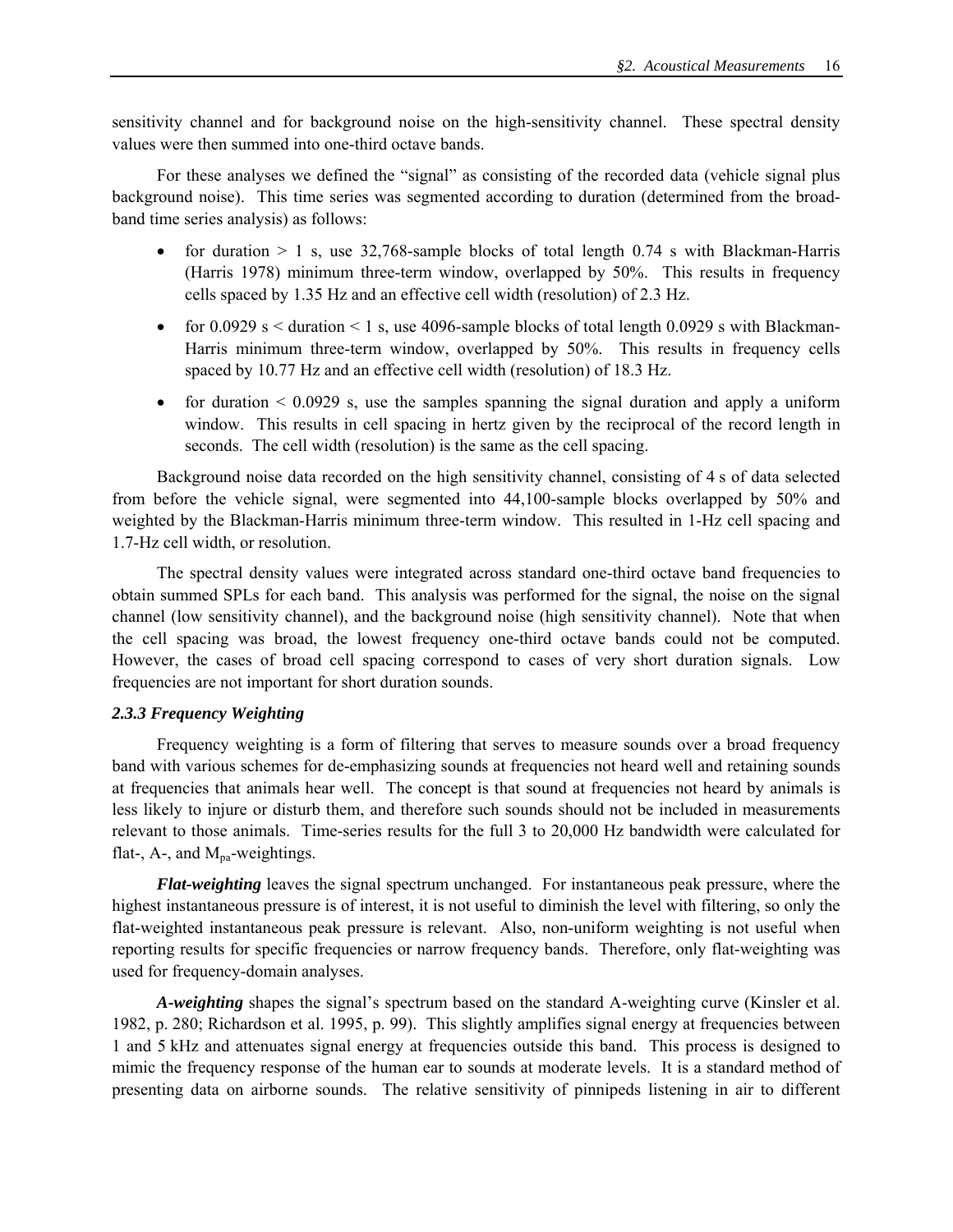frequencies is more-or-less similar to that of humans (Richardson et al. 1995), so A-weighting may, as a first approximation, be relevant to pinnipeds listening to moderate-level sounds.

*M<sub>pa</sub>-weighting* is a recent development that arose from the ongoing effort to develop science-based guidelines for regulating sound exposures (Gentry et al. 2004; Southall et al. 2007). During this process, separate weighting functions have been developed for five categories of marine mammals, with these functions being appropriate in relation to the hearing abilities of those groups of mammals (Gentry et al. 2004; Southall et al. 2007). Two of these categories are pinnipeds hearing in water and in air, for which the weighting functions have been designated  $M_{\text{pw}}$  and  $M_{\text{pa}}$ , respectively. The five "M-weighting" functions are almost flat between the known or inferred limits of functional hearing for the species in each group, but down-weight ("attenuate") sounds at higher and lower frequencies. As such, they are analogous to the C-weighting function that is often applied in human noise exposure analyses where the concern is about potential effects of high-level sounds. With  $M_{pa}$ -weighting, the lower and upper "inflection points" are 75 Hz and 30 kHz. $^2$  For each launch whose sounds are reported here, we include the  $M_{pa}$ -weighted results as well as flat- and A-weighted results. Acoustic data based on  $M_{pa}$ -weighting are included because these values are likely to be needed in the future for purposes of assessing impacts on pinnipeds of sounds with high received levels, such as those during some vehicle overflights.

Measurement data from each launch are presented by one-third octave band in Appendix B. Thus, other weighting methods (e.g., C-weighting or species-specific weighting functions) could be applied to these data in the future if needed.

#### *2.3.4 Closest Point of Approach (CPA) by the Vehicle*

To relate vehicle sounds to the proximity of the vehicle's trajectory, the 3-dimensional (3-D) distance from the recording site to the CPA of the vehicle was calculated for each launch date and sound monitoring site.

## *2.4 Results*

 $\overline{a}$ 

#### *2.4.1 Vehicle Flight Sounds*

Acoustic monitoring results for all three launches are presented in Table 2.3. Four parameters are reported for the vehicle flight sounds: peak pressure level, SPL, SEL, and duration. The last three parameters are based on flat-, A-, and M<sub>pa</sub>-weighting. These values are similar to sound levels recorded during previous launches from SNI (Holst et al. 2008). It was to be expected that A- and M<sub>pa</sub>-weighted levels would be less than flat-weighted levels, consistent with the greater de-emphasis of low frequency components by A-weighting. Generally, sonic boom noise is strong at frequencies below 1000 Hz, which are de-emphasized with A- and (to a lesser degree)  $M_{pa}$ -weighting; however, no sonic booms were evident at the recording sites monitored during vehicle launches in 2009.

 Two graphs are presented in Appendix B for each location at which the vehicle launch sounds were recorded. For each monitored location, both graphs are based on flat-weighted data; no graphs are presented for A- or  $M_{pa}$ -weighted waveforms. One graph presents the pressure signature (pressure vs. time waveform). The second presents the SELs by one-third octave band for each of three signals: (1)

 $2^2$  The data obtained during the current monitoring period were only recorded at frequencies up to 20 kHz, so the (probably negligible) energy at 20–30 kHz is not included in calculating the  $M_{pa}$  (or other) measures.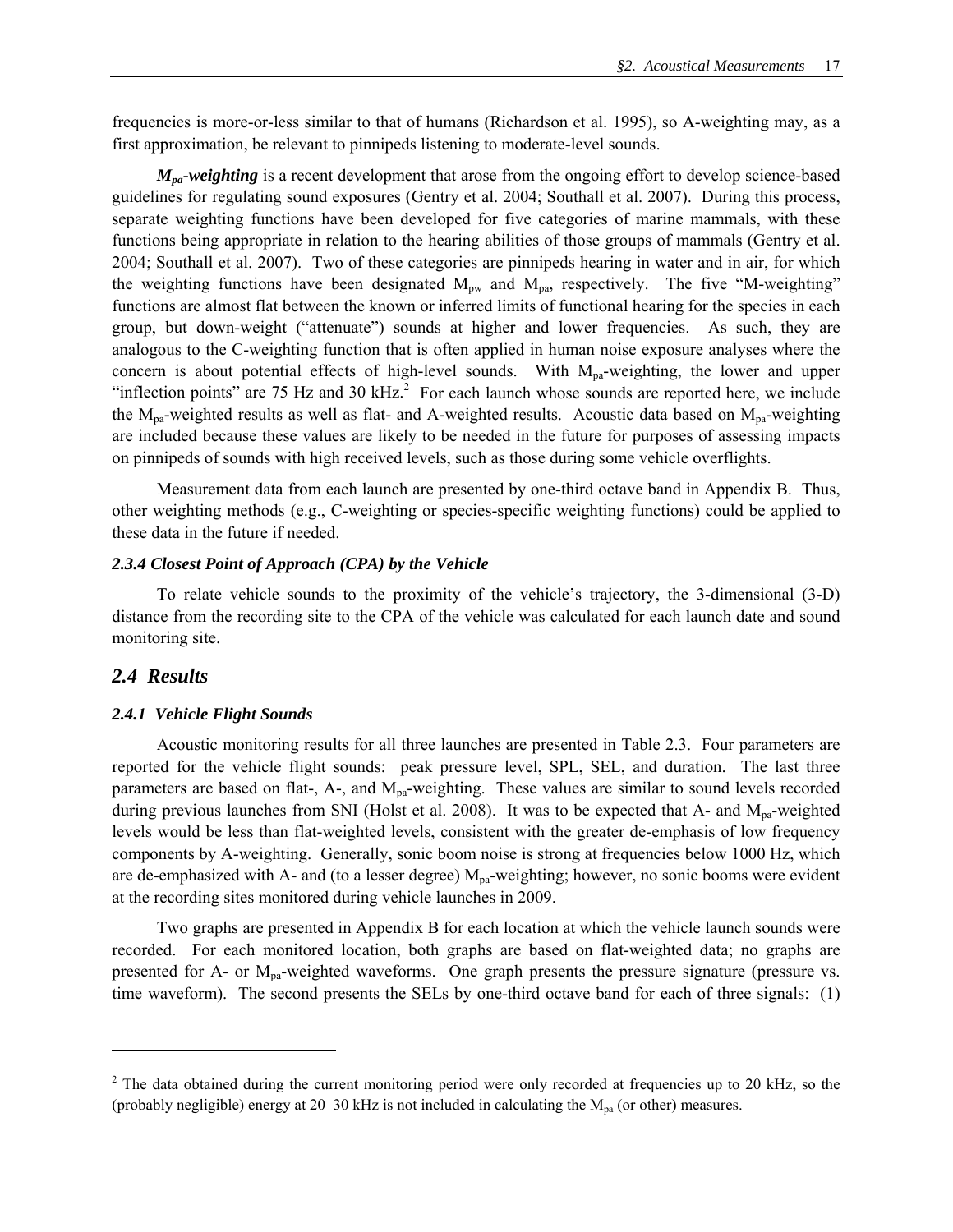| Launch &                            | <b>CPA</b> | <b>Flat-weighted sound</b> |       |       |     |            | A-weighted sound |     |       | $M_{\text{pa}}$ -weighted sound |     |  |
|-------------------------------------|------------|----------------------------|-------|-------|-----|------------|------------------|-----|-------|---------------------------------|-----|--|
| <b>Monitoring Site</b>              | (m)        | Pk                         | SPL   | SEL   | Dur | <b>SPL</b> | <b>SEL</b>       | Dur | SPL   | SEL                             | Dur |  |
| 6 June 2009: Terrier-Lynx           |            |                            |       |       |     |            |                  |     |       |                                 |     |  |
| Dos Coves S.                        | 645        |                            | N/A   |       |     |            | N/A              |     |       | N/A                             |     |  |
| Bachelor Beach N.                   | 836        | 122.2                      | 109.4 | 115.6 | 4.2 | 99.5       | 105.9            | 4.3 | 106.4 | 112.5                           | 4.2 |  |
| Redeye Beach                        | 1669       | 112.6                      | 97.6  | 105.8 | 6.5 | 85.5       | 93.1             | 5.8 | 93.6  | 101.7                           | 6.5 |  |
| 13 June 2009: Terrier-Lynx          |            |                            |       |       |     |            |                  |     |       |                                 |     |  |
| Dos Coves S.                        | 575        | 130.6                      | 114.4 | 120.2 | 3.9 | 107.3      | 112.5            | 3.3 | 112.5 | 118.0                           | 3.6 |  |
| Bachelor Beach N.                   | 752        | 123.4                      | 109.7 | 116.2 | 4.4 | 100.9      | 107.1            | 4.2 | 106.8 | 113.1                           | 4.2 |  |
| Redeye Beach                        | 1673       | 112.9                      | 97.6  | 105.7 | 6.5 | 86.5       | 94.2             | 5.9 | 93.4  | 101.5                           | 6.5 |  |
| 10 August 2009: Terrier-Black Brant |            |                            |       |       |     |            |                  |     |       |                                 |     |  |
| Dos Coves S.                        | 604        | 129.2                      | 115.0 | 121.1 | 4.1 | 106.5      | 111.6            | 3.2 | 112.8 | 118.4                           | 3.6 |  |
| Bachelor Beach S.                   | 1032       | 123.2                      | 107.2 | 114.6 | 5.4 | 98.2       | 104.6            | 4.4 | 104.4 | 111.3                           | 4.9 |  |
| The "Y"                             | 1348       | 116.9                      | 102.7 | 109.2 | 4.5 | 93.5       | 99.7             | 4.1 | 100.2 | 106.5                           | 4.3 |  |
| Near Launcher <sup>T</sup>          | 83         | 145.5                      | 128.0 | 134.1 | 4.1 | 123.7      | 124.6            | 1.2 | 129.7 | 130.4                           | 1.2 |  |

TABLE 2.3. Pulse parameters for flat-, A-, and M<sub>pa</sub>-weighted sound from the vehicle launches at **SNI in 2009.** 

<sup>†</sup> ATAR was located 180 ft (55 m) from launcher. N/A = data not available. N = North; S = South. Peak levels (Pk) and SPLs are in dB relative to 20  $\mu$ Pa. SELs or energy levels are in dB re 20  $\mu$ Pa<sup>2</sup> **·**s. Durations (Dur) are in seconds.

the vehicle sounds; (2) the background instrumentation noise from the low-sensitivity channel (the same sensor used to measure the vehicle sounds but using data recorded before the vehicle sounds); and (3) the background noise levels from the high-sensitivity channel (i.e., the ambient SPLs). Because the ambient sounds are continuous, expressing them as SELs is unconventional. However, for purposes of comparison with the transient vehicle sounds, one can consider the SPLs for ambient noise to be the SELs in a 1-s period.

#### *2.4.2 Ambient Noise Levels*

 Background sounds were recorded on the second channel of each ATAR using a higher sensitivity microphone. As expected, this channel overloaded during the brief time while the vehicle flight sounds were received, but at other times recorded the background sounds reliably (i.e., at levels above the selfnoise [instrumentation noise] of the sensing and recording electronics). The sound levels for the 10– 20,000 Hz band were determined using an averaging time of 4.0 s. Flat-,  $M_{\text{pa}}$ -, and A-weighted ambient noise levels for the vehicle launches are presented in Table 2.4. The measured A-weighted values were quite low and comparable to sound levels expected in quiet residential areas. Much of the background sound was infrasonic energy in the 10–20 Hz band, probably mainly attributable to wind noise. When the 10–20 Hz components are excluded, broadband levels are typically 10 dB lower than those quoted for the 10–20,000 Hz band.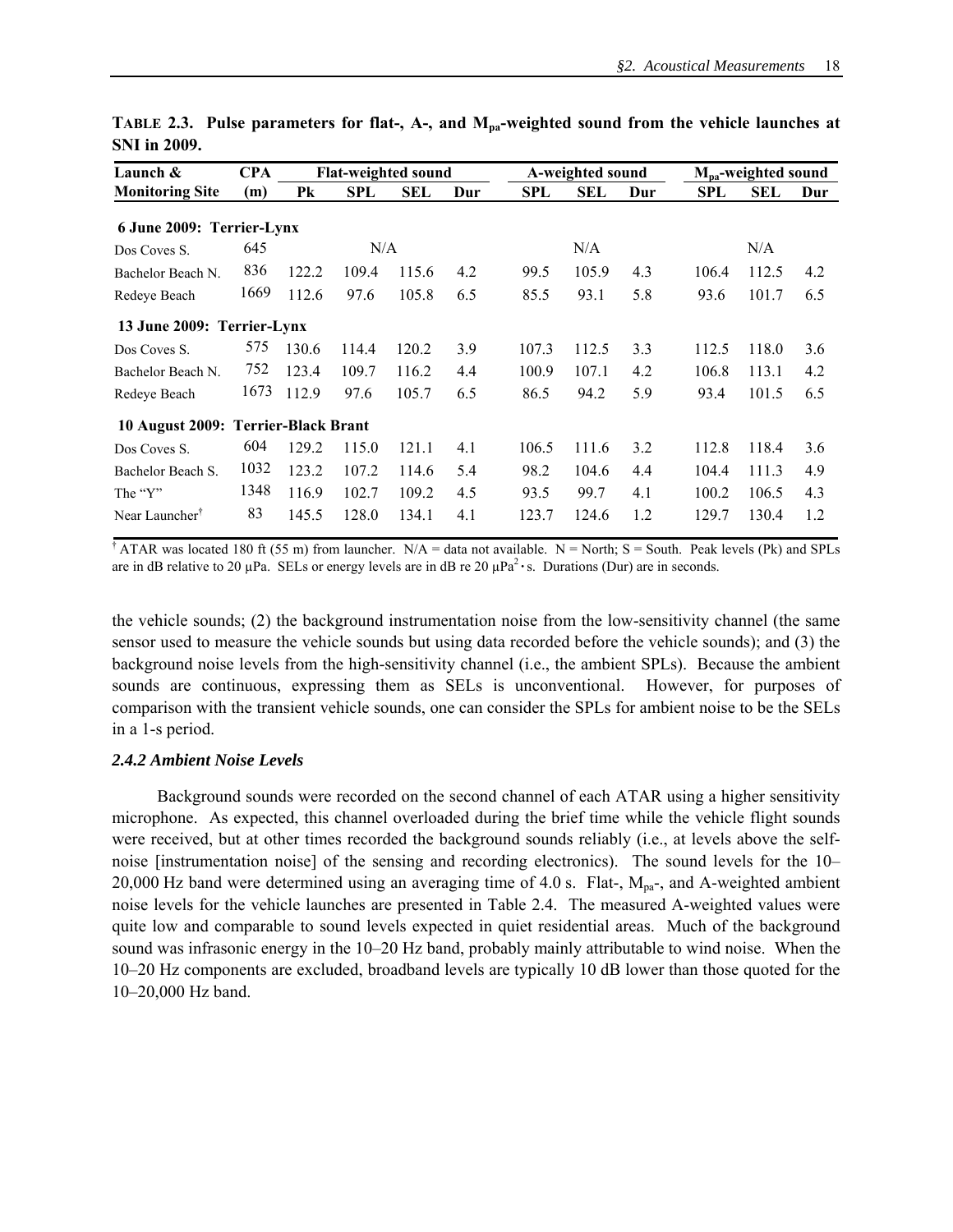| Date<br>2009           | Vehicle             | <b>Site</b>                             | <b>Flat-weighted</b> | A-weighted  | $M_{pa}$ -weighted |
|------------------------|---------------------|-----------------------------------------|----------------------|-------------|--------------------|
| 6 June<br>Terrier-Lynx |                     | Dos Coves South<br>Bachelor Beach North | 62.2                 | N/A<br>49.8 | 57.9               |
|                        |                     | Redeve Beach                            | 56.2                 | 43.3        | 50.1               |
| 13 June                | Terrier-Lynx        | Dos Coves South                         | 83.3                 | 61.1        | 70.1               |
|                        |                     | Bachelor Beach North                    | 67.2                 | 51.8        | 58.5               |
|                        |                     | Redeye Beach                            | 58.4                 | 42.0        | 49.0               |
| 10 August              | Terrier-Black Brant | Dos Coves South                         | 55.2                 | 46.1        | 50.5               |
|                        |                     | Bachelor Beach South                    | 56.5                 | 46.4        | 51.0               |
|                        |                     | The "Y"                                 | 51.7                 | 34.3        | 41.6               |
|                        |                     | Near Launcher <sup>†</sup>              | 59.0                 | 41.4        | 53.4               |

**TABLE 2.4. Broadband (10–20,000 Hz) sound levels (in dB re 20 µPa) as recorded before the launch by the high-sensitivity sensor designed to measure ambient sounds**.

 $\dagger$  ATAR was located 180 ft (55 m) from launcher.

## *2.5 Discussion and Summary*

 During the June–December 2009 period, three vehicles were launched from SNI. The sound levels received from the vehicles were comparable to those recorded from previous launches at SNI (see Holst et al. 2008). During the present monitoring period, the highest measured sound levels on pinniped haul-out beaches were 121.1 dB re 20  $\mu$ Pa<sup>2</sup> · s SEL on a flat-weighted basis, 118.4 dB re 20  $\mu$ Pa<sup>2</sup> · s on an M<sub>pa</sub>weighted basis, and 112.5 dBA SEL (Table 2.3). None of the sounds recorded at haul-out sites exceeded 129 dB re 20 μPa2 **·**s SEL-M, the energy level at which TTS onset may occur in the harbor seal (Southall et al. 2007). Sounds of 130.4 dB re 20 μPa2 **·**s SEL-M were recorded near the launcher at the 807 Launch Complex, which is located close to a beach where northern elephant seals haul out. However, the closest haul-out site for harbor seals (the most sensitive of the three pinniped species present regularly at SNI) is located at least 1 km from the 807 Launch Complex, where sound levels are lower. None of the recorded sounds exceeded the SEL-M (144 dB) or peak pressure (149 dB) at which a slight PTS may occur (Southall et al. 2007). The possibility of TTS and PTS occurring in pinnipeds hauled out on SNI during vehicle launches is further discussed in Chapter 4.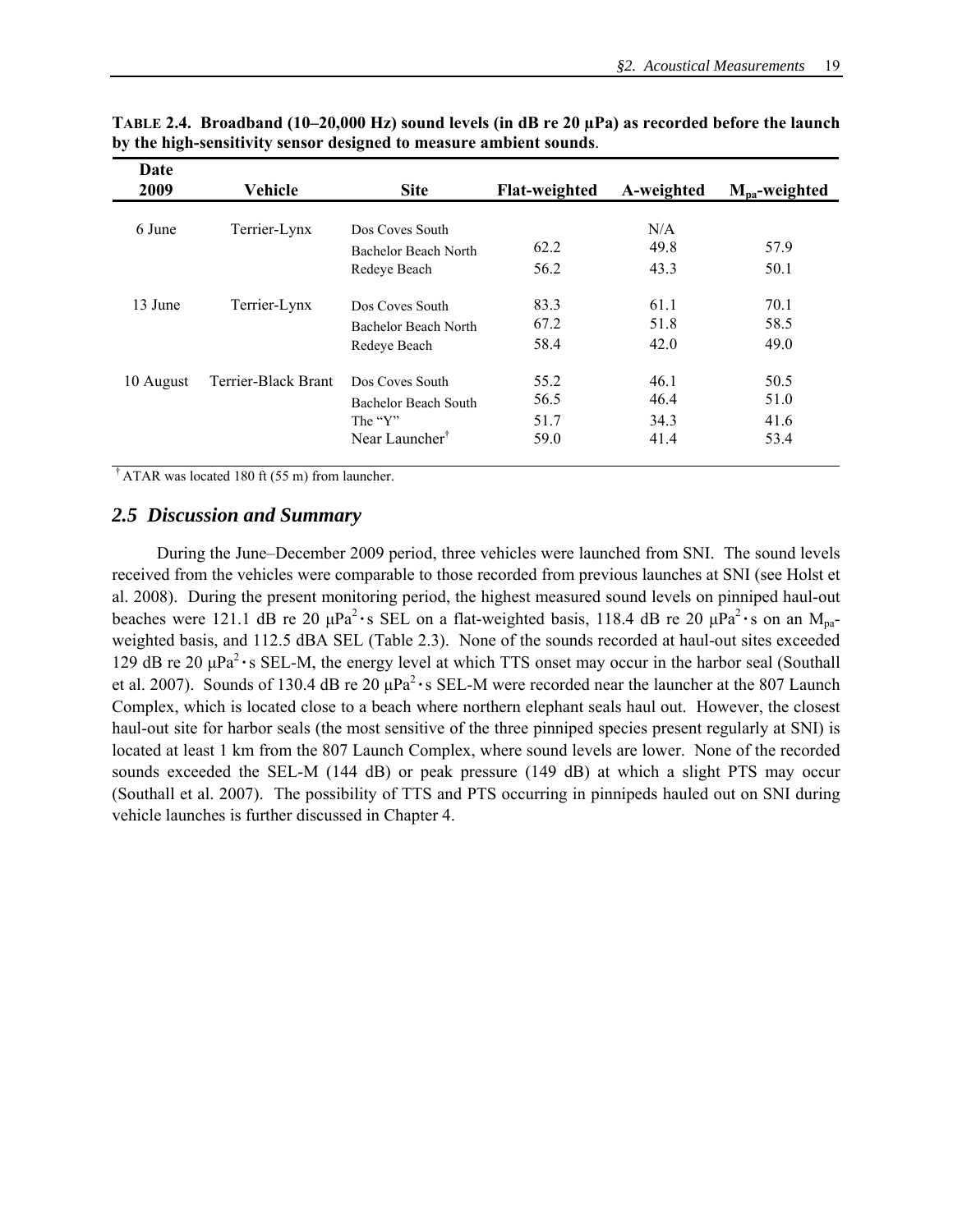## **3. BEHAVIOR OF PINNIPEDS DURING VEHICLE LAUNCHES**

### *3.1 Introduction*

Three launches occurred from the west end of SNI, California, on three separate dates from 6 June to 10 August 2009. Specific information about each of the launches is given in Chapter 1. Chapter 2 documents the sounds measured on western SNI during these launches. Corresponding information concerning previous launches during 2001–2008 has been reported previously (Holst et al. 2008). This chapter documents the behavioral reactions of pinnipeds to the launches during the June–December 2009 monitoring period.

Three species of pinnipeds are common on the beaches of SNI: California sea lion, harbor seal, and northern elephant seal. However, harbor seals were not monitored during the present monitoring period. No other species were recorded during the monitoring work, either during the present monitoring period or during previous monitoring efforts since August 2001 (Holst et al. 2008).

Vehicles were launched during June and August 2009. Thus, no launches took place during the pupping/breeding season of harbor seals, and no harbor seals were monitored during the launches. However, the launches did take place when California sea lions were pupping/breeding. No evidence of injury or mortality was observed on the day of any launch during the monitoring period, nor was any launch-related injury or mortality expected based on prior monitoring results.

 As in previous monitoring years, most northern elephant seals demonstrated little or no reaction to the vehicle launches. Although most sea lions showed strong reactions to the launches in 2009, monitoring from previous years showed that sea lion behavior typically returned to pre-launch states within seconds or minutes following the launches (Holst et al. 2008). Behavior as well as numbers of sea lions and elephant seals hauled-out several hours after launches is generally similar to the behavior and numbers observed before launches. In contrast, harbor seals commonly leave their haul-out sites to enter the water and do not return during the duration of the video recording (Holst et al. 2008). Nonetheless, Holst and Lawson (2002) noted that the behavior and numbers of harbor seals hauled out on the day following a launch were similar to those on the day of the launch.

## *3.2 Field Methods*

 The launch monitoring program was based primarily on remote video recordings. Remote cameras were essential because, during vehicle launches, safety rules prevent personnel from being present in many of the areas of interest. In addition, launches took place at night, when personnel are not able to visit SNI. Video data were obtained via three portable digital cameras that can be set up temporarily at any site.

 During the launches described in this report, use of video methods theoretically allowed observations of up to three pinniped species during the same launch. The actual number of species studied per launch depended on the number of video systems deployed during each launch and on the number of species hauled out at those sampling sites (Table 3.1). During the current monitoring period, only California sea lions and elephant seals were observed during each of the launches. Harbor seals were not observed during the current monitoring period, because monitoring efforts were focused on breeding/pupping sea lions.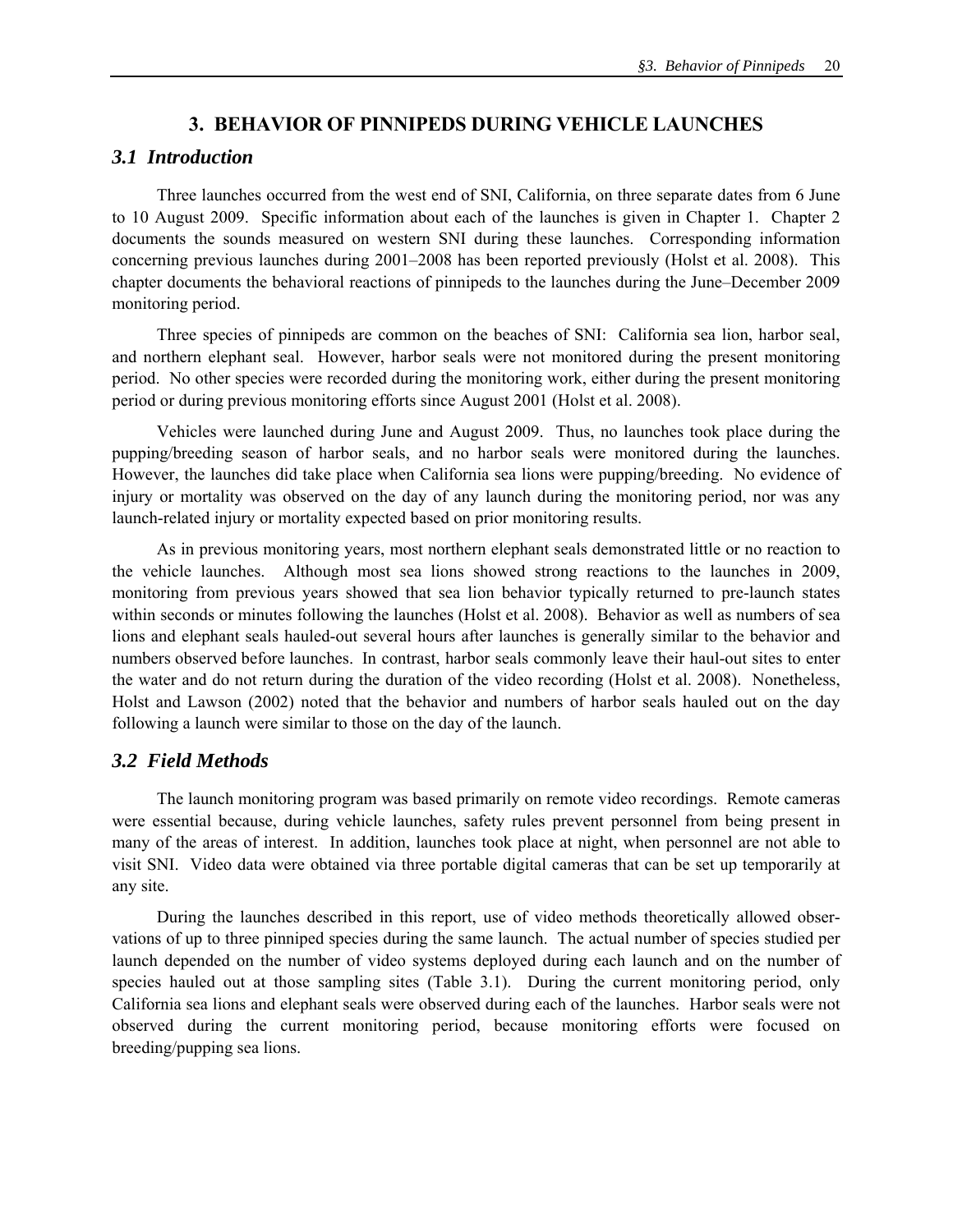|                                 | Launch Date in 2009 / Vehicle Type |                             |                                             |  |  |  |  |  |  |
|---------------------------------|------------------------------------|-----------------------------|---------------------------------------------|--|--|--|--|--|--|
| <b>Video Recording Location</b> | 6 June<br>Terrier-<br>Lynx         | 13 June<br>Terrier-<br>Lynx | 10 August<br>Terrier-<br><b>Black Brant</b> |  |  |  |  |  |  |
| California Sea Lion             |                                    |                             |                                             |  |  |  |  |  |  |
| Dos Coves South                 | $\boldsymbol{x}^{\dagger}$         | X                           | X                                           |  |  |  |  |  |  |
| The "Y"                         |                                    |                             |                                             |  |  |  |  |  |  |
| <b>Northern Elephant Seal</b>   |                                    |                             |                                             |  |  |  |  |  |  |
| Dos Coves South                 | $x^{\ddagger}$                     | $\mathbf{x}^{\ddagger}$     | $x^{\ddagger}$                              |  |  |  |  |  |  |
| Redeve Beach                    | $\mathbf{x}^*$                     | $x^*$                       |                                             |  |  |  |  |  |  |
| Bachelor Beach North            | X                                  | X                           |                                             |  |  |  |  |  |  |
| <b>Bachelor Beach South</b>     |                                    |                             |                                             |  |  |  |  |  |  |

**TABLE 3.1. Video data collected for California sea lions and northern elephant seals during vehicle launches at SNI during 2009.** 

'x' recording obtained; † Only partial views of sea lions on beach. ‡ Video recording attempted, but no elephant seals in camera field of view (FOV) at time of launch. \* too dark during launch for detailed behavioral observations.

On the day of each launch, Navy biologists placed the cameras at locations overlooking haul-out sites during the daytime, several hours before the nighttime launch. Placement was such that disturbance to pinnipeds was minimal. The entire haul-out aggregation at a given site could not be recorded, as the wide-angle view necessary to encompass an entire beach would not allow detailed behavioral observations. Thus, the cameras were set to record a focal subgroup within the haul-out aggregation. It was more effective to obtain a higher-magnification view of a sample of the animals at each site.

For the combined pinniped and acoustic monitoring, the Navy usually attempts to obtain video and audio records from three locations at different distances from the vehicle flight path during each launch from SNI. Figure 3.1 shows the monitoring locations relative to the launch azimuths for 2009. Combined pinniped and acoustic monitoring is important to ascertain the lateral extent of the disturbance effects and the "dose–response" relationship between sound levels and pinniped behavioral reactions. Given the variability in types of vehicles launched at SNI, in sound propagation, and in pinniped behavioral reactions, this analysis requires data from a relatively large number of launches. The limited number of launches (of different types) during the current monitoring period did not, by itself, provide sufficient data for such an analysis. To investigate the dose–response relationships, acoustic and pinniped response data from the present monitoring period will need to be combined with corresponding data from previous monitoring; a preliminary analysis of dose–response relationships using data collected from 2001 to 2008 was presented by Holst et al. (2008).

### *3.2.1 Mobile Cameras*

 On the day of each launch, Navy biologists placed three portable Sony Handicams DCR-SR100 video cameras on tripods that overlooked haul-out sites during the daytime (Fig. 3.2). The cameras were used in the nightshot mode, with infrared illuminators. For the Terrier-Lynx launches, two illuminators per camera were used. However, two illuminators did not provide a sufficient amount of light during the nighttime launches, so four illuminators per camera were used during the Terrier-Black Brant launch. Vehicle and other sounds detected by the microphones built into these cameras were also recorded. These audio data were used during behavioral analyses (e.g., to confirm the exact time when the vehicle passed), but were uncalibrated and not of sufficient quality to provide launch sound information.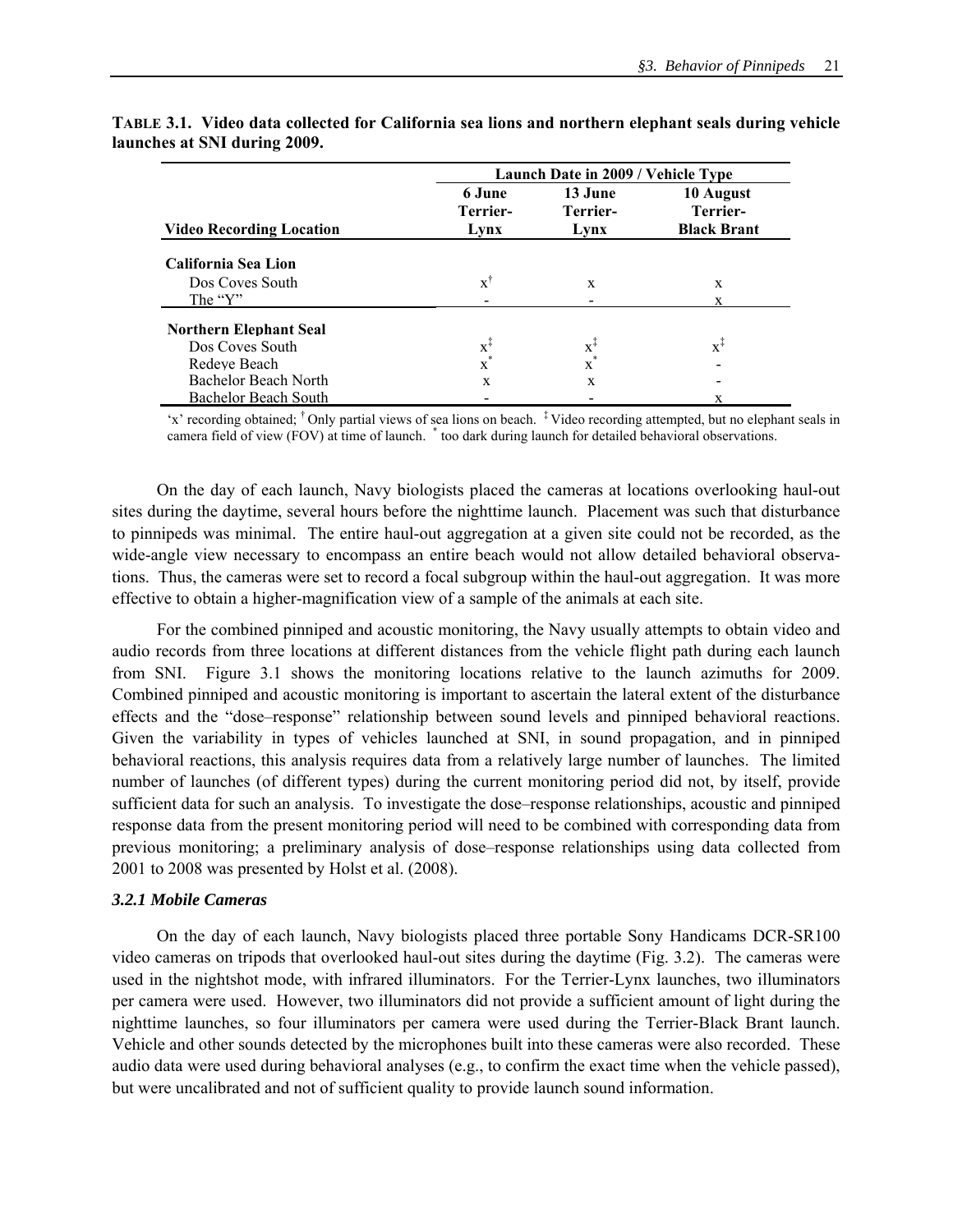

**FIGURE 3.1. Launch azimuths, acoustic recording sites (ATARs), and video recording sites for launches at SNI during 2009. Pinnipeds were only in partial view at Dos Coves South during the launch on 6 June 2009.**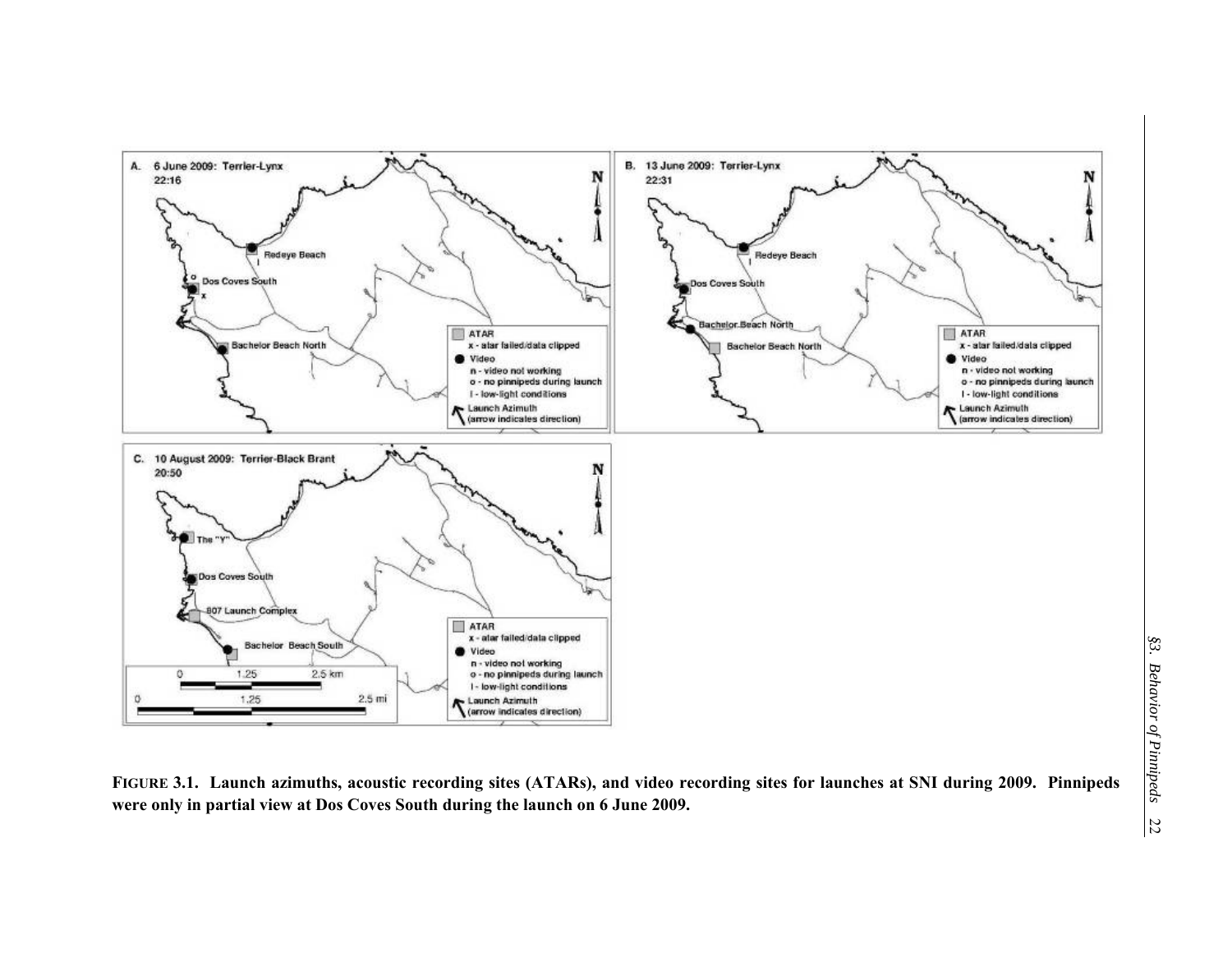

**FIGURE 3.2. Photo of video camera set-up at SNI with two infrared illuminators (photograph by G. Smith, U.S. Navy).** 

### *3.2.2 Visual Observations*

 Observations were obtained before, during, and after each vehicle launch. Navy biologists from NAWCWD, Point Mugu, Range Department, made direct visual observations of the pinniped groups prior to deployment of the cameras and ATARs during the daytime. Records from these visual observations included the local weather conditions, types and locations of any pinnipeds hauled out, and the type of launch activity planned. The time (to the second) was shown superimposed on the video from the mobile cameras. The video continued recording for  $\sim$ 30 min after the launch. Observations during that period were used to determine (when light conditions allowed) whether the relative numbers of pinnipeds at the haul-out site had changed, and if there was obvious evidence of recent injury or mortality. Because the video quality was relatively poor during these nighttime launches due to low-light conditions, it was not always possible to accurately determine behaviors or numbers of animals on the beach.

## *3.3 Video and Data Analysis*

Digital video data were copied to DVD-ROMs to facilitate transport and playback and for backup. Video records were then transferred from the Navy to LGL Ltd., environmental research associates (LGL), for analysis. Subsequent to the launch, an experienced biologist (MH) reviewed and coded the video data on the DVD-ROMs as they were played back to a high-resolution color monitor. The videotaped data several hours before, during, and up to 30 min after each launch were reviewed in order to document the types and numbers of pinnipeds present, the nature of any overt responses to the launch, and the number of pinnipeds that responded overtly. The number, proportion and (where determinable) ages of the individuals that responded in various ways were extracted from the video, along with comparable data for those that did not respond overtly. (Following NMFS [2002], subtle behavioral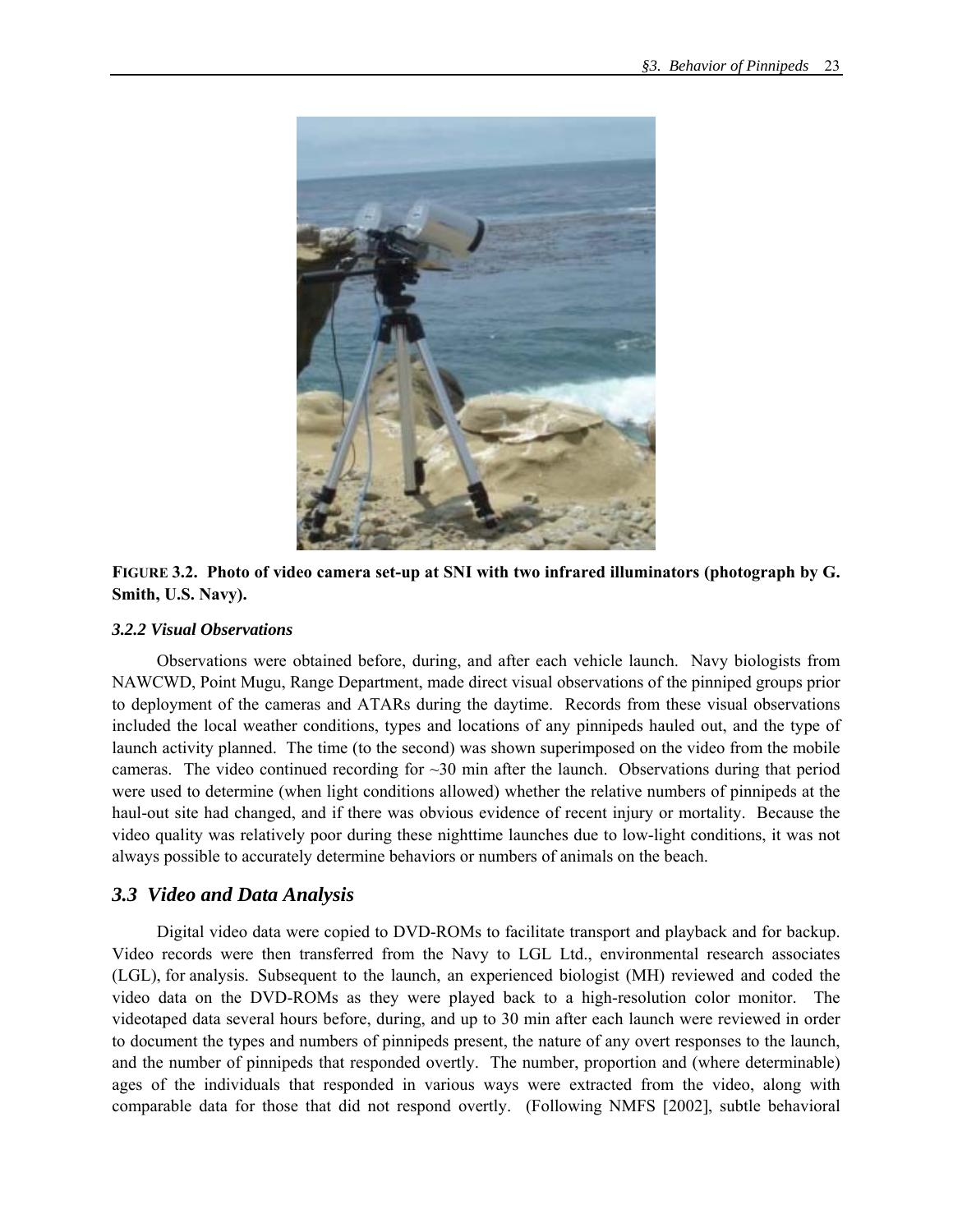reactions that persisted for only a few minutes were considered unlikely to have biologically significant consequences for the pinnipeds.) Unlike for daytime launches, detailed behavioral data before and after the launches could not be determined, due to low-light conditions during nighttime launches.

The following variables concerning the circumstances of the observations were extracted from the videotape or from direct observations at the site:

- 1. study location;
- 2. local time;
- 3. substratum type—a categorical description of the substratum upon which the focal group of pinnipeds was resting (sand, cobble, rock ledges, or water less than 1 m deep);
- 4. substratum slope (0-15º, >15º, or irregular), estimated from the video records;
- 5. weather, including an estimate of wind strength and direction, and presence of precipitation; these data were made available by the Navy meteorological unit;
- 6. horizontal visibility—the average horizontal visibility (in m) around the focal subgroup of pinnipeds, as determined by meteorological conditions and/or physical obstructions; this was estimated by identifying the farthest visible object relative to the interacting pinnipeds, as evident from the known positions of local objects and accounting for obstructing terrain; and
- 7. tide state—exact time for local high tide was determined from relevant tide tables.

To relate pinniped behavior to the proximity of the vehicle launch, the 3-D distance from the recording site to the CPA of the vehicle was calculated.

### *3.4 Descriptions of Pinniped Behavior during Specific Launches*

The following subsections provide overall descriptions of pinniped responses and notable reactions during each launch in the current monitoring period. Corresponding descriptions concerning pinniped responses to launches in 2001–2008 were reported by Holst et al. (2008). Video recordings of pinniped behavior during launches in 2009 were collected on three dates for California sea lions and elephant seals (Table 3.1); harbor seals were not monitored. California sea lions were monitored at two different sites (four site-date-launch combinations), and elephant seals were observed at three different sites (five sitedate-launch combinations; Table 3.1). Recordings of elephant seals were attempted at a fourth site (Dos Coves South), but no seals were observed during any of the launches at that site. The video recordings generally provided data on the responses of a sample of the total pinnipeds present on a given beach.

#### *3.4.1 Terrier-Lynx Launch, 6 June 2009*

A Terrier-Lynx was launched from the 807 Launch Complex, with an azimuth of 260º and a 70º elevation angle (Fig. 3.1A). Video recordings of California sea lions and elephants seals were attempted at Dos Coves South (CPA = 0.6 km), but at the time of the launch, animals that were hauled out on the beach were only in partial view of the camera (Table 3.1). Elephant seals were observed at Bachelor Beach North (CPA =  $0.8 \text{ km}$ ) and Redeye Beach (CPA =  $1.7 \text{ km}$ ) (Table 3.1). Because only two illuminators were used with all cameras, detailed observations were not possible due to low-light conditions. The light from the vehicle flight helped illuminate the beach during the launch.

ATARs were deployed at three sites (Dos Coves South, Bachelor Beach North, Redeye Beach) where video recordings of pinnipeds were attempted (Fig. 3.1A; Tables 2.2 and 2.3). The sounds from the launch were loudly audible on the audio channel of all video recordings. However, no launch event was captured on the ATAR at Dos Coves South.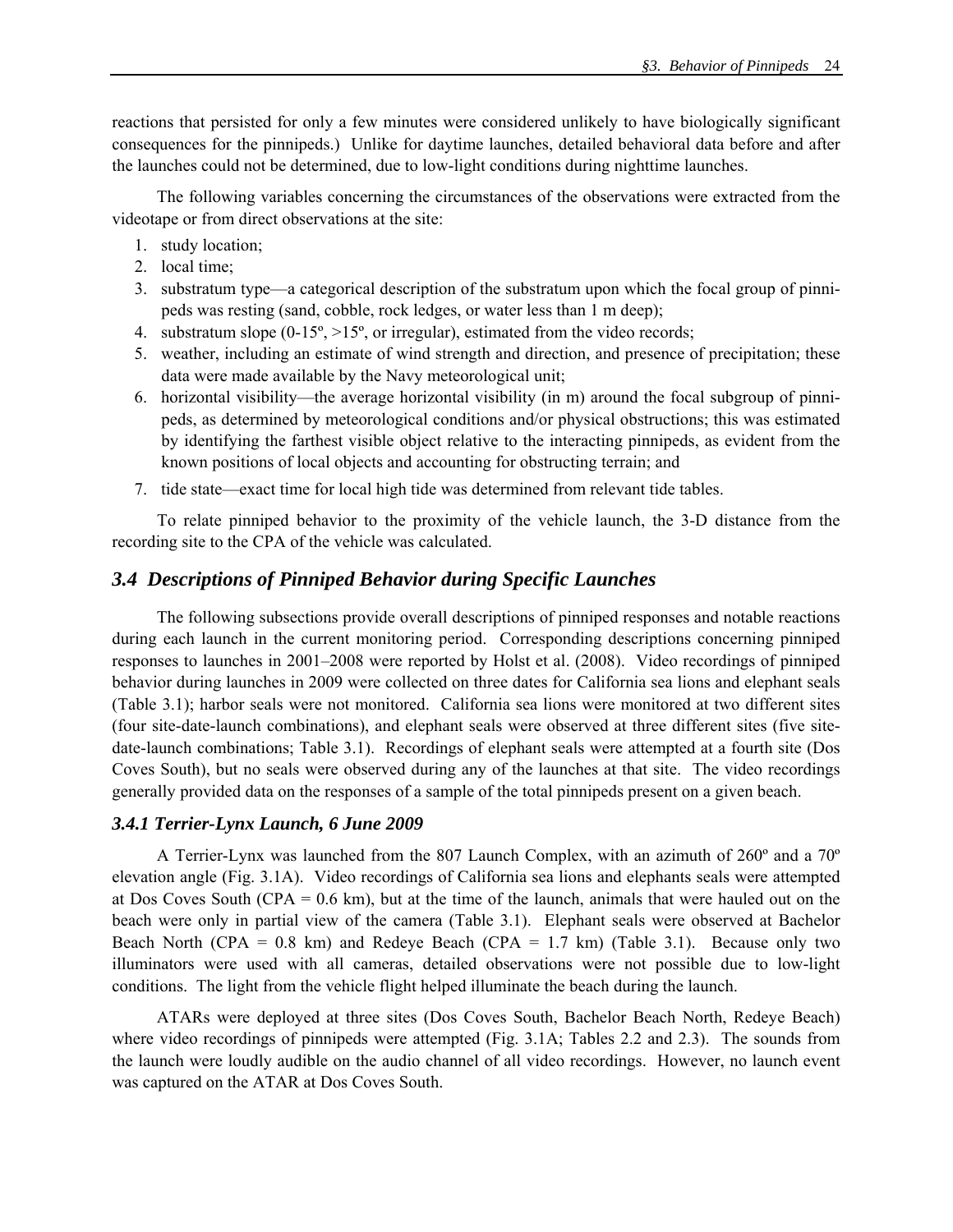*California Sea Lions*.—During the daytime, ~50 sea lions (including adult males and females, and pups) were hauled out at Dos Coves South. During the nighttime launch, only partial views of animals were obtained, as most sea lions were outside of the field of view (FOV) of the camera. However, some startle responses and movement of sea lions (at least five individuals) were evident during the launch, although detailed observations were not possible (Table 3.2).

*Elephant Seals*.—During the daytime, 100–200 elephant seals were hauled out at Dos Coves South. During the nighttime launch, no elephant seals were visible in the FOV of the camera (Table 3.3). At Bachelor Beach North, hundreds of elephant seals were hauled out during the day. Just before the nighttime launch, ~100 seals were in the FOV of the camera. All elephant seals looked up during the launch, and at least three animals moved a short distance (~0.5–3 m; Table 3.3); However, prolonged observations were not possible, as the light from the launch diminished quickly. At Redeye Beach, ~200 elephant seals were hauled out during the day. During the launch, 13 elephant seals were visible on the beach; all looked up during the launch, but it was not possible to see whether any animals moved along the beach (Table 3.3).

#### *3.4.2 Terrier-Lynx Launch, 13 June 2009*

 A Terrier-Lynx was launched from the 807 Launch Complex, with an azimuth of 260º and a 70º elevation angle (Fig. 3.1B). Video recordings of California sea lions and elephants seals were attempted at Dos Coves South (CPA = 0.6 km), and elephant seals were observed at Bachelor Beach North (CPA = 0.2 km) and Redeye Beach (CPA =  $1.7$  km) (Table 3.1). Because only two illuminators were used per camera, detailed observations were not possible due to low-light conditions. The light from the vehicle flight helped illuminate the beach during the launch.

 ATARs were deployed at three sites (Dos Coves South, Bachelor Beach North, Redeye Beach) where pinnipeds were observed (Fig. 3.1B; Tables 2.2 and 2.3). The sounds from the launch were audible on the audio channel of all video recordings.

*California Sea Lions*.—During the daytime, ~200 sea lions (including adult males, females, and pups) were hauled out at Dos Coves South. During the launch, six sea lions were observed on the beach. All sea lions startled and moved along the beach in response to the launch; four sea lions moved out of the FOV (at least 6 m; Table 3.2). It could not be determined whether any animals entered the water.

*Elephant Seals*.—During the daytime, ~40 elephant seals were hauled out at Dos Coves South. During the nighttime launch, the camera was not focused on any elephant seals on the beach (Table 3.3). At Bachelor Beach North,  $\sim$ 1000 elephant seals were hauled out during the day. During the nighttime launch, all 100 elephant seals in the FOV of the camera looked up, and at least three seals moved a short distance along the beach (0.5–3 m; Table 3.3). At Redeye Beach,  $\sim$ 100 elephant seals were hauled out during the day. At nighttime, ~14 elephant seals could be seen briefly when the vehicle was launched; however, the light diminished quickly, and the responses of most seals could not be determined. At least one seal moved a short distance along the beach, and at least one other seal looked up in response to the launch (Table 3.3).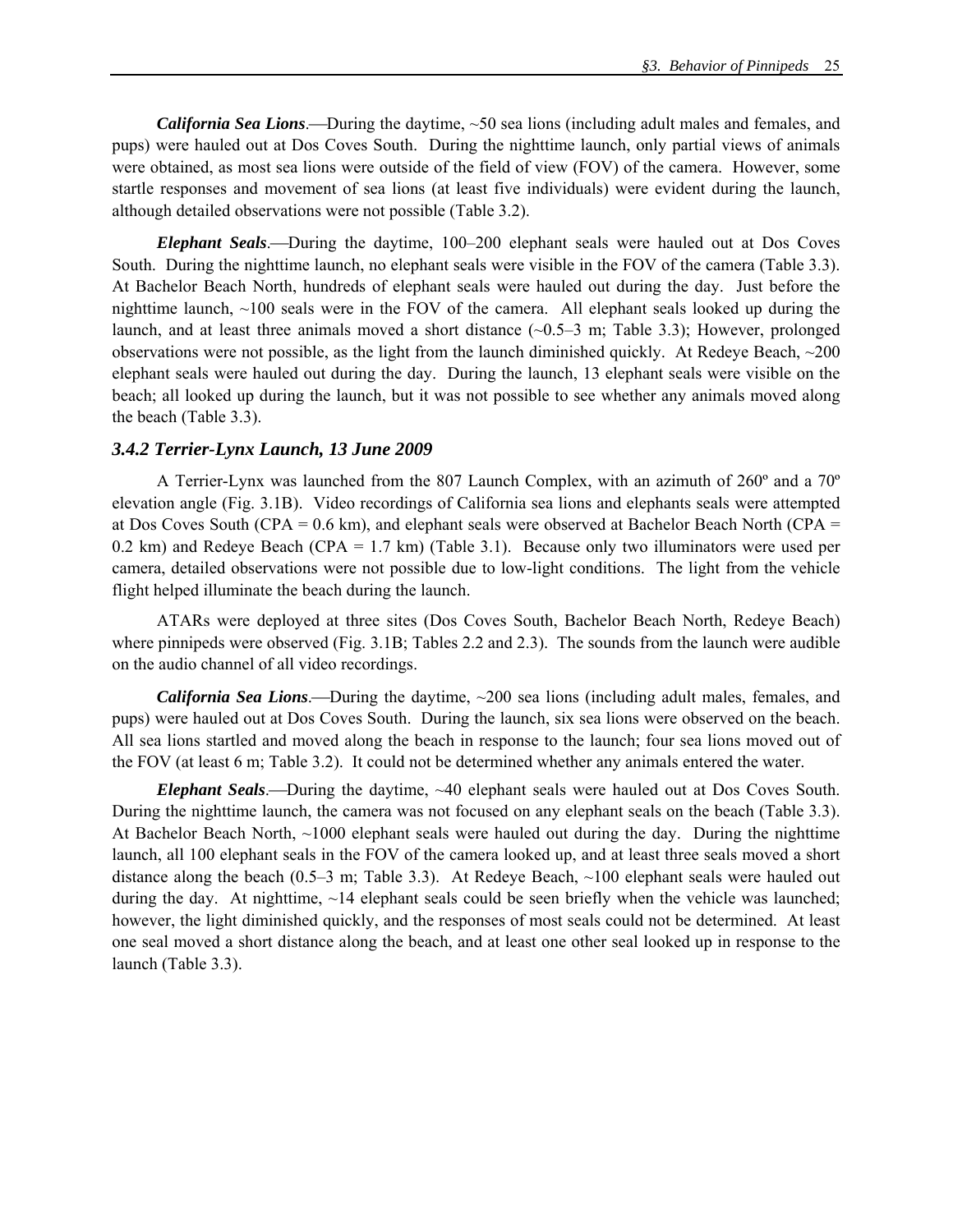| Launch<br>Date in<br>2009 | Launch<br>Time<br>(local) | Vehicle<br><b>Type</b>                   | Launch<br>Azimuth     | <b>Elevation Angle</b><br><b>Altitude Over</b><br>Beach | Pinniped<br>Monitoring<br><b>Site</b> | 3-D CPA<br>distance (m) | <b>SEL</b><br>[dB re 20 $\mu$ Pa <sup>2</sup> ·s]<br>flat-/ $M_{\text{na}}$ -weighted | <b>Behavioral Reaction of</b><br><b>Animals to Launch</b>                                                                                                                              |
|---------------------------|---------------------------|------------------------------------------|-----------------------|---------------------------------------------------------|---------------------------------------|-------------------------|---------------------------------------------------------------------------------------|----------------------------------------------------------------------------------------------------------------------------------------------------------------------------------------|
| 6 June                    | 22:16                     | Terrier-<br>Lynx                         | $260^\circ$           | $70^{\circ}$ / 366 m                                    | Dos Coves<br>South <sup>n</sup>       | 622                     | $N/A$ ;<br>launch sound<br>audible on audio<br>channel                                | Number of sea lions on beach during launch unknown,<br>but at least 5 sea lions startled and moved along the<br>beach. Could not determine if any animals entered<br>water.            |
| 13 June                   | 22:31                     | Terrier-<br>Lynx                         | $260^\circ$           | $70^{\circ}$ / 366 m                                    | Dos Coves<br>South <sup>n</sup>       | 558                     | 120/118                                                                               | At least 6 sea lions in FOV during launch; all startled<br>and moved along beach. 4 sea lions moved out of FOV<br>(at least 6 m). Could not determine if any animals<br>entered water. |
| 10 August                 | 20:50                     | Terrier-<br><b>Black</b><br><b>Brant</b> | $258.1^{\circ}$       | $71.1^{\circ}$ / 381 m                                  | Dos Coves<br>South <sup>n</sup>       | 602                     | 121/118                                                                               | 50 sea lions monitored; all looked and moved along<br>beach. One entered FOV. Could not determine if any<br>animals entered water.                                                     |
| $\zeta$ $\zeta$           | $\epsilon$ $\epsilon$     | $\zeta$ $\zeta$                          | $\epsilon$ $\epsilon$ | $\epsilon$ $\epsilon$                                   | The " $Y$ "                           | 1342                    | 109/107                                                                               | 100 sea lions monitored; all looked and moved along<br>beach. One entered FOV. Could not determine if any<br>animals entered water.                                                    |

**TABLE 3.2. Details of vehicle launches, SELs, and California sea lion reactions at SNI during 2009. All launches occurred from the 807 Launch Complex.** 

<sup>n</sup> monitoring site was located north of the launch azimuth.  $N/A$  = not available, FOV = field of view of camera.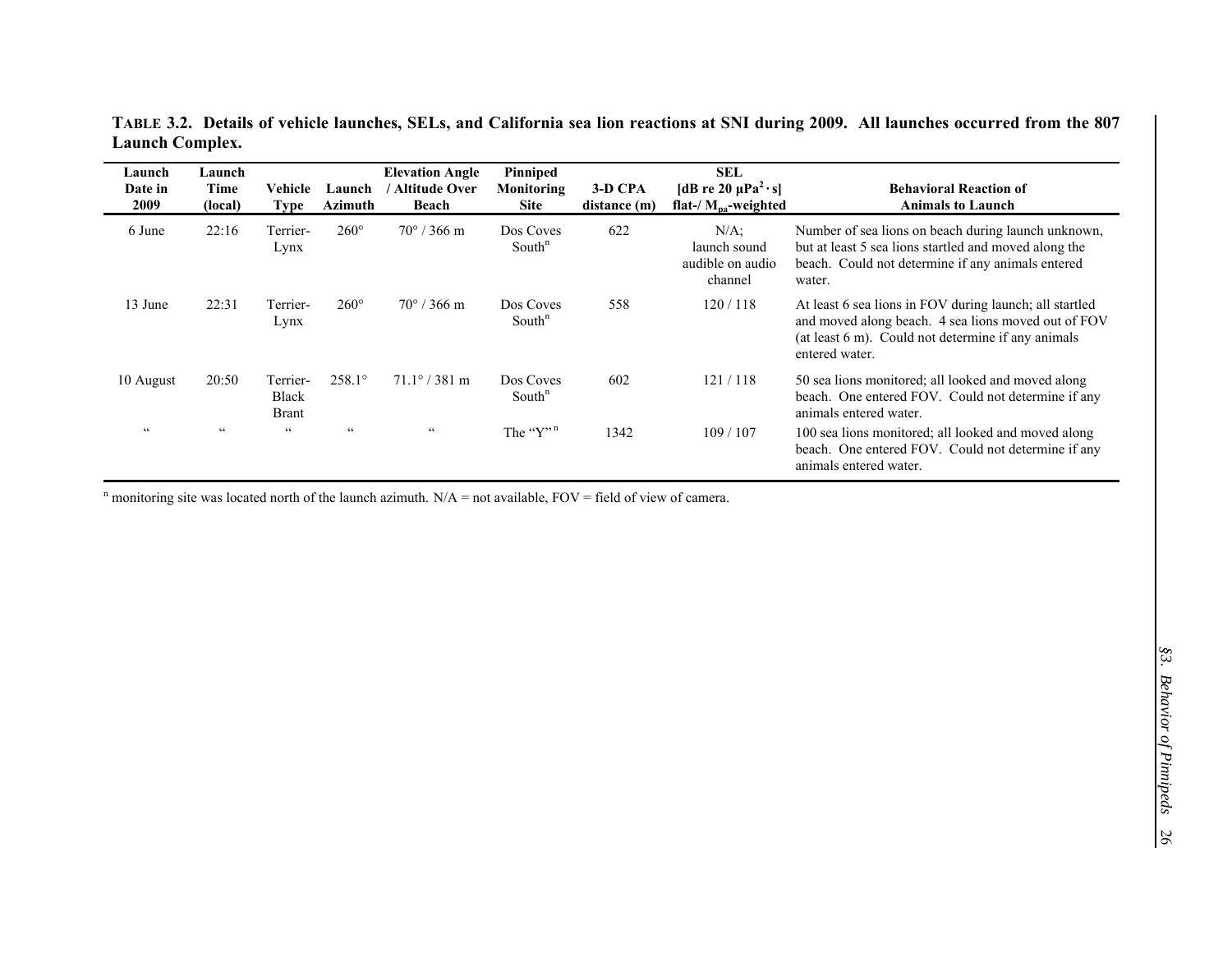| Launch<br>Date in<br>2009 | Launch<br><b>Time</b><br>(local) | Vehicle<br><b>Type</b>                   | Launch<br><b>Azimuth</b> | <b>Elevation Angle</b><br>' Altitude Over<br>Beach | Pinniped<br>Monitoring<br><b>Site</b> | 3-D CPA<br>distance<br>(m) | <b>SEL</b><br>[dB re 20 $\mu$ Pa <sup>2</sup> ·s]<br>flat-/ $M_{pa}$ -weighted | <b>Behavioral Reaction of</b><br><b>Animals to Launch</b>                                                                                   |
|---------------------------|----------------------------------|------------------------------------------|--------------------------|----------------------------------------------------|---------------------------------------|----------------------------|--------------------------------------------------------------------------------|---------------------------------------------------------------------------------------------------------------------------------------------|
| 6 June                    | 22:16                            | Terrier-<br>Lynx                         | $260^\circ$              | $70^{\circ}$ / 366 m                               | Dos Coves<br>South $n$                | 622                        | $N/A$ ;<br>launch sound<br>audible on audio<br>channel                         | Number of seals on beach during launch unknown;<br>none in FOV.                                                                             |
| $\zeta$ $\zeta$           | $\epsilon\, \epsilon$            | $\zeta$ $\zeta$                          | $\zeta$ $\zeta$          | $\epsilon\,\epsilon$                               | Bachelor<br>Beach North <sup>s</sup>  | 846                        | 116/113                                                                        | During launch, $\sim$ 100 seals in FOV; all looked up and at<br>least $3$ moved $0.5-3$ m.                                                  |
| $\epsilon$ $\epsilon$     | $\epsilon\, \epsilon$            | $\zeta$ $\zeta$                          | $\zeta$ $\zeta$          | $\epsilon\,\epsilon$                               | Redeye<br>Beach <sup>a</sup>          | 1692                       | 106/102                                                                        | During launch, $\sim$ 13 in FOV; all looked up.<br>Too dark to see if any seals moved along beach.                                          |
| 13 June                   | 22:31                            | Terrier-<br>Lynx                         | $260^\circ$              | $70^{\circ}$ / 366 m                               | Dos Coves<br>South <sup>n</sup>       | 558                        | 120/118                                                                        | No elephant seals in FOV during launch, but were<br>hauled out on beach during the day.                                                     |
|                           |                                  |                                          |                          |                                                    | Bachelor<br>Beach North <sup>s</sup>  | 215                        | 116/113                                                                        | During launch, $\sim$ 100 seals in FOV; all looked up and at<br>least $3$ moved $0.5-3$ m.                                                  |
|                           |                                  |                                          |                          |                                                    | Redeye<br>Beach <sup>a</sup>          | 1698                       | 106/102                                                                        | During launch, $\sim$ 15 seals in FOV, but too dark to see<br>details. At least one seal moved a short distance, and<br>one more looked up. |
| 10 August                 | 20:50                            | Terrier-<br><b>Black</b><br><b>Brant</b> | $258.1^{\circ}$          | $71.1^{\circ}$ / 381 m                             | Dos Coves<br>South $n$                | 602                        | 121/118                                                                        | No elephant seals in FOV during launch, but were<br>hauled out on beach during the day.                                                     |
| $\zeta$ $\zeta$           | $\epsilon$ $\epsilon$            | $\subset$                                | $\zeta$ $\zeta$          | $\epsilon\epsilon$                                 | Bachelor<br>Beach South <sup>s</sup>  | 916                        | 115/111                                                                        | 2 elephant seals monitored; both looked up but did not<br>move in response to launch                                                        |

**TABLE 3.3. Details of vehicle launches, SELs, and northern elephant seal reactions at SNI during launches in 2009. All launches occurred from 807 Launch Complex.** 

<sup>n</sup> monitoring site was located north of the launch azimuth. <sup>s</sup> monitoring site was located south of the launch azimuth. <sup>a</sup> monitoring site was located away from/behind azimuth.  $N/A$  = not available,  $FOV$  = field of view of camera.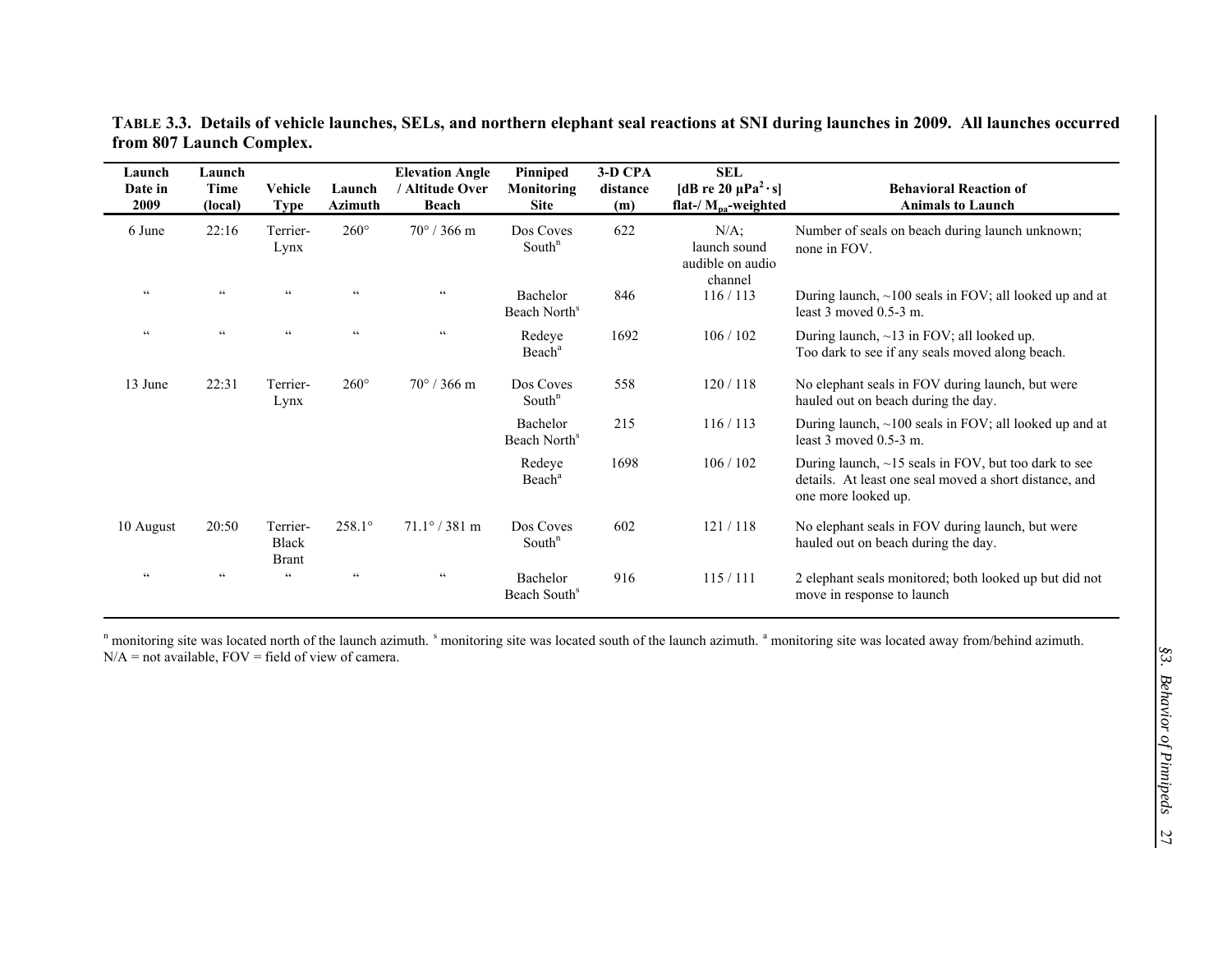### *3.4.3 Terrier-Black Brant Launch, 10 August 2009*

A Terrier-Black Brant was launched from the 807 Launch Complex, with an azimuth of 258.1º and a 71.1º elevation angle (Fig. 3.1C). Video recordings of California sea lions were made at The "Y" (CPA  $= 1.3$  km) and Dos Coves South (CPA  $= 0.6$  km). Video recordings of elephant seals were also attempted at Dos Coves South and Bachelor Beach South (CPA = 0.9 km) (Table 3.1). During this launch, four illuminators were used per camera, so lighting conditions were improved during the recordings compared to the other two launches. However, the video quality was poor at Dos Coves South and the "Y".

ATARs were deployed at three sites (Dos Coves South, Bachelor Beach South, The "Y") where video recordings of pinnipeds were made, as well as near (55 m from) the launcher (Fig. 3.1C; Tables 2.2 and 2.3). The sounds from the launch were loudly audible on the audio channel of all video recordings.

*California Sea Lions.*—At Dos Coves South, ~200 sea lions (including adult males and females, and pups) were hauled, and many pups were in the water. Just before the nighttime launch,  $\sim$  50 sea lions were in the FOV of the camera, and some were moving around on the beach. During the launch, all 50 sea lions looked up and moved along the beach, and one sea lion entered the FOV (Table 3.3). However, it could not be determined whether any animals entered the water. Approximately 50 min later during a post-launch scan, there were only 5–10 sea lions hauled out at Dos Coves South (Table 3.2). During the daytime, ~100 sea lions (including adult males and females, and pups) were hauled out at The "Y". Just before the nighttime launch,  $\sim$ 100 sea lions were observed on the beach, and some were moving around. During the launch, all 100 sea lions startled and scattered along the beach (Table 3.2). It could not be determined whether any animals entered the water.

*Elephant Seals*.—A few elephant seals were hauled out at Dos Coves South during the day, but no seals were captured on video during the nighttime launch (Table 3.3). During the daytime, ~40 elephant seals were hauled out at Bachelor Beach South. During the nighttime launch, two elephant seals were observed; both looked up in response to the launch but did not move along the beach (Table 3.3).

### *3.6 Implementation of Mitigation Measures*

Table 3.4 shows a summary of the mitigation measures that were specified by NMFS in the LOA, and how they were implemented during the current monitoring period.

### *3.7 Summary*

Although low-light conditions during nighttime launches in 2009 hindered detailed behavioral observations, pinniped responses to launches appeared to be similar to those observed during previous monitoring periods (see Holst et al. 2008). In general, northern elephant seals exhibited little reaction to the launches, whereas California sea lions responded more strongly. Harbor seals were not observed during the present monitoring period.

During the nighttime launches at SNI, most northern elephant seals merely raised their heads briefly during the launches. However, some elephant seals did move a short distance (0.5–3 m) away from their resting site. All California sea lions that were observed during the launches exhibited startle responses and moved around on the beach. Movement into the water could not be determined during the nighttime launches due to low-light conditions.

No evidence of injury or mortality was observed during or immediately succeeding the launches.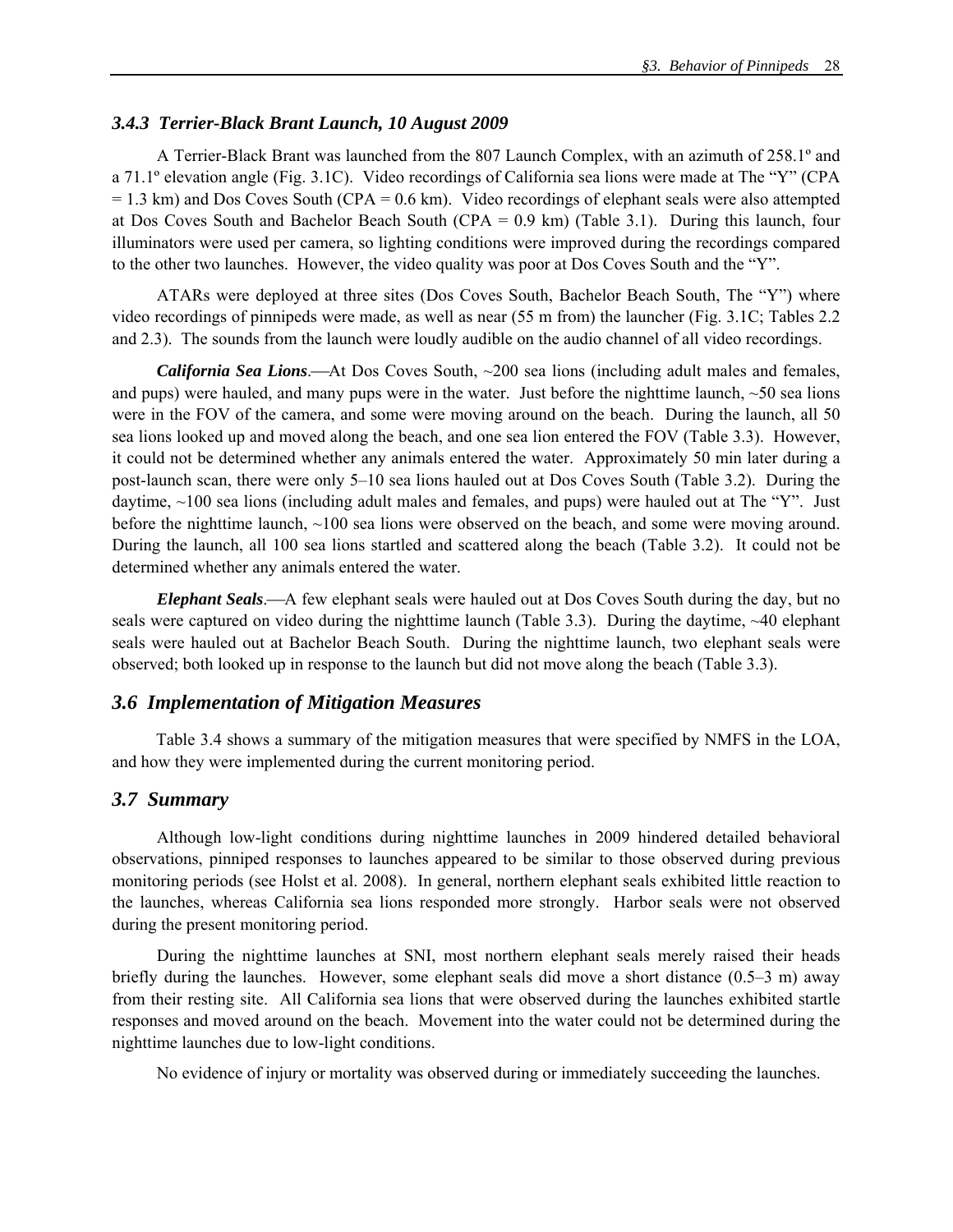| <b>Mitigation Measure</b>                                                                                         | Implementation                                                                                                                                                                              |  |  |  |
|-------------------------------------------------------------------------------------------------------------------|---------------------------------------------------------------------------------------------------------------------------------------------------------------------------------------------|--|--|--|
| No personnel at haul-out sites 2<br>hr before launch                                                              | Personnel were prohibited from accessing the haul-out sites at least 2<br>hr before all launches.                                                                                           |  |  |  |
| Avoid launches during harbor<br>seal pupping season                                                               | None of the launches occurred during the harbor seal pupping season.                                                                                                                        |  |  |  |
| Limit launch activities during<br>other pinniped pupping season                                                   | All three launches occurred during the California sea lion pupping<br>season. These launches were part of ABL testing program; thus, the<br>timing of these launches could not be changed.  |  |  |  |
| No launches of missiles at low<br>elevation from Alpha Launch<br>Complex                                          | No missiles were launched from the Alpha Launch Complex during the<br>monitoring period. In addition, vehicles from 807 Launch Complex<br>passed over haul out beaches at altitudes >365 m. |  |  |  |
| Avoid multiple launches in quick<br>succession, especially when pups<br>present                                   | No multiple launches in quick succession occurred during the present<br>monitoring period.                                                                                                  |  |  |  |
| Limit launches during nighttime                                                                                   | As the launches were part of the ABL testing program, they had to take<br>place at night.                                                                                                   |  |  |  |
| Ensure aircraft maintain an<br>altitude of 1000 ft from haul outs                                                 | No aircraft were flown near haul-out areas.                                                                                                                                                 |  |  |  |
| Review launch procedure and<br>monitoring methods with NMFS<br>if pinniped injury or mortality are<br>discovered. | No injured or dead pinnipeds were seen during the monitoring period.                                                                                                                        |  |  |  |

**TABLE 3.4. Implementation of mitigation measures during the June–December 2009 monitoring period.**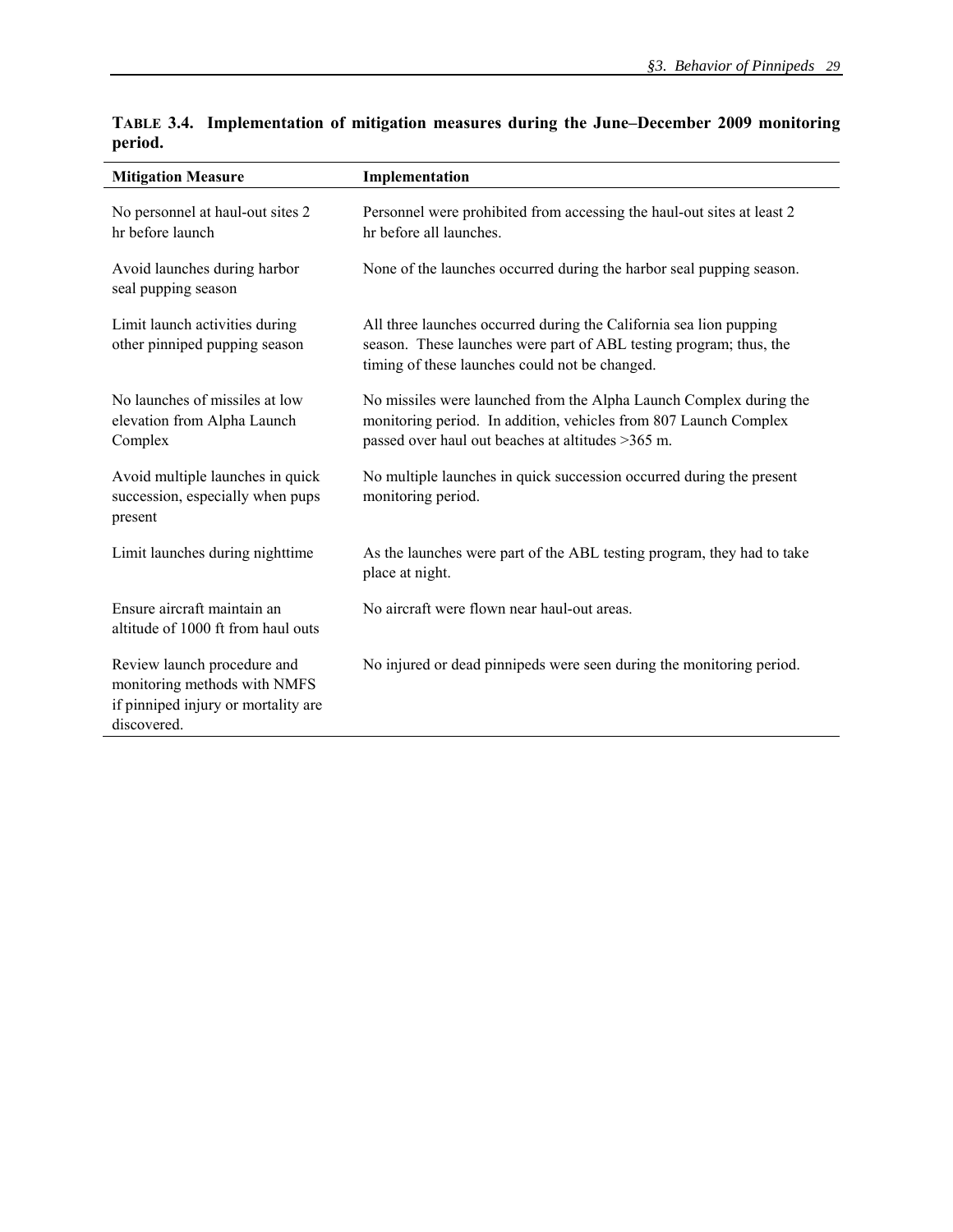## **4. ESTIMATED NUMBERS OF PINNIPEDS AFFECTED BY VEHICLE LAUNCHES DURING 2009**

This chapter provides estimates of the numbers of pinnipeds affected by the Navy's vehicle nighttime launches on SNI during 2009, based mainly on information provided in previous chapters of this report.

## *4.1 Pinniped Behavioral Reactions to Noise and Disturbance*

Some of the pinnipeds on the beaches at SNI show disturbance reactions to vehicle launches, but others do not. The levels, frequencies, and types of noise that elicit a response are known or expected to vary between and within species, individuals, locations, and seasons. Also, it is possible that pinnipeds hauled out on land may react to the sight (light at night), or the combined sight plus sound, of a vehicle launch. Furthermore, pinnipeds may, at times, react to the sight and sound of seabirds reacting to a launch. Thus, responses are not expected to be a direct function of received sound level. However, some correlation between pinniped responses and received sound level has been shown, at least for California sea lions and elephant seals, based on data from previous monitoring periods (Holst et al. 2008).

For pinnipeds hauled out on land, behavioral changes range from a momentary alert reaction or an upright posture to movement – either deliberate or abrupt – into the water. Previous studies indicate that the reaction threshold and degree of response are related to the activity of the pinniped at the time of the disturbance. In general, there is much variability. Pinnipeds often show considerable tolerance of noise and other forms of human-induced disturbance, though at other times certain pinnipeds can be quite responsive (Richardson et al. 1995; Reeves et al. 1996; Lawson et al. 1998).

Although it is possible that pinnipeds exposed to launch noise might "stampede" from the haul-out sites in a manner that causes injury or mortality, this was judged unlikely prior to the monitoring program. Review of video records of pinnipeds during launches at SNI indicates that this assumption was generally correct. However, monitoring conducted during 2002–2003 showed that, in some cases, several harbor seal pups were knocked over by adult seals as both pups and adults moved toward the water in response to the launch (Holst 2004a). However, no injuries were observed. Similarly, during the 2004–2005 monitoring period, several sea lion pups were knocked over by adult sea lions as the adults moved along the beach in response to a launch (Holst and Greene 2006b). The pups were momentarily startled, but did not appear to be injured. No such cases have been observed since 2005.

Since no injuries or deaths were observed during the monitored launches in either the present monitoring period or earlier monitoring back to August 2001, disturbance rather than injury or mortality is the primary concern in this project. The minimum numbers of pinnipeds on the monitored beaches that might have been affected significantly by the launches were estimated. The Navy, consistent with NMFS (2002), assumes that a pinniped blinking its eyes, lifting or turning its head, or moving a few feet along the beach as a result of a human activity is not significantly affected (i.e., not harassed).

In this report, consistent with previous related reports (Holst et al. 2005, 2008; Holst and Greene 2006a,b), we have assumed that only those animals that met the following criteria would be counted as affected by the launches:

- 1. pinnipeds that were injured or killed during launches (e.g., by stampedes);
- 2. pinnipeds exposed to launch sounds strong enough to cause TTS; and
- 3. pinnipeds that left the haul-out site, or exhibited prolonged movement or prolonged behavioral changes (such as pups separated from mothers) relative to their behavior immediately prior to the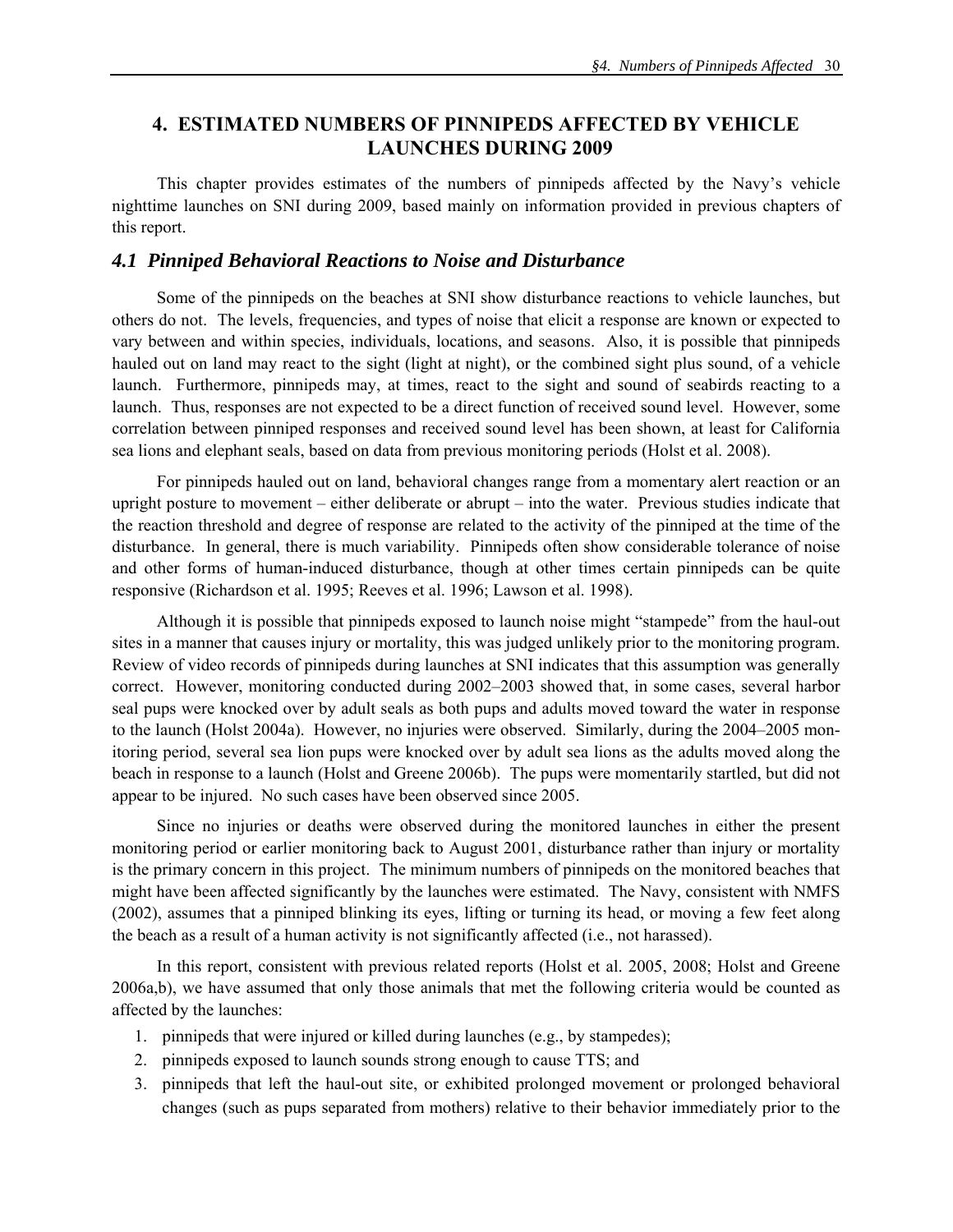launch.

 In practice, no pinnipeds are known or suspected to have been injured or killed during the monitored launches (i.e., since August 2001), and few if any are believed to have received sounds strong enough to elicit TTS (see  $\S 4.2$ , below). Thus, the number of pinnipeds counted as potentially affected during the current monitoring period was based on criterion (3) – the number that left the haul-out site, or exhibited prolonged movement or other behavioral changes.

The numbers of such affected pinnipeds were calculated for the periods during and immediately following the three launches on three separate days during 2009. Disturbance reactions (if any) were short-lived for northern elephant seals and California sea lions and did not appear to extend into subsequent days. Harbor seals commonly leave their haul-out sites during a launch, but occasionally haul out again at the same site as soon as several minutes after a launch, and often start to haul out again within 1–2 hr after a launch (Holst et al. 2008).

#### *4.2 Possible Effects on Pinniped Hearing Sensitivity*

Temporary or perhaps permanent hearing impairment is a possibility when pinnipeds are exposed to very strong sounds in air. Based on data from terrestrial mammals, the minimum sound level necessary to cause PTS is presumed to be higher, by a variable and generally unknown amount, than the level that induces barely-detectable TTS. Given what is known about the thresholds for TTS and PTS in terrestrial mammals and humans, the PTS threshold is expected to be well above the TTS threshold for nonimpulsive sounds. For impulsive sounds, such as sonic booms and artillery shots, the difference may be smaller (Kryter 1985; Southall et al. 2007).

#### *4.2.1 Temporary Threshold Shift*

There are few published data on TTS thresholds for pinnipeds in air exposed to impulsive or brief non-impulsive sounds. J. Francine, quoted in NMFS (2001: 41837), has mentioned evidence of mild TTS in captive California sea lions exposed to a 0.3 s transient sound with an SEL of 135 dBA re 20  $\mu$ Pa<sup>2</sup> · s (see also Bowles et al. 1999). However, mild TTS may occur in harbor seals exposed to received levels lower than 135 dB SEL (A. Bowles, pers. comm., 2003). Initial evidence from more prolonged (nonpulse) exposures suggests that the TTS threshold on an SEL basis may actually be around 129–131 dB re 20  $\mu$ Pa<sup>2</sup> · s (M<sub>pa</sub>-weighted) for harbor seals, within their frequency range of good hearing (Kastak et al. 2004; Southall et al. 2007). The same research teams have found that the TTS thresholds of California sea lions and elephant seals exposed to strong sounds are higher as compared to harbor seals (Kastak et al. 2005). Based on these studies and other available data, Southall et al. (2007) propose that sounds may induce mild TTS if the received peak pressure is  $\sim$ 143 dB re 20  $\mu$ Pa, or if received SEL-M is  $\sim$ 129 dB re 20  $\mu$ Pa<sup>2</sup> • s (for pulses) or 131 dB re 20  $\mu$ Pa<sup>2</sup> • s (for non-pulses received in air). Those levels apply specifically to harbor seals; those levels are not expected to elicit TTS in elephant seals or California sea lions (Southall et al. 2007).

The sounds received from vehicle launches on SNI are sometimes impulse sounds (e.g., when there is a sonic boom [not the case for 2009 launches] or near the launcher). At other times and locations they are non-impulsive. During past monitoring of vehicle launches from SNI during 2001–2008, few if any pinnipeds were exposed to sound levels above 122 dB SEL-M (Holst et al. 2008). In addition, peak pressure levels at pinniped haul-out beaches were generally <143 dB re 20 μPa, although for some launches that produced a sonic boom (impulse), peak pressure levels were as high as 150 dB (Holst et al. 2008). During the current monitoring period, SEL-M at pinniped beaches reached up to 118 dB, and peak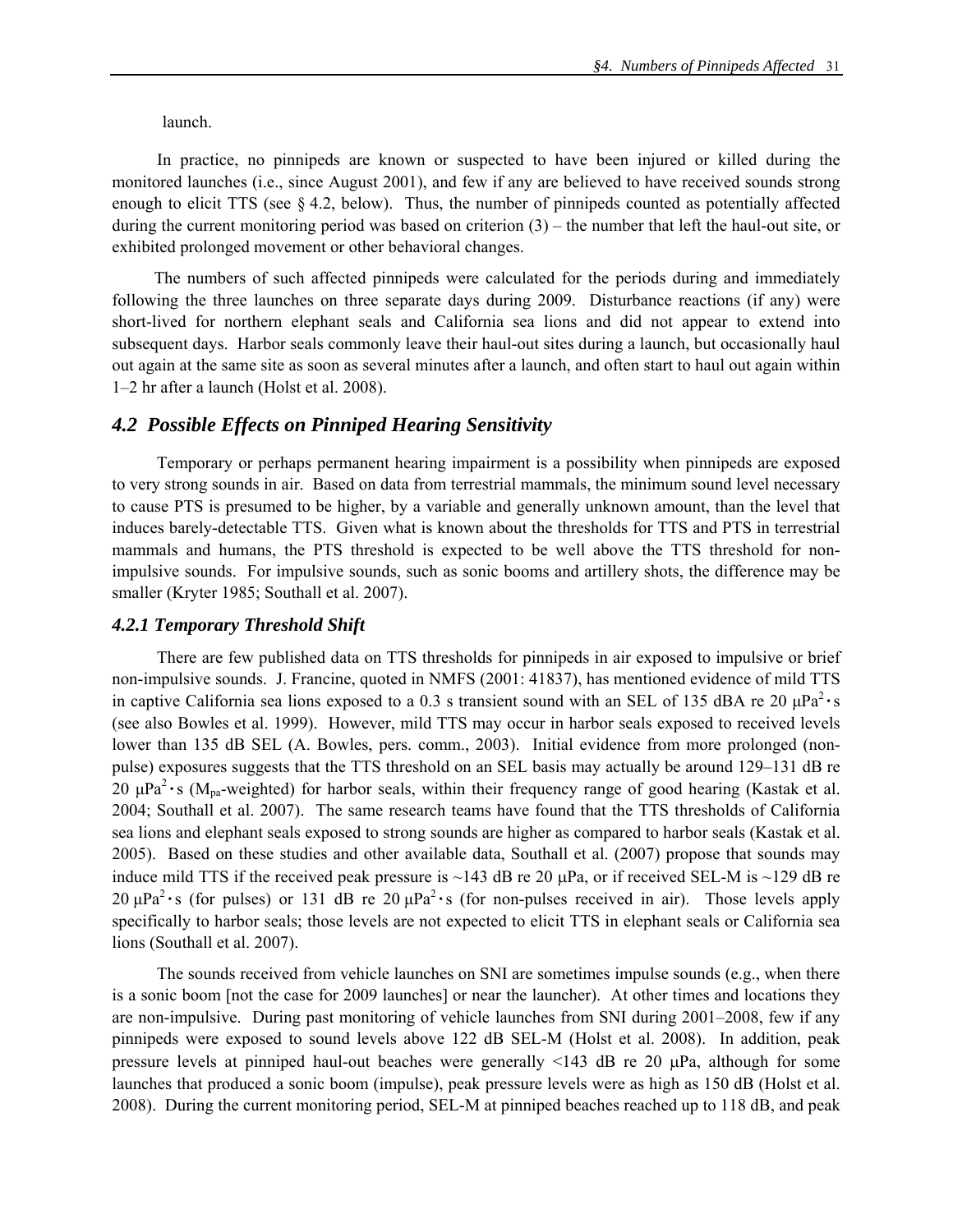pressure levels were as high as 131 dB re 20  $\mu$ Pa. However, near the launcher which was located close to a beach, SEL-M reached 130 dB, and the peak pressure level was 146 dB. Thus, it is possible that a few pinnipeds, particularly harbor seals, may incur TTS during some vehicle launches (especially of larger missiles and targets) from SNI. Because of their higher TTS thresholds, it is likely that fewer California sea lions and elephant seals may incur TTS as compared to harbor seals. During the current monitoring period, it is unlikely that any animals incurred TTS. Although northern elephant seals are known to haul out on the beach near the launcher, harbor seal haul-out sites are located at least 1 km from the launch complex.

#### *4.2.2 Permanent Threshold Shift*

Southall et al. (2007) estimate that received SELs would need to exceed the TTS threshold by at least 15 dB for pulses and 13.5 dB for non-pulses in air for there to be risk of PTS. In the harbor seal, the SEL-M that is estimated to result in onset of PTS is 144 dB re 20 μPa2 **·**s (Southall et al. 2007). As already noted above, the SEL-M measurements nearshore did not exceed the SEL-based TTS threshold let alone the PTS threshold. Even measurements taken close to the launcher were  $\leq$ 144 dB re 20  $\mu$ Pa<sup>2</sup> · s.

However, there is some possibility that a few pinnipeds at SNI might receive peak pressures exceeding those that elicit onset of TTS or perhaps even PTS. In animals (or humans) exposed to strong impulsive sound (e.g., close to an artillery shot), there is a possibility of PTS as a result of the high peak pressure even if the received energy did not exceed the SEL criterion for PTS onset. When considering peak pressures rather than energy levels, PTS onset may occur when the received level is as little as 6 dB higher than the TTS threshold, or 149 dB re 20 μPa in the case of the harbor seal (Southall et al. 2007). During the 2001–2008 monitoring period, peak pressure levels received near pinniped beaches close to the vehicle trajectory were generally less than 149 dB re 20 μPa (Holst et al. 2008). However, during three launches that produced a sonic boom (impulse), peak pressure levels were 149–150 dB (Holst et al. 2008). However, given the higher TTS thresholds in elephant seals and California sea lions than in harbor seals, PTS thresholds in those other species are also expected to be higher than in the harbor seal. Thus, it is unlikely that PTS occurred in sea lions or elephant seals during those launches. Harbor seal haul-out sites are located at least 1 km from the launch complexes at SNI; thus, peak levels at haul-out locations will be lower than near the launcher. Thus, harbor seals are also unlikely to incur PTS during launches at SNI. During the current monitoring period, none of the sounds were strong enough at pinniped haul-out sites to have induced PTS in any pinniped species.

### *4.2.2 Conclusions Regarding Effects on Pinniped Hearing Sensitivity*

Overall, the results to date indicate that there is little potential for appreciable TTS or especially PTS in pinnipeds hauled out near the vehicle launch azimuths during the launch operations at SNI. This conclusion is necessarily speculative given the limited TTS data (and lack of PTS data) for pinnipeds in air exposed to strong sounds for brief periods. In the event that levels are occasionally sufficiently high to cause TTS, these levels probably would be only slightly above the presumed thresholds for mild TTS. Thus, in the event that TTS did occur, it would typically be mild and reversible (i.e., no PTS). Given the relatively infrequent launches from SNI, the low probability of TTS during any one launch, and the fact that a given pinniped is not always present on land, there appears to be no likelihood of PTS from the cumulative effects of multiple launches.

If there is any reason to be concerned about auditory effects, it would be during either of two types of launches: (1) When artillery shots occur at beach locations and pinnipeds are present nearby, should this ever occur, and (2) When a large vehicle travels at supersonic speed over a pinniped beach at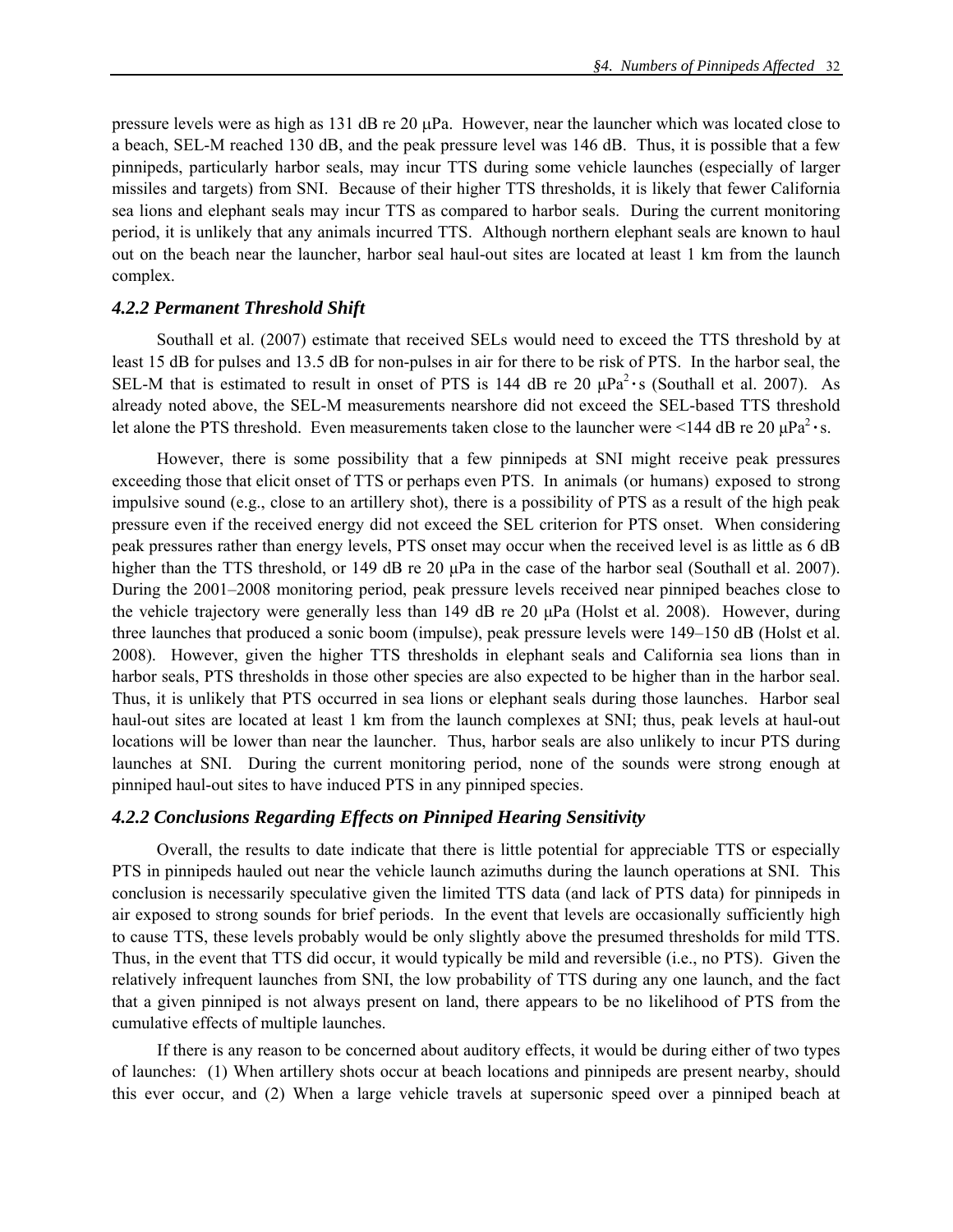relatively low altitude (i.e., when the elevation angle at launch was low). These cases should be reconsidered when specific noise exposure criteria become available for possible PTS in pinnipeds in air exposed to impulse sounds.

### *4.3 Estimated Numbers of Pinnipeds Affected by Launches*

The approach to estimating the numbers of pinnipeds affected by launches during 2009 was based on video observations of pinnipeds, combined with estimates of the numbers of hauled out pinnipeds not videotaped but exposed to the same launches. The latter animals are presumed to have reacted in the same manner as those whose responses were videotaped. The total numbers of such affected pinnipeds were calculated for the periods during and immediately following the three launches. Disturbance reactions for most northern elephant seals and California sea lions appeared to be short-lived and were not expected to extend into subsequent days. Also, any undocumented disturbance reactions by harbor seals were expected to be short-lived.

 For pinniped groups that extended farther along the beach than encompassed by the FOV of the video camera, an estimate of the total number of individuals that were hauled out at the monitored site was made based on a pre-launch video pan of the area. The proportions of animals in the focal subgroups that were affected during each launch (based on the disturbance criteria listed in  $\S 4.1$ ) were then extrapolated to the estimated total number of individuals hauled out in this area (Table 4.1). It was not possible to extrapolate the proportions of animals affected on the monitored beaches to unmonitored haul-out sites, because it was generally unknown which beaches were used as haul-out sites on specific launch dates and how many animals may have been hauled out. Thus, the estimates of the numbers of pinnipeds affected by launches are likely underestimates.

 For pinniped species that were not monitored on certain launch dates, the number of animals affected by launches was estimated based on data from the 2001–2008 monitoring periods. That is, the number of affected animals for the corresponding season and vehicle type was used, if possible.

Navy biologists did not sight any northern fur seals (*Callorhinus ursinus*) or Guadalupe fur seals (*Arctocephalus townsendi*) on SNI during the current monitoring period, and none were evident in the video segments that were analyzed.

Observations from the 2001–2002 monitoring period showed that all of the haul-out sites continued to be occupied on subsequent days following the launches (Holst and Lawson 2002).

There was no evidence of injury or mortality during any of the launches.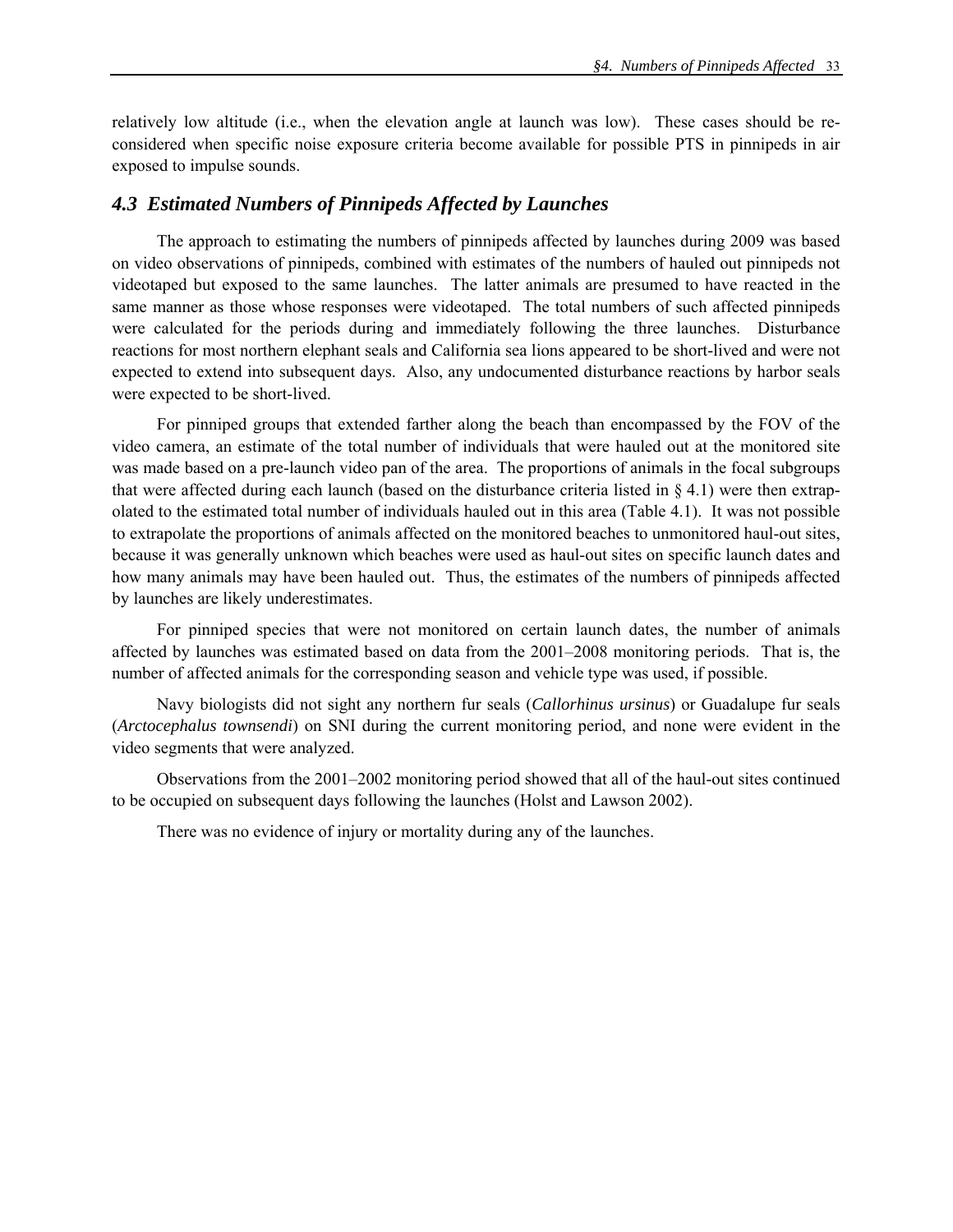| Launch<br>Date in<br>2009                                    | <b>Vehicle Type</b>                                    | <b>Monitoring Site</b>     | Total #<br>in Area       | # of Focal<br><b>Animals</b><br>Poten.<br><b>Affected</b> | Total # Poten.<br><b>Affected</b> in<br>Area |
|--------------------------------------------------------------|--------------------------------------------------------|----------------------------|--------------------------|-----------------------------------------------------------|----------------------------------------------|
|                                                              | Number of California sea lions potentially affected    |                            |                          |                                                           |                                              |
| 6 June<br>$\epsilon$                                         | Terrier-Lynx<br>$\epsilon$                             | Dos Coves South<br>The "Y" | 50                       | 5                                                         | 50<br>100                                    |
| 13 June<br>$\zeta\,\zeta$                                    | Terrier-Lynx<br>$\epsilon$                             | Dos Coves South<br>The "Y" | 200                      | 6                                                         | 200<br>100                                   |
| 10<br>$\boldsymbol{\varsigma}$ $\boldsymbol{\varsigma}$      | Terrier-Black Brant<br>$\epsilon$                      | Dos Coves South<br>The "Y" | 200<br>100               | 50<br>100                                                 | 200<br>100                                   |
|                                                              | 750                                                    |                            |                          |                                                           |                                              |
|                                                              | Number of northern elephant seals potentially affected |                            |                          |                                                           |                                              |
| 6 June                                                       | Terrier-Lynx                                           | Dos Coves                  | 200                      |                                                           | $\boldsymbol{0}$                             |
| $\epsilon$<br>$\zeta\,\zeta$                                 | $\mathfrak{c}\mathfrak{c}$<br>$\epsilon$               | Bachelor Beach N.          | 1000                     | 100                                                       | $\theta$                                     |
|                                                              |                                                        | Redeye Beach               | 200                      | 13                                                        | $\theta$                                     |
| 13 June<br>$\boldsymbol{\varsigma}$ $\boldsymbol{\varsigma}$ | Terrier-Lynx<br>$\overline{\mathbf{c}}$                | Dos Coves                  | 40                       | $\blacksquare$                                            | $\boldsymbol{0}$                             |
| $\zeta\,\zeta$                                               | $\epsilon$                                             | Bachelor Beach N.          | 1000                     | 100                                                       | $\boldsymbol{0}$                             |
|                                                              |                                                        | Redeye Beach               | 100                      | 14                                                        | $\boldsymbol{0}$                             |
| 10                                                           | Terrier-Black Brant<br>$\epsilon$                      | Dos Coves South            | $\sim$ 20                |                                                           | $\boldsymbol{0}$                             |
| $\zeta$ $\zeta$                                              |                                                        | Bachelor Beach N.          | $\overline{a}$           | $\overline{a}$                                            | $\theta$                                     |
| $\mathsf{c}\,\mathsf{c}$                                     | $\mathsf{c}\,\mathsf{c}$                               | Bachelor Beach S.          | 40                       | $\overline{2}$                                            | $\theta$                                     |
| $\mathsf{c}\,\mathsf{c}$                                     | $\mathsf{c}\,\mathsf{c}$                               | Redeye Beach               | $\overline{\phantom{0}}$ |                                                           | $\theta$                                     |
|                                                              | $\bf{0}$                                               |                            |                          |                                                           |                                              |
|                                                              | Number of harbor seals potentially affected            |                            |                          |                                                           |                                              |
| 6 June                                                       | Terrier-Lynx                                           | Unmonitored sites          |                          |                                                           | 20                                           |
| 13 June                                                      | Terrier-Lynx                                           | Unmonitored sites          |                          |                                                           | 20                                           |
| 10                                                           | Terrier-Black Brant                                    | Unmonitored sites          |                          |                                                           | 20                                           |
|                                                              | 60                                                     |                            |                          |                                                           |                                              |

**TABLE 4.1. Minimum estimated numbers of pinnipeds potentially (poten.) affected by launches from the Navy's vehicle launch program on SNI, June–December 2009. Some individuals were**  probably affected during more than one launch on a given day.

Note: Numbers in italics are estimates derived from data previously collected during the 2001–2008 monitoring programs (Lawson 2002; Holst 2004b; Holst et al. 2005, 2008; Holst and Greene 2006a,b), as well as the current monitoring period, for launch dates when monitoring of certain pinniped species did not occur. A dash (-) shows that unknown numbers or no pinnipeds were observed at that site during the launch.  $N = North$ ;  $S =$  South.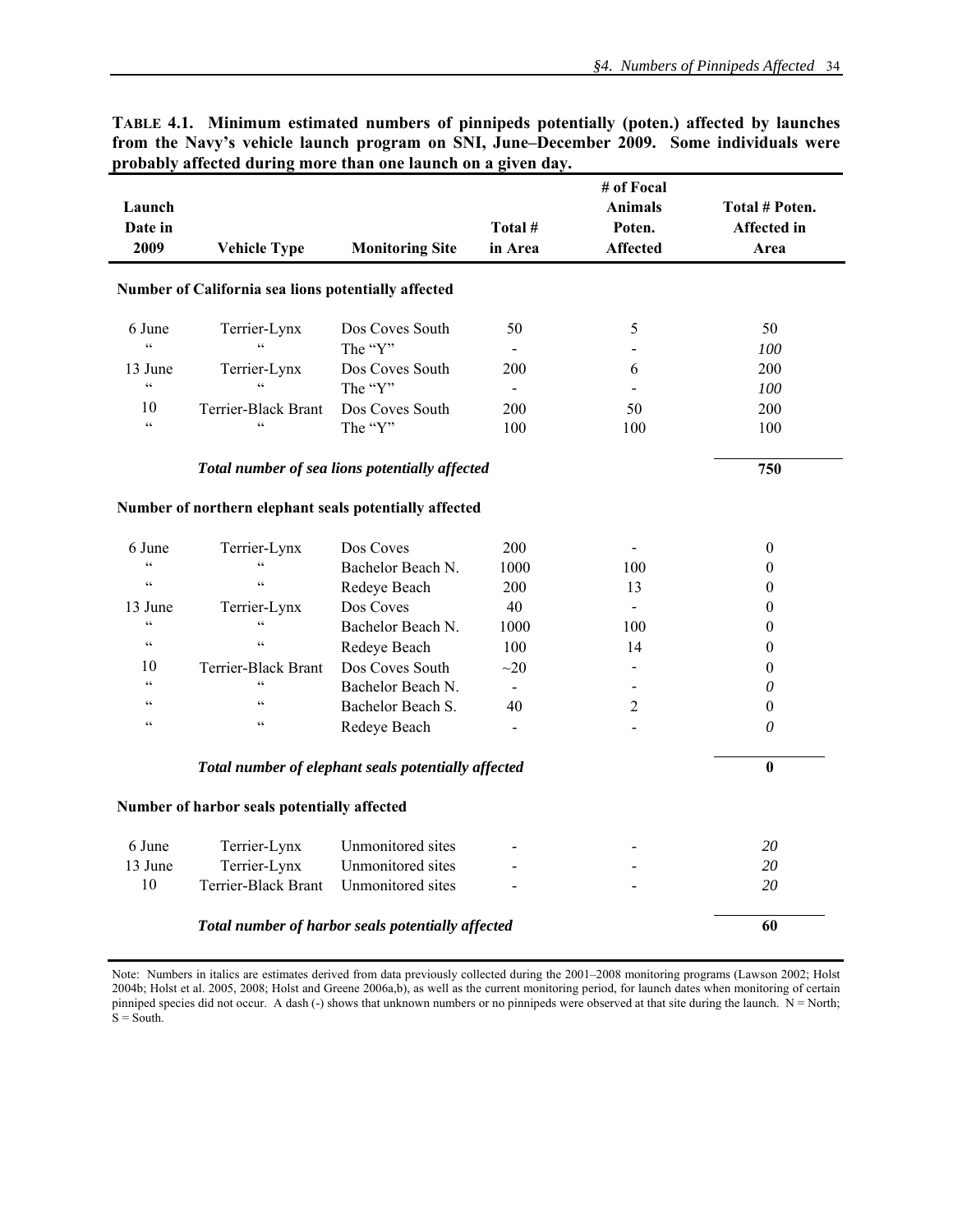## *4.4 Summary*

No evidence of pinniped injuries or fatalities related to launch noises or other launch operations was evident, nor was it expected. Few if any pinnipeds were exposed to received levels of sound energy above 118 dB re (20  $\mu$ Pa)<sup>2</sup>·s M<sub>pa</sub>-weighted. The specific received levels of transient airborne sound that cause the onset of TTS in pinnipeds are not well documented. However, near the launcher, the recorded peak pressure levels and the SEL-M exceeded the estimated values at which mild TTS may occur in the harbor seal (143 dB re 20 µPa and 129 dB, respectively). As harbor seals are not known to haul out on the beach closest to the launcher, TTS is considered to have been unlikely during the current monitoring period. In the unlikely event that TTS did occur, it would have been presumably mild and quickly recoverable.

Approximately 750 California sea lions, 60 harbor seals, and no northern elephant seals were estimated to have been affected during the monitoring period. These figures are very approximate, because they (a) include extrapolations for pinnipeds on beaches that were not monitored on any given launch day, (b) very likely count some of the same individuals more than once, and (c) also exclude pinnipeds on some beaches that were not monitored. The pinnipeds included in these estimates left the haul-out site in response to the launch, or exhibited prolonged movement or behavioral changes relative to their behavior immediately prior to the launch.

The results from the current monitoring period (and those from previous monitoring periods) suggest that any effects of the launch operations were minor, short-term, and localized, at least for California sea lions and especially elephant seals. In the case of harbor seals, some harbor seals may have left their haul-out site until the following low tide, but numbers occupying haul-out sites shortly after a launch or the next day, are generally similar to pre-launch levels. It is not likely that any of the pinnipeds on SNI were adversely impacted by such behavioral reactions. In the unlikely case that any pinnipeds did incur TTS during launches at SNI, this would have presumably been mild and recoverable.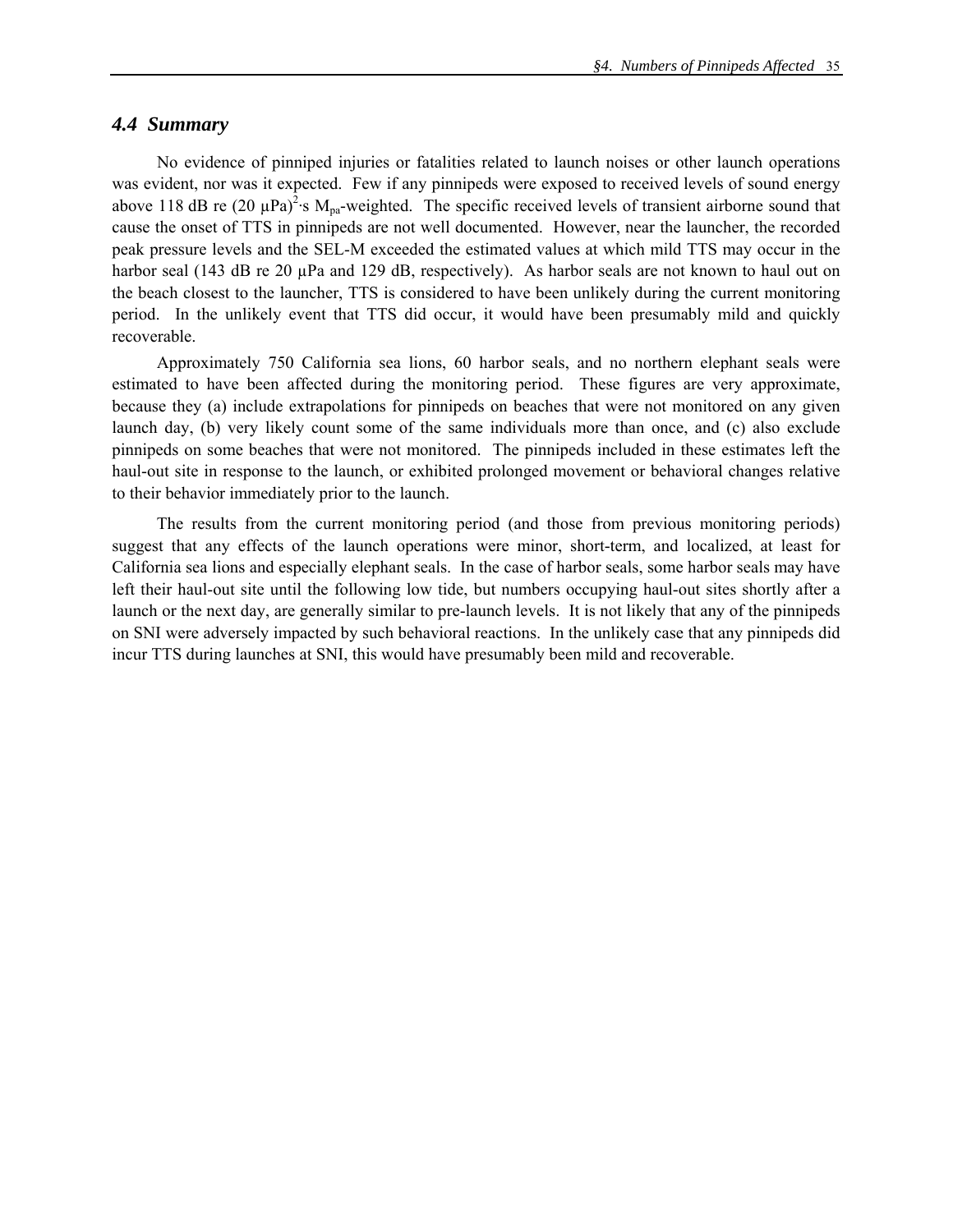### **5. ACKNOWLEDGEMENTS**

The 2009–2010 acoustical and marine mammal monitoring work is being funded and in part conducted by NAWCWD, Point Mugu, California. It is being done under the provisions of an LOA issued by NMFS for the period 4 June 2009 through 3 June 2010. We thank Steve Schwartz, Grace Smith, Gina Smith, Lisa Thomas-Barnett, Holly Gellerman, Tony Parisi, and many others at Point Mugu and on SNI for their support, assistance, and very positive approach to the monitoring and mitigation effort. In particular, Grace Smith, Lisa Thomas-Barnett, and Steve Schwartz of NAWCWD are instrumental in acquiring and providing the sound and video recordings from SNI, and ancillary visual observations, weather data, and other information. Dr. Schwartz and John Ugoretz of NAWCWD provided comments on the draft report, as did Rick Spaulding of TEC Inc.

Bob Norman and Clay Rushing, consultants to Greeneridge, were largely responsible for the design of the ATARs, and continue to improve their operation. Bob Norman of Greeneridge analyzed the recordings and prepared the figures of launch-by-launch acoustic results. Steve Schwartz, Grace Smith, Gina Smith, and Lisa Thomas-Barnett at SNI were responsible for setting out the ATARs and video cameras, and for transferring the sound and video data to Greeneridge and LGL, respectively.

 At LGL, Ted Elliott assisted with mapping of launches and audio/video recording sites, and Valerie Moulton provided valuable advice on video analysis approaches. Dr. Jack Lawson was principally responsible for the project design and initial project reports. Dr. W. John Richardson of LGL helped with project design and administration, and reviewed the draft report.

We are grateful to all concerned.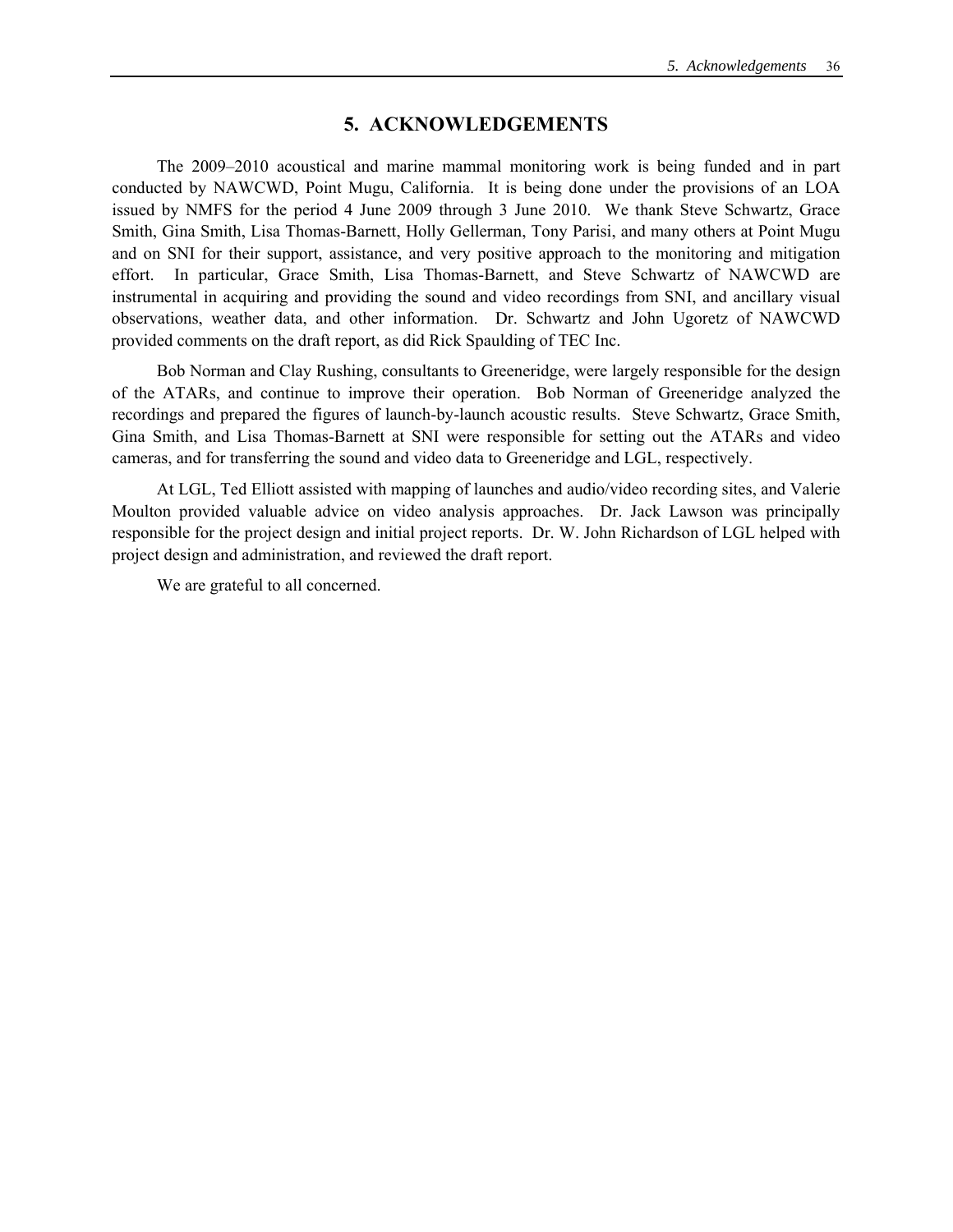## **6. LITERATURE CITED**

- Bowles, A.E., L. Wolski, E. Berg and P.K. Yochem. 1999. Measurement of impulse noise-induced temporary threshold shift in endangered and protected animals—two case studies. **J. Acoust. Soc. Am.** 105(2, Pt. 2):932.
- Gentry, R., A. Bowles, W. Ellison, J. Finneran, C. Greene, D. Kastak, D. Ketten, J. Miller, P. Nachtigall, W.J. Richardson, B. Southall, J. Thomas and P. Tyack. 2004. Noise exposure criteria. Presentation to U.S. Mar. Mamm. Comm. Advis. Commit. on Acoustic Impacts on Marine Mammals, Plenary Meeting 2, Arlington, VA, April 2004. http://mmc.gov/sound/plenary2/pdf/gentryetal.pdf.
- Greene Jr., C.R. 1999. Vandal missile target launch sound measurements recorded at San Nicolas Island on 22 and 26 August 1999. Greeneridge Rep. 231-01. Rep. from Greeneridge Sciences Inc., Santa Barbara, CA, for Naval Air Warfare Cent., Weapons Div., Point Mugu, CA. 8 p.
- Greene, C.R., Jr. and C.I. Malme. 2002. Acoustic measurements of missile launches. p. 2-1 to 2-54 *In*: J.W. Lawson, E.A. Becker, and W.J. Richardson (eds.), Marine mammal and acoustical monitoring of missile launches on San Nicolas Island, August 2001 – July 2002. LGL Rep. TA2630-3. Rep. from LGL Ltd., King City, Ont., and Greeneridge Sciences Inc., Santa Barbara, CA, for Naval Air Weapons Station, China Lake, CA, and Nat. Mar. Fish. Serv., Silver Spring, MD. 103 p.
- Harris, F.J. 1978. On the use of windows for harmonic analysis with the discrete Fourier transform. **Proc. IEEE** 66(1):51-83.
- Holst, M. 2004a. Behavior of pinnipeds during missile launches. p. 3-1 to 3-26 *In*: M. Holst and C.R. Greene Jr., Marine mammal and acoustical monitoring of missile launches on San Nicolas Island, August 2001–August 2003. LGL Rep. TA2665-3. Rep. from LGL Ltd., King City, Ont., and Greeneridge Sciences Inc., Santa Barbara, CA, for Naval Air Weapons Station, China Lake, CA, and Nat. Mar. Fish. Serv., Silver Spring, MD. 119 p.
- Holst, M. 2004b. Estimated numbers of pinnipeds affected by missile launches., Aug. 2001–Aug. 2003. p. 4-1 to 4-5 *In*: M. Holst and C.R. Greene Jr., Marine mammal and acoustical monitoring of missile launches on San Nicolas Island, August 2001–August 2003. LGL Rep. TA2665-3. Rep. from LGL Ltd., King City, Ont., and Greeneridge Sciences Inc., Santa Barbara, CA, for Naval Air Weapons Station, China Lake, CA, and Nat. Mar. Fish. Serv., Silver Spring, MD. 119 p.
- Holst, M. and C.R. Greene Jr. 2006a. Marine mammal and acoustical monitoring during vehicle launches on San Nicolas Island, California, February – September 2006. LGL Rep. TA2665-7. Rep. from LGL Ltd., King City, Ont., and Greeneridge Sciences Inc., Santa Barbara, CA, for Naval Air Warfare Center Weapons Division, Point Mugu, CA, and Nat. Mar. Fish. Serv., Silver Spring, MD, and Long Beach, CA. 60 p.
- Holst, M., and C.R. Greene Jr. 2006b. Marine mammal and acoustical monitoring during vehicle launches on San Nicolas Island, California, October 2004 – October 2005. LGL Rep. TA2665-6. Rep. from LGL Ltd., King City, Ont., and Greeneridge Sciences Inc., Santa Barbara, CA, for Naval Air Warfare Center Weapons Division, Point Mugu, CA, and Nat. Mar. Fish. Serv., Silver Spring, MD, and Long Beach, CA. 139 p.
- Holst, M. and J.W. Lawson. 2002. Behavior of pinnipeds during missile launches. p. 3-1 to 3-27 *In*: J.W. Lawson, E.A. Becker, and W.J. Richardson (eds.), Marine mammal and acoustical monitoring of missile launches on San Nicolas Island, August 2001–July 2002. LGL Rep. TA2630-3. Rep. from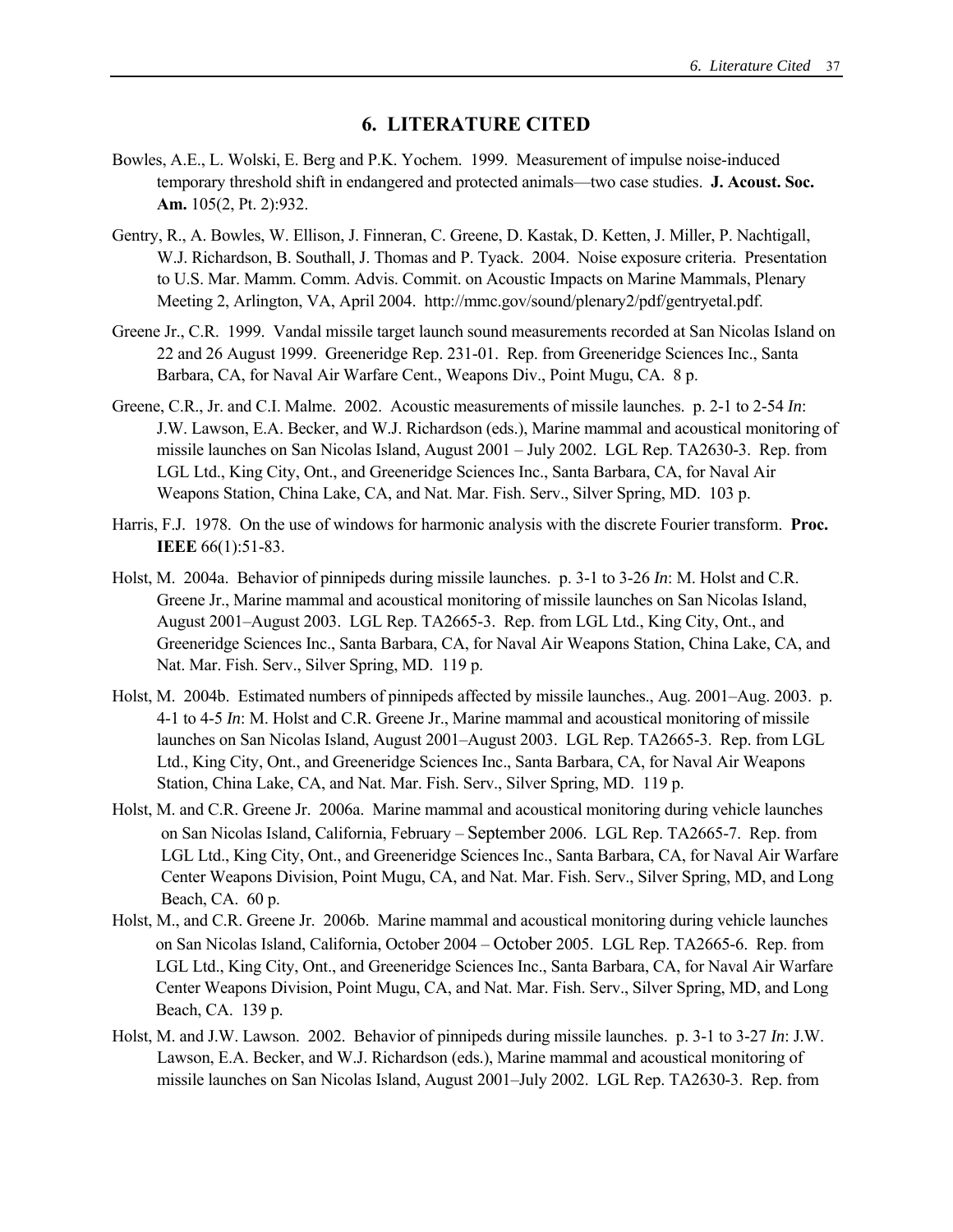LGL Ltd., King City, Ont., and Greeneridge Sciences Inc., Santa Barbara, CA, for Naval Air Weapons Station, China Lake, CA, and Nat. Mar. Fish. Serv., Silver Spring, MD. 103 p.

- Holst, M. and C.R. Greene Jr., with W.J. Richardson, T.L. McDonald, K. Bay, R.E. Elliott, and V.D. Moulton. 2005. Marine mammal and acoustical monitoring of missile launches on San Nicolas Island, California, August 2001–May 2005. LGL Rep. TA2665-5. Rep. from LGL Ltd., King City, Ont., Greeneridge Sciences Inc., Santa Barbara, CA, and West Inc., Cheyenne, WY, for Naval Air Warfare Center Weapons Station, Point Mugu, CA, and Nat. Mar. Fish. Serv., Silver Spring, MD, and Long Beach, CA. 165 p.
- Holst, M. and C.R. Greene, Jr., with W.J. Richardson, T.L. McDonald, K. Bay, R.E. Elliott, and R. Norman. 2008. Marine mammal and acoustical monitoring of missile launches on San Nicolas Island, California, August 2001 – March 2008. LGL Rep. TA4617-1. Rep. from LGL Ltd., King City, Ont., and Greeneridge Sciences Inc., Santa Barbara, CA, for Naval Air Warfare Center Weapons Division, Point Mugu, CA, and Nat. Mar. Fish. Serv., Silver Spring, MD, and Long Beach, CA. 116 p.
- Kastak, D., B. Southall, M. Holt, C. Reichmuth Kastak, and R. Schusterman. 2004. Noise-induced temporary threshold shifts in pinnipeds: effects of noise energy. **J. Acoust. Soc. Am.** 116(4, Pt. 2):2531-2532, plus oral presentation at 148th Meeting, Acoust. Soc. Am., San Diego, CA, Nov. 2004.
- Kastak, D., B. Southall, R. Schusterman, and C. Reichmuth. 2005. Underwater temporary threshold shift in pinnipeds: Effects of noise level and duration. **J. Acoust. Soc. Am.** 118(5):3154-3163.
- Kinsler, L.E., A.R. Frey, A.B. Coppens, and J.V. Sanders. 1982. Fundamentals of Acoustics. John Wiley & Sons, New York, NY. 480 p.
- Kryter, K.D. 1985. The Effects of Noise on Man. Academic Press, Orlando, FL. 688 p.
- Lawson, J.W. 2002. Estimated numbers of pinnipeds affected by missile launches. p. 4-1 to 4-5 *In*: J.W. Lawson, E.A. Becker, and W.J. Richardson (eds.), Marine mammal and acoustical monitoring of missile launches on San Nicolas Island, August 2001 – July 2002. LGL Rep. TA2630-3. Rep. from LGL Ltd., King City, Ont., and Greeneridge Sciences Inc., Santa Barbara, CA, for Naval Air Weapons Station, China Lake, CA, and Nat. Mar. Fish. Serv., Silver Spring, MD. 103 p.
- Lawson, J.W., W.R. Koski, W.J. Richardson, D.H. Thomson, and C.I. Malme. 1998. Biological consequences for marine mammals. p. 183-279 (plus Appendices) *In:* Point Mugu Sea Range marine mammal technical report. Rep. from LGL Ltd., King City, Ont., for Naval Air Warfare Cent., Weapons Div., Point Mugu, CA. 322 p.
- NMFS. 2000. Small takes of marine mammals incidental to specified activities; oil and gas exploration drilling activities in the Beaufort Sea. **Fed. Regist.** 65(197, 11 Oct.):60407-60411.
- NMFS. 2001. Small takes of marine mammals incidental to specified activities; missile launch operations from San Nicolas Island, California. **Fed. Regist.** 66(154, 9 Aug.):41834-41841.
- NMFS. 2002. Small takes of marine mammals incidental to specified activities; missile launch operations from San Nicolas Island, CA. **Fed. Regist.** 67(170, 3 Sep.):56271-56276.
- Reeves, R.R., R.J. Hofman, G.K. Silber, and D. Wilkinson (eds.). 1996. Acoustic deterrence of harmful marine mammal-fishery interactions: proceedings of a workshop held in Seattle, Washington, 20-22 March 1996. NOAA Tech. Memo NMFS-OPR-10. U.S. Dep. Commerce, Nat. Mar. Fish. Serv. 70 p.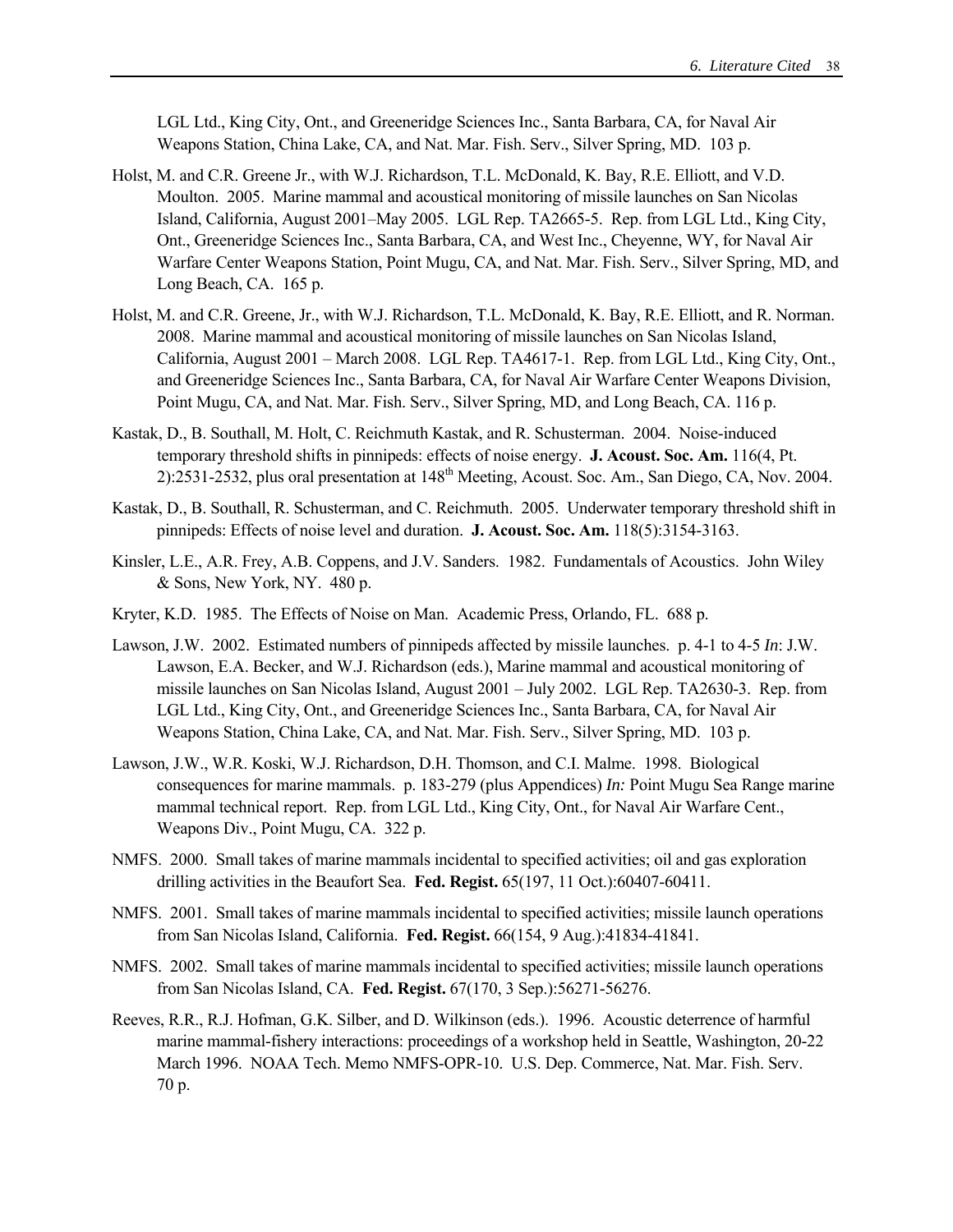- Richardson, W.J., C.R. Greene Jr., C.I. Malme, and D.H. Thomson. 1995. Marine Mammals and Noise. Academic Press, San Diego, CA. 576 p.
- Southall, B.L., A.E. Bowles, W.T. Ellison, J.J. Finneran, R.L. Gentry, C.R. Greene Jr., D. Kastak, D.R. Ketten, J.H. Miller, P.E. Nachtigall, W.J. Richardson, J.A. Thomas and P.L. Tyack. 2007. Marine mammal noise exposure criteria: initial scientific recommendations. **Aquat. Mamm.** 33(4):i-iv, 411- 522.
- Welch, P.D. 1967. The use of FFT for the estimation of power spectra: a method based on time averaging over short modified periodograms. **IEEE Trans. Audio Electroacoust.** AU - 15(2):70-73.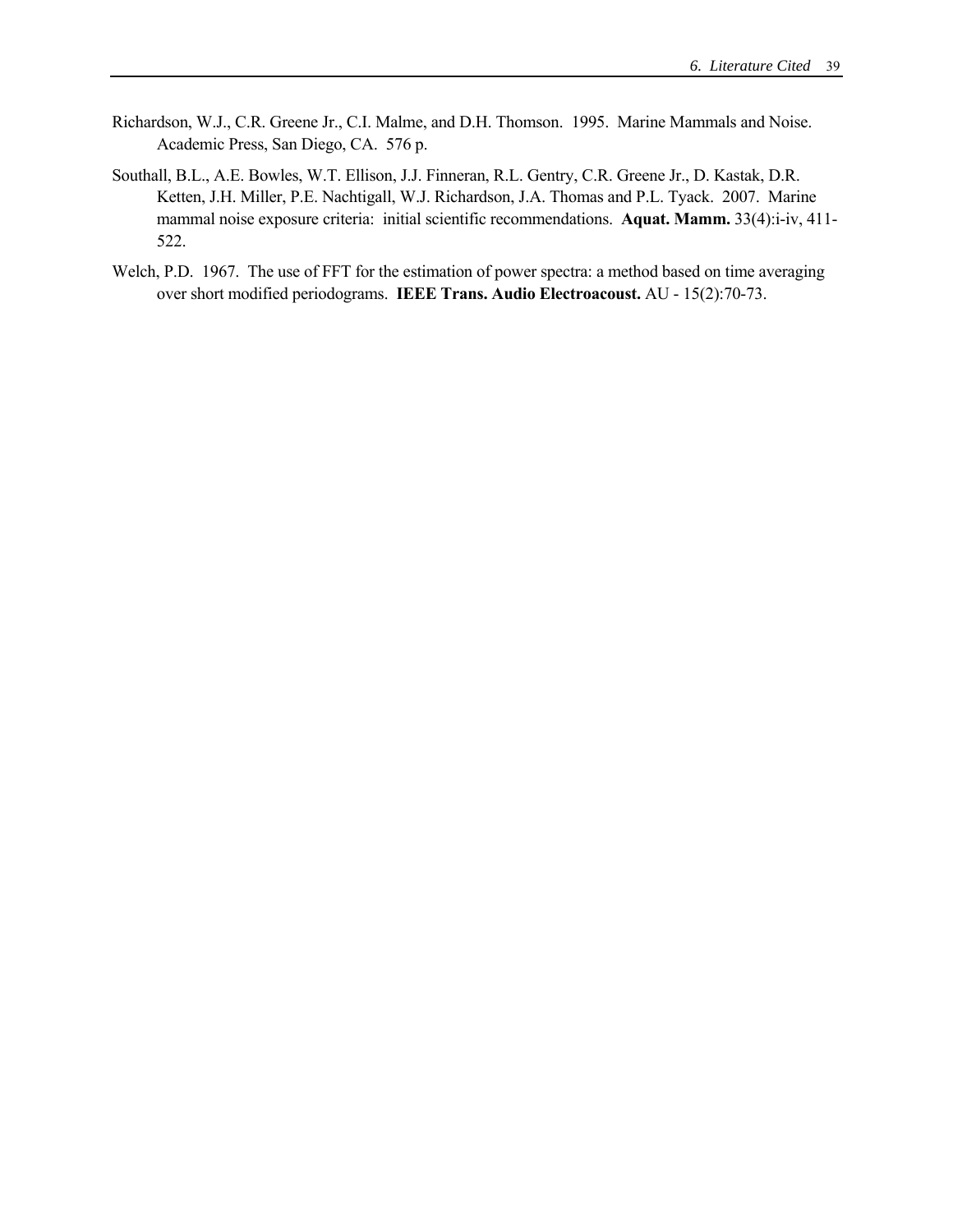## **APPENDIX A: LETTER OF AUTHORIZATION FOR 4 JUNE 2009 – 3 JUNE 2010**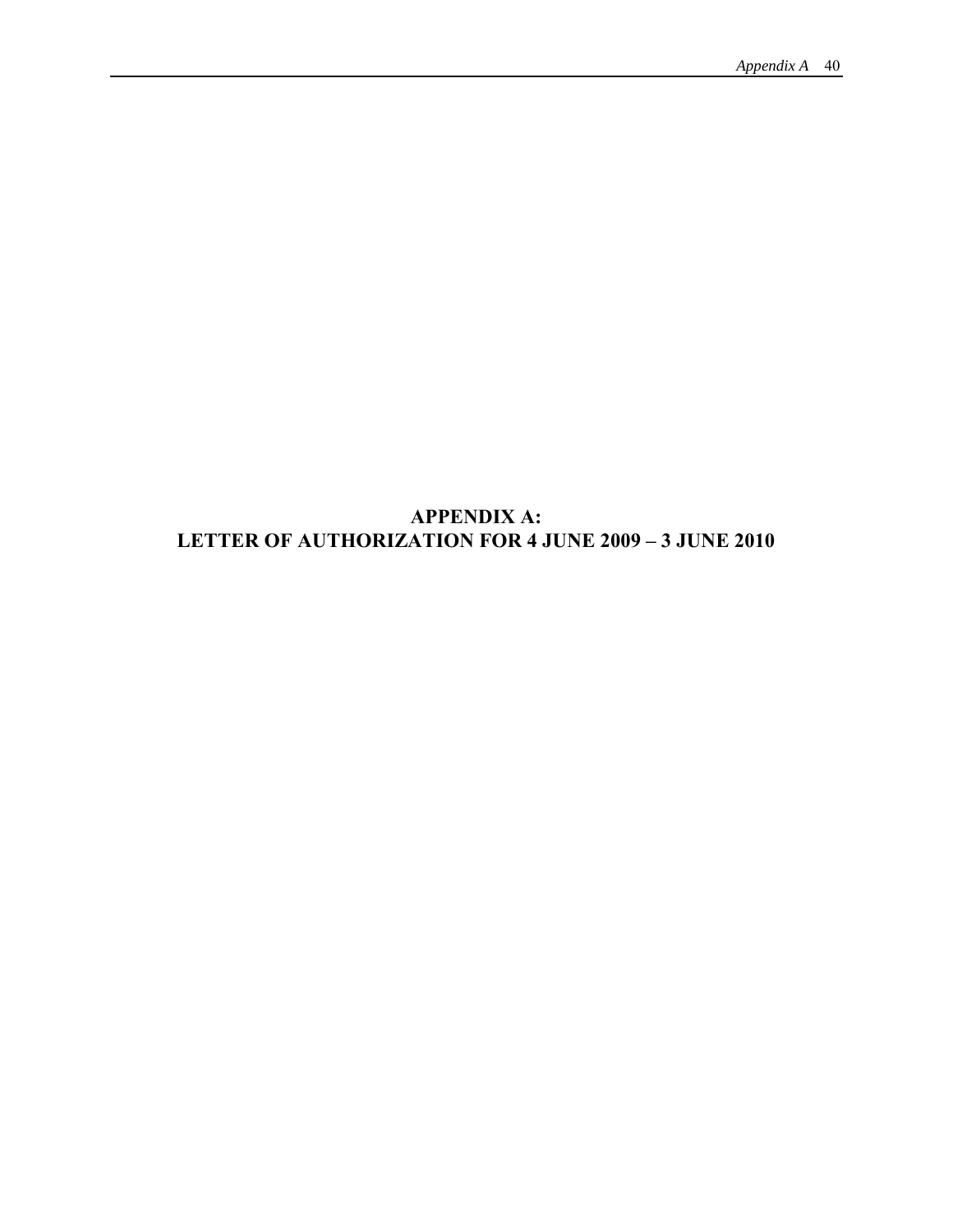## **Letter of Authorization3**

The Department of the Navy, Naval Air Warfare Center Weapons Division, Point Mugu, 1 Administration Circle, China Lake, California 93555 is hereby authorized to take marine mammals incidental to missile launch activities at San Nicolas Island, California, in accordance with 50 CFR 216, Subpart N—Taking of Marine Mammals Incidental to Missile Launch Activities from San Nicolas Island, CA, subject to the provisions of the Marine Mammal Protection Act (16 U.S.C. 1361 *et seq.*) and the following conditions:

1. This Authorization is valid from June 4, 2009, through June 3, 2010.

2. This Authorization is valid only for activities associated with the launching of a maximum of 40 Coyote (or similar sized and smaller) missiles per year from San Nicolas Island, California.

## 3. General Conditions:

(a). The taking, by Level B harassment only, is limited to the species listed under condition 5 below. The taking by Level A harassment, serious injury (injury that is likely to lead to mortality) or death of these species and the taking by harassment, injury or death of any other species of marine mammal is prohibited and may result in the modification, suspension, or revocation of this Authorization.

(b). The taking of any marine mammal in a manner prohibited under this Authorization must be reported immediately to the Permits, Conservation, and Education Division, Office of Protected Resources, National Marine Fisheries Service (NMFS) at (301) 713-2289 and to the Southwest Regional Office, NMFS at (562) 980-3232.

(c). If a freshly dead or seriously injured pinniped is found during post-launch monitoring, it must be reported immediately to the parties listed above in 3(b). Additionally, the National Stranding Network must be notified immediately (telephone: (526) 980-4017). Every attempt will be made to collect pinniped carcasses discovered within 48 hours following a launch, provided that the collection does not result in the disturbance (flushing) of other animals on the site. Any carcasses collected will be transferred to Long Marine Laboratory in Santa Cruz, California for complete necropsy.

### 4. Cooperation:

 $\overline{a}$ 

The holder of this Authorization is required to cooperate with NMFS and any other Federal, state or local agency monitoring the impacts of the activity on marine mammals. The holder must notify the Administrator, Southwest Regional Office, NMFS, by letter, e-mail, or telephone ((562) 980-3232) at least one (1) week prior to launches (unless constrained by the date of issuance of this

<sup>&</sup>lt;sup>3</sup> This is a verbatim copy (retyped) of the LOA.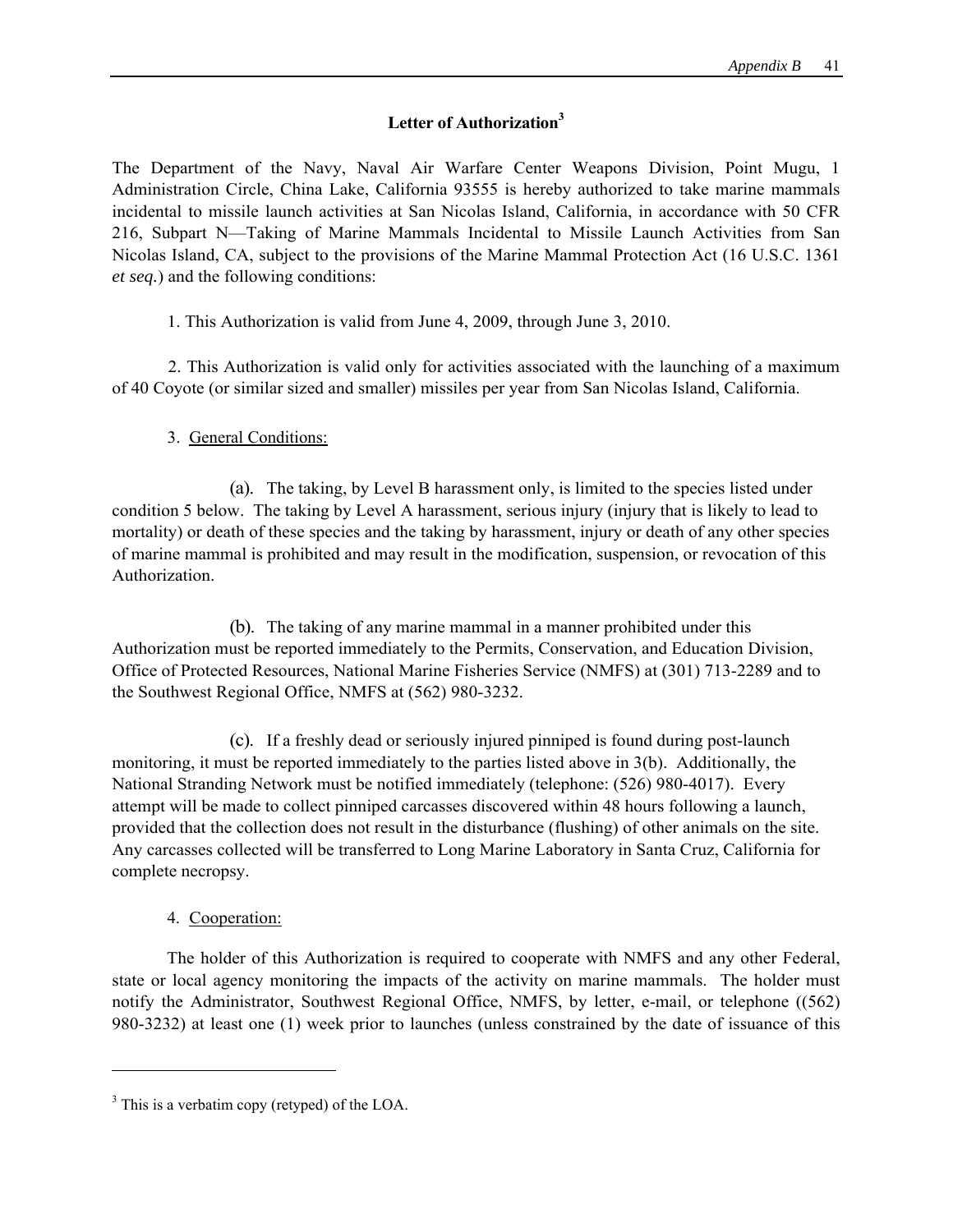Authorization).

5. The marine mammal species authorized for taking by incidental harassment are: northern elephant seals (*Mirounga angustirostris*), harbor seals (*Phoca vitulina*); and California sea lions (*Zalophus californianus*).

6. Mitigation Requirements: The Holder of this Authorization must ensure the least practicable adverse impacts on Pacific harbor seals, California sea lions, and northern elephant seals, by:

(a). Prohibiting personnel from entering pinniped haul-out sites below the missile's predicted flight path for two (2) hours prior to planned missile launches.

(b). Avoiding launch activities during harbor seal pupping season (February through April), unless constrained by factors including, but not limited to, human safety, national security, or for launch trajectory necessary to meet mission objectives.

(c). Limiting launch activities during other pinniped pupping seasons, unless constrained by factors including, but not limited to, human safety, national security, or for launch trajectory necessary to meet mission objectives.

(d). Not launching missiles from the Alpha Complex at low elevation (less than 1,000 feet (305 m)) on launch azimuths that pass close to pinniped haul-out site(s) when occupied.

(e). Avoiding the launch of multiple missiles in quick succession over haul-out sites, especially when young pups are present, except when required by mission objectives.

(f). Limiting launch activities during nighttime hours, except when required by mission objectives.

(g). Ensuring that aircraft and helicopter flight paths maintain a minimum altitude of 1,000 feet (305 m) from pinniped haul-outs and rookeries, except in emergencies or for real-time security incidents (e.g., search-and-rescue, fire-fighting, adverse weather conditions), which may require approaching pinniped haul-outs and rookeries closer than 1,000 feet (305 m).

(h). Reviewing the launch procedure and monitoring methods, in cooperation with NMFS, if any incidents of injury or mortality of a pinniped discovered during post-launch surveys or indications of affects to the distribution, size, or productivity of the affected pinniped populations as a result of the authorized activities are thought to have occurred. If necessary, appropriate changes must be made through modification to this Authorization prior to conducting the next launch of the same vehicle.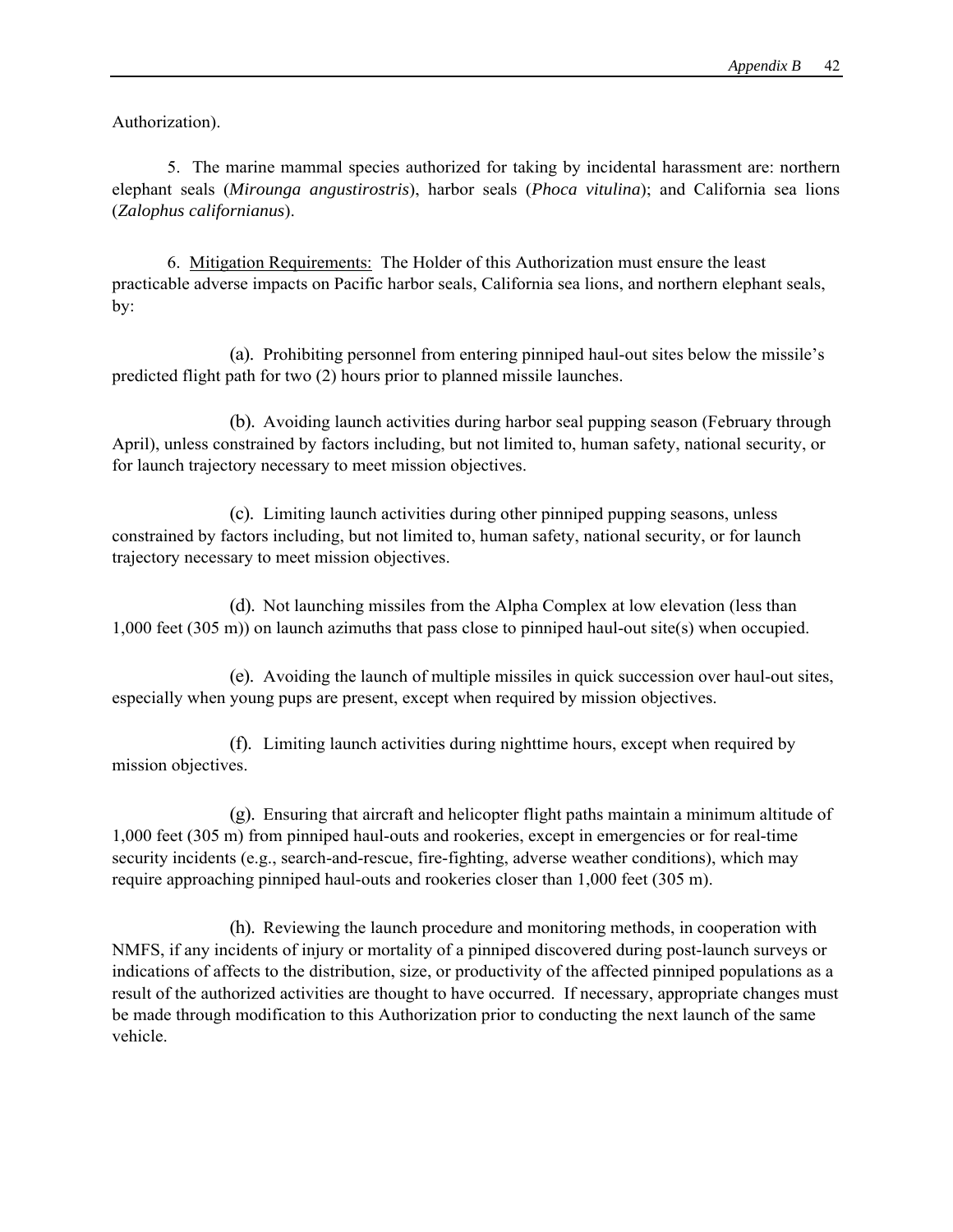7. Monitoring Requirements:

(a). General.

(1). The holder of this Authorization must designate biologically-trained, onsite individual(s), approved in advance by NMFS, to record the effects of the launch activities and the resulting noise on pinnipeds.

(2). NMFS must be informed immediately of any changes or deletions to any portions of the proposed monitoring plan.

(b). Visual Land-Based Monitoring.

(1). Prior to each missile launch, an observer(s) will place three (3) autonomous digital video cameras overlooking chosen haul-out sites located varying distances from the missile launch site. Each video camera will be set to record a focal subgroup within the larger haul-out aggregation for a maximum of four (4) hours or as permitted by the videotape capacity.

(2). Systematic visual observations, by those individuals described in condition 7(a)(1) above, on pinniped presence and activity will be conducted and recorded in a field logbook or recorded on digital video for subsequent analysis for no less than one (1) hour prior to the estimated launch time and for up to one (1) hour immediately following each missile launch.

(3). Documentation, both via autonomous video camera and human observer,

will consist of:

- (i). numbers and sexes of each age class in focal subgroups;
- (ii). description and timing of launch activities or other disruptive

event(s);

- (iii). movements of pinnipeds, including number and proportion moving, direction and distance moved, and pace of movement;
- (iv). description of reactions;
- (v). minimum distances between interacting and reacting pinnipeds;
- (vi). study location;
- (vii). local time;
- (viii). substratum type;
- (ix). substratum slope;
- (x). weather condition;
- (xi). horizontal visibility; and
- (xii). tide state.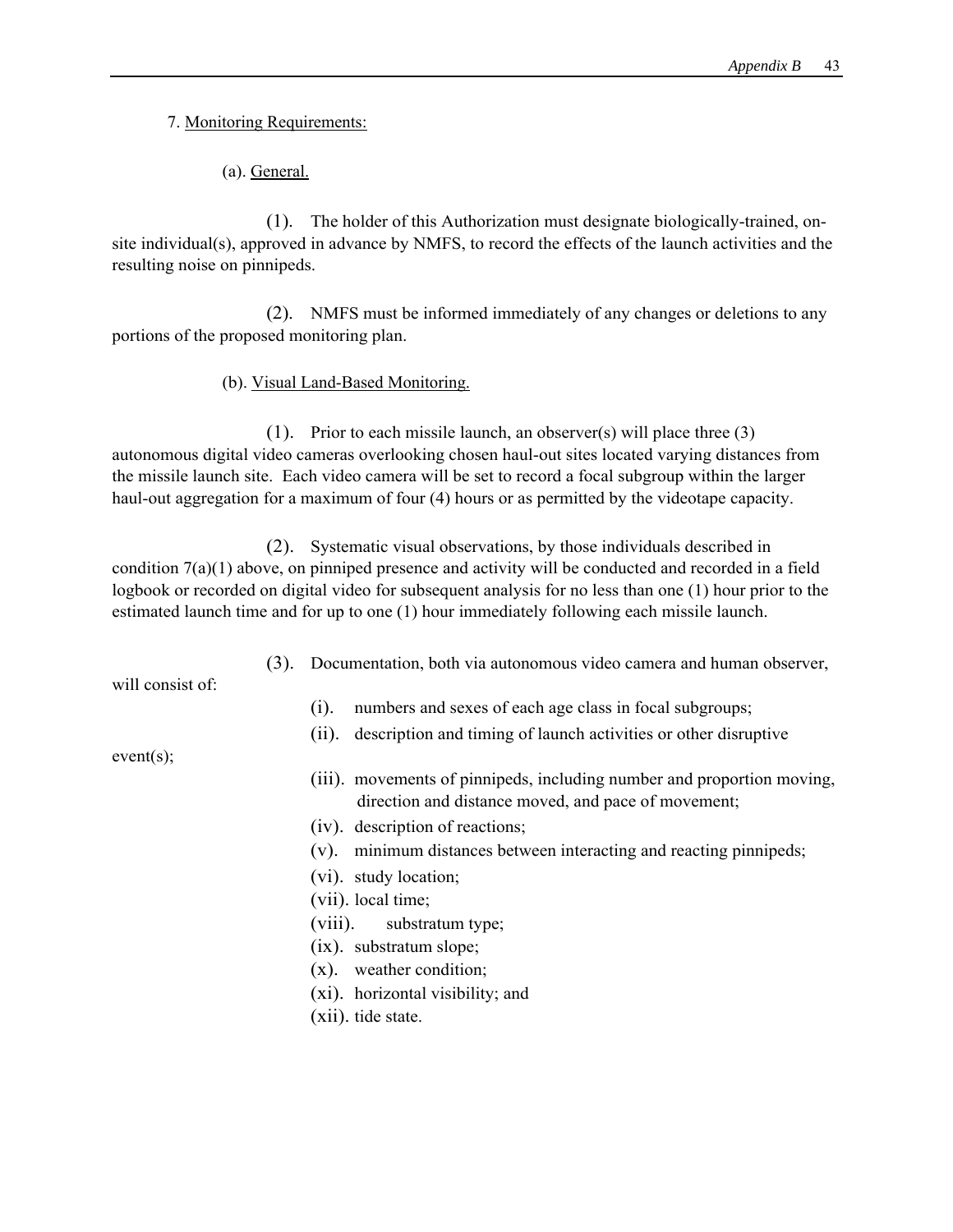(c). Acoustic Monitoring.

(1). During all missile launches, calibrated recordings of the levels and characteristics of the received launch sounds will be obtained from three (3) different locations of varying distances from the missile's flight path. To the extent practicable, these acoustic recording locations will correspond with the haul-out sites where video monitoring is done.

(2). Acoustic recordings will be supplemented by the use of radar and telemetry systems to obtain the trajectory of target missiles in three (3) dimensions, whenever data coverage allows.

(3). Acoustic equipment used to record launch sounds will be suitable for collecting a wide range of parameters, including the magnitude, characteristics, and duration of each missile.

8. Reporting:

(a). For each missile launch, the lead contractor or lead observer for the holder of this Authorization must provide a status report by telephone to the Southwest Regional Office, NMFS (562-980-3232), providing reporting items found under condition 8(b), unless other arrangements for monitoring are agreed in writing.

(b). An initial report must be submitted to the Office of Protected Resources, NMFS, and the Southwest Regional Office, NMFS, at least 60 days prior to the expiration of this Letter of Authorization. This report must contain the following information:

- (1). Timing and nature of launch operations;
- (2). Summary of pinniped behavioral observations;
- (3). Estimate of the amount and nature of all takes by harassment or by other means;

and

(4). Evidence of compliance with mitigation measures.

(c). A draft comprehensive technical report will be submitted to the Office of Protected Resources, NMFS, and the Southwest Regional Office, NMFS, 180 days prior to the expiration of this Authorization providing full documentation of the methods, results, and interpretation of all monitoring tasks for launches to date plus preliminary information for missiles launches planned during the first six (6) months of the final Letter of Authorization.

(d). A revised final comprehensive technical report, including all monitoring results during the entire period of the Letters of Authorization will be due 90 days after the end of the period of effectiveness of the regulations contained in 50 CFR 216.150 through 216.159.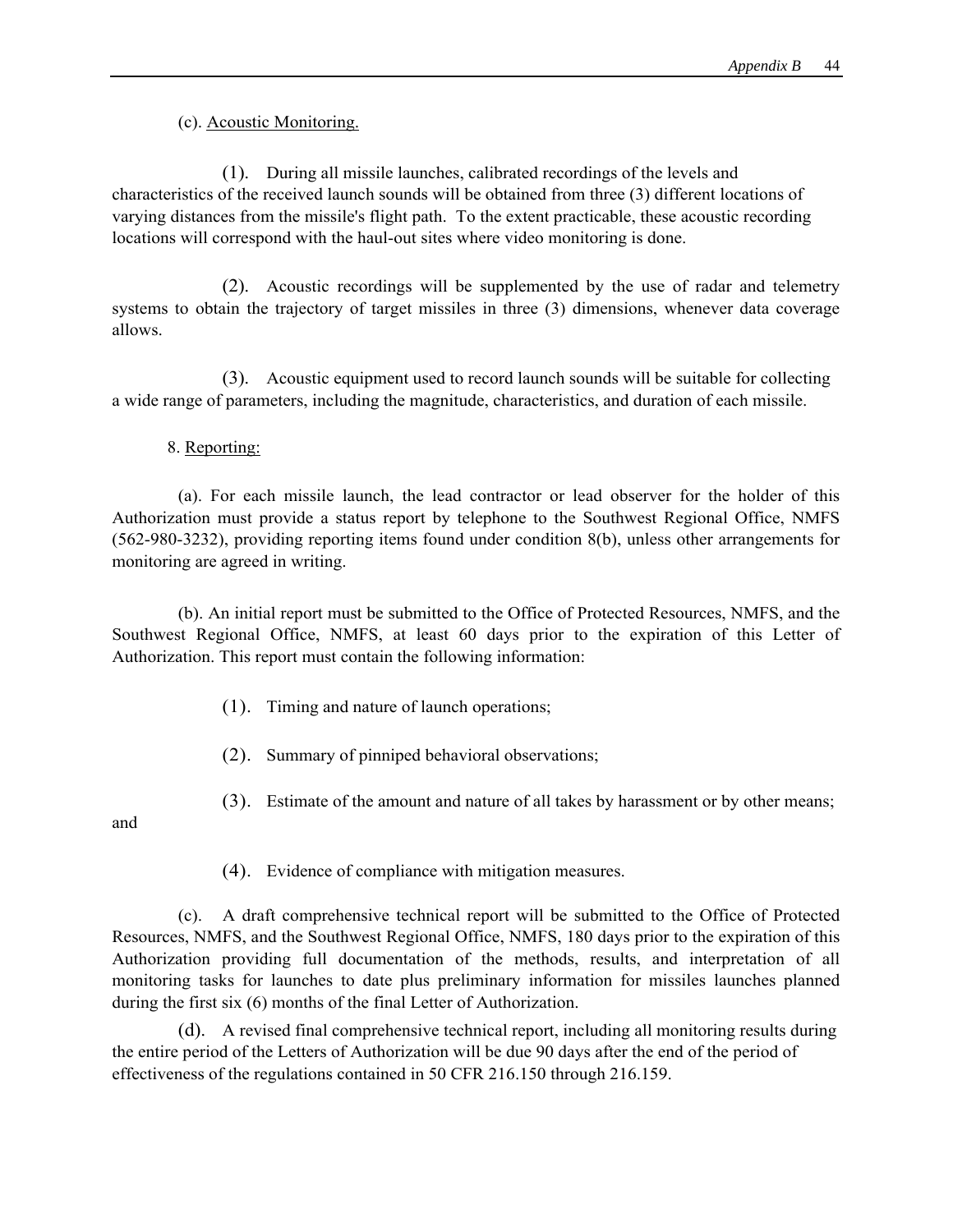(e). The draft and final reports will be subject to review and comment by NMFS. Any recommendations made by NMFS must be addressed in the final comprehensive report prior to acceptance by NMFS.

(f). The draft final technical report must contain documentation on the effectiveness of the implementation of the mitigation measures described in condition 6 of this Authorization, including a description of launch activity during the harbor seal pupping season (February through April).

9. Activities related to the monitoring described in this Authorization and as described in the holders application, do not require a separate scientific research permit issued under section 104 of the Marine Mammal Protection Act.

10. Failure to comply with the terms and conditions contained in Subpart N-Taking of Marine Mammals Incidental to Missile Launch Operations from San Nicolas Island, CA (50 CFR 216.150-216.159) may result in the modification, suspension or revocation of this Authorization

11. A copy of this Authorization must be in the possession of each observer or group operating under the authority of this Letter of Authorization.

James H. Lecky Director, Office of Protected Resources, National Marine Fisheries Service

 $\frac{6}{2}$  3 09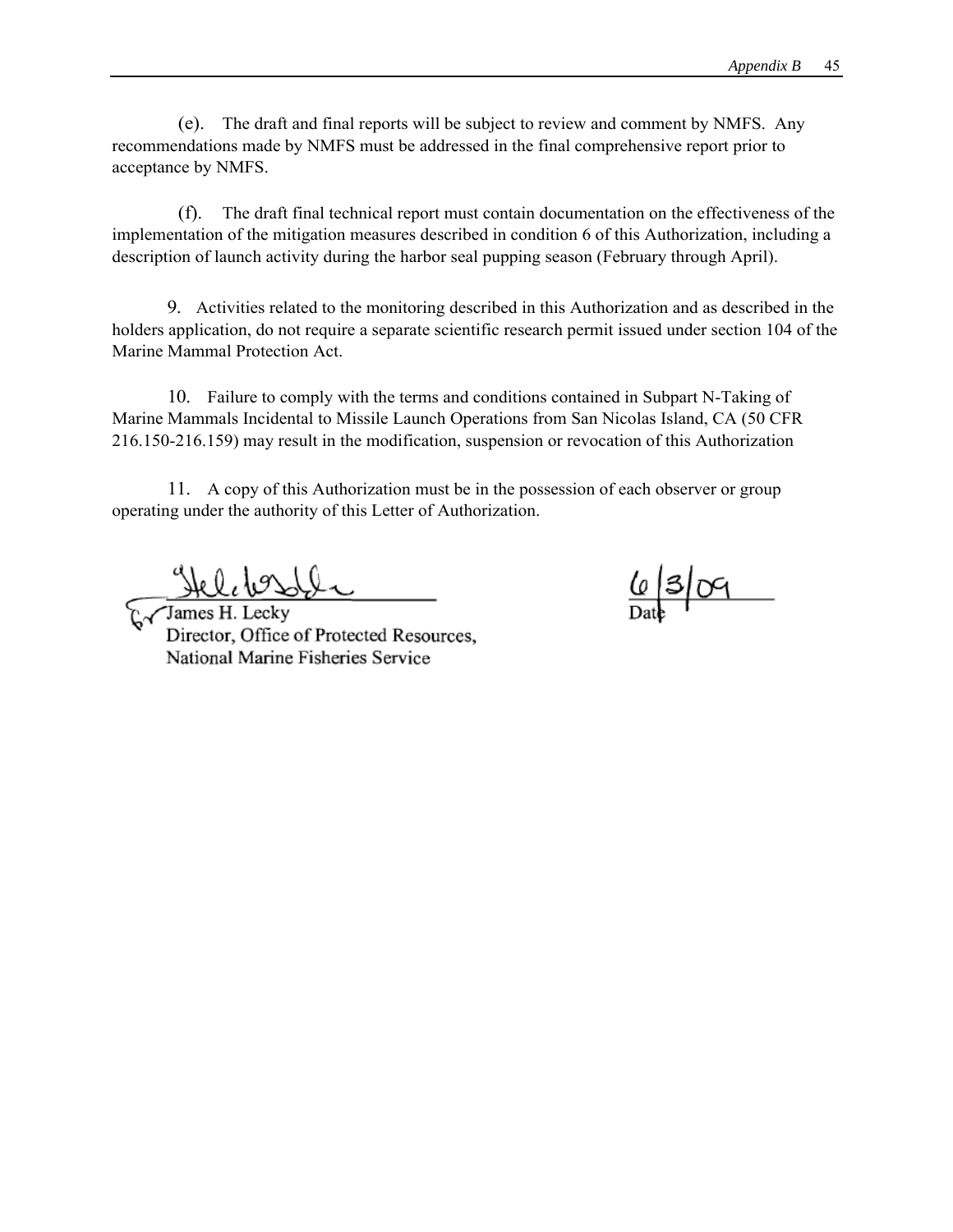## **APPENDIX B: ACOUSTIC DATA FROM THE VEHICLE LAUNCHES IN 2009**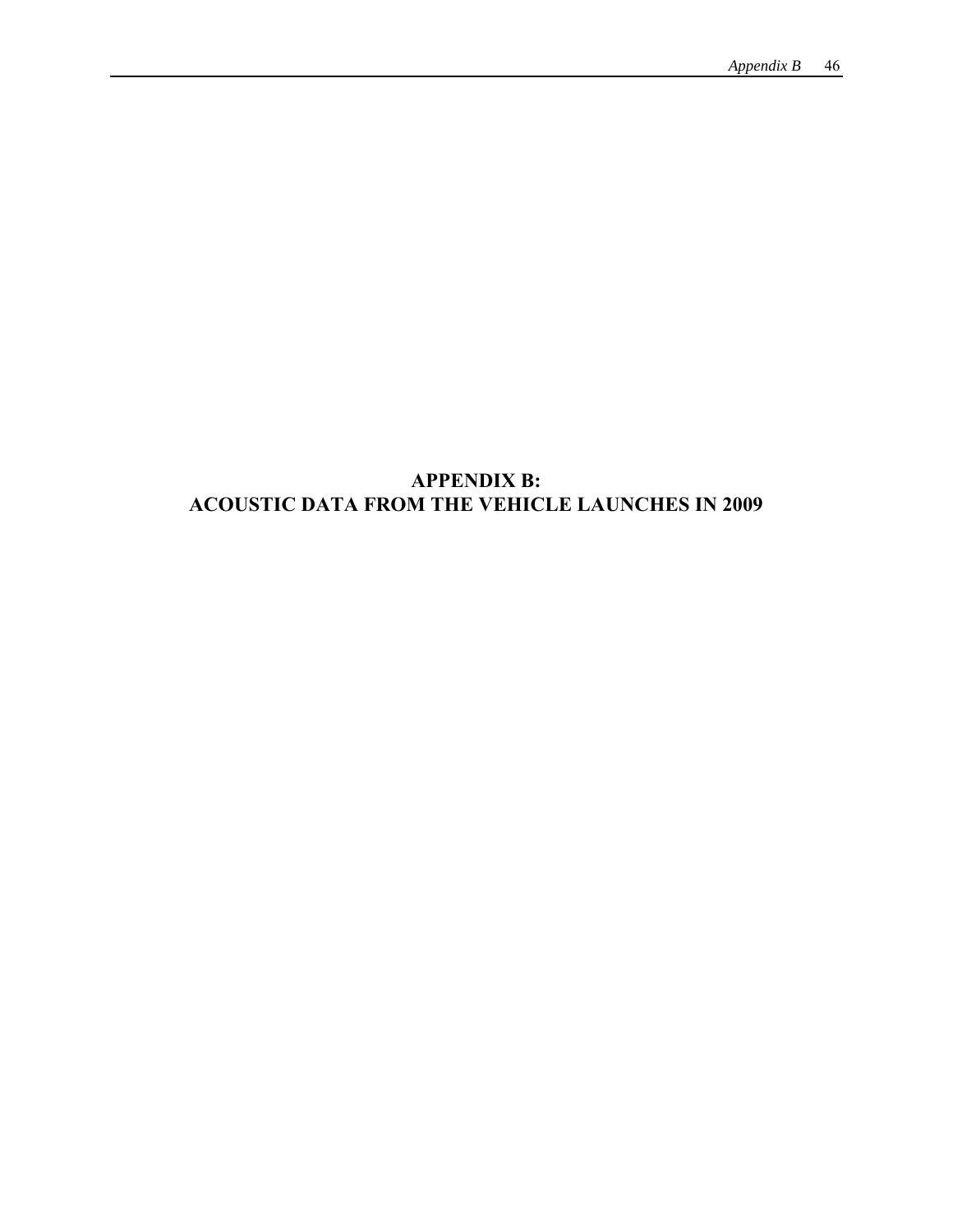

FIGURE B-1. (A) Pressure waveform and (B) one-third octave band levels for a Terrier-Lynx flight at 22:16 on 6 June 2009 recorded at Bachelor Beach North. In (B),  $\Diamond$  = missile sound energy;  $\Box$  = instrumentation noise energy;  $\Delta$  = ambient noise power. Band frequencies in Hertz (Hz).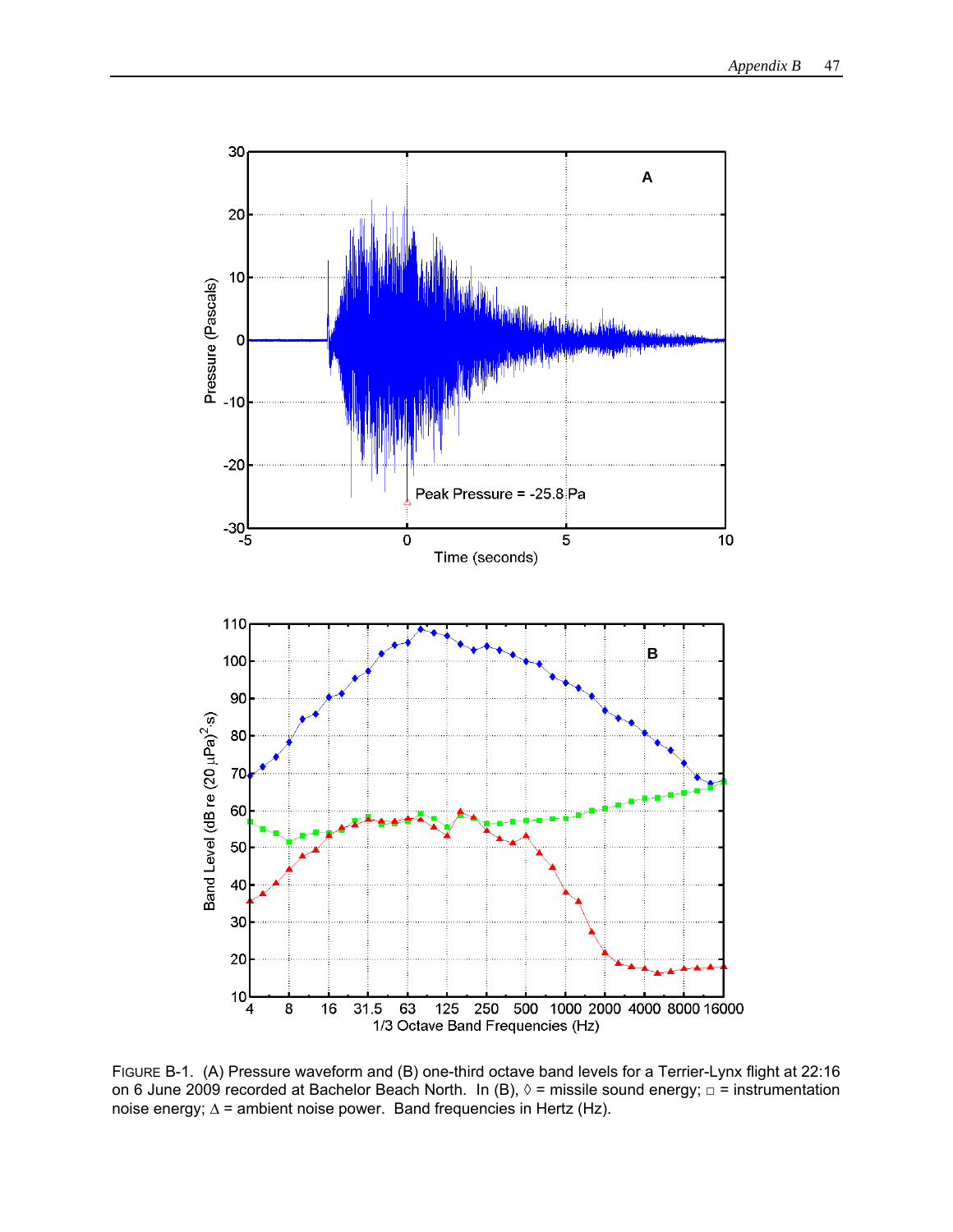

FIGURE B-2. (A) Pressure waveform and (B) one-third octave band levels for a Terrier-Lynx flight at 22:16 on 6 June 2009 recorded at Redeye Beach. In (B),  $\Diamond$  = missile sound energy;  $\Box$  = instrumentation noise energy; Δ = ambient noise power. Band frequencies in Hertz (Hz).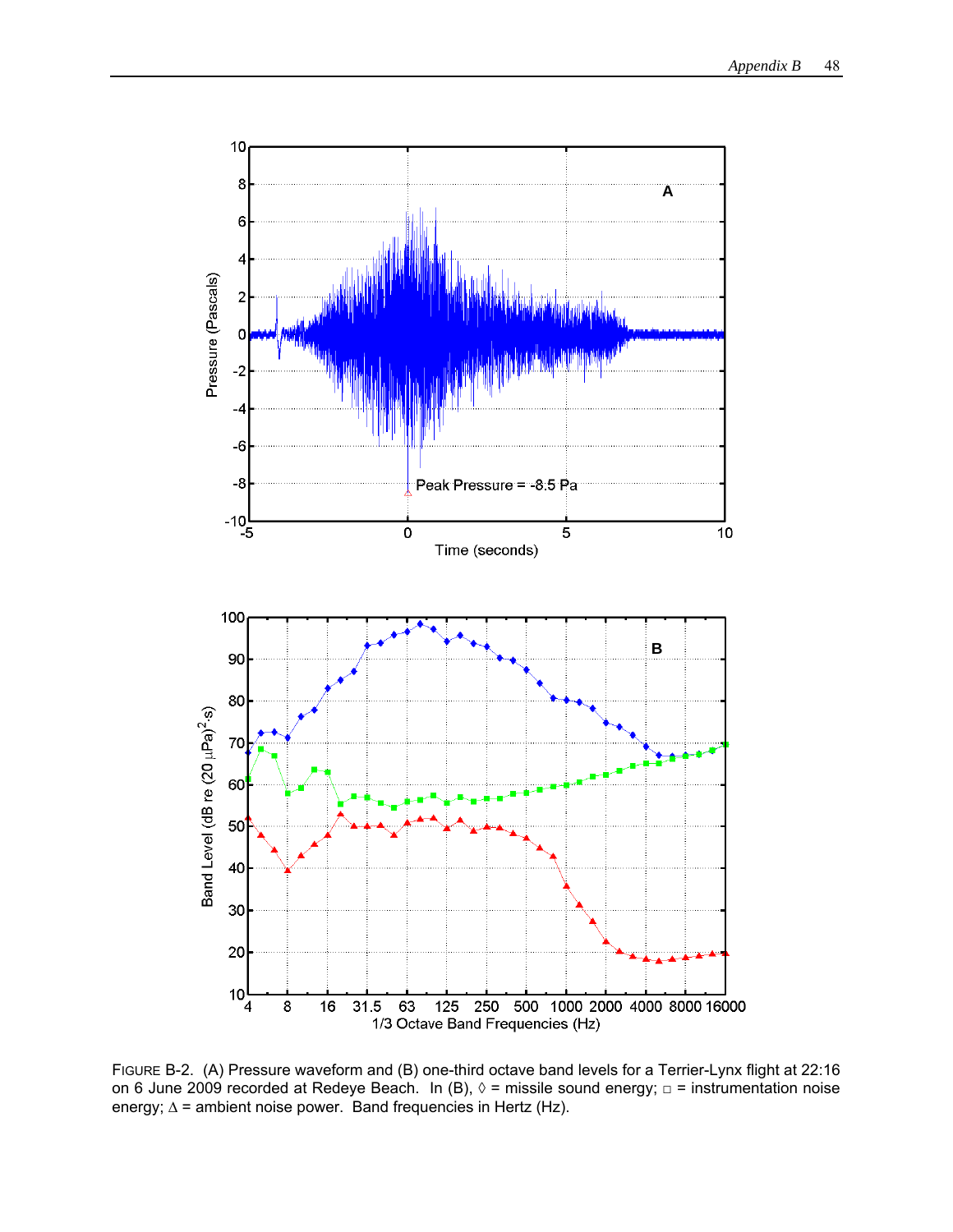

FIGURE B-3. (A) Pressure waveform and (B) one-third octave band levels for a Terrier-Lynx flight at 22:31 on 13 June 2009 recorded at Dos Coves South. In (B),  $\Diamond$  = missile sound energy;  $\Box$  = instrumentation noise energy; Δ = ambient noise power. Band frequencies in Hertz (Hz).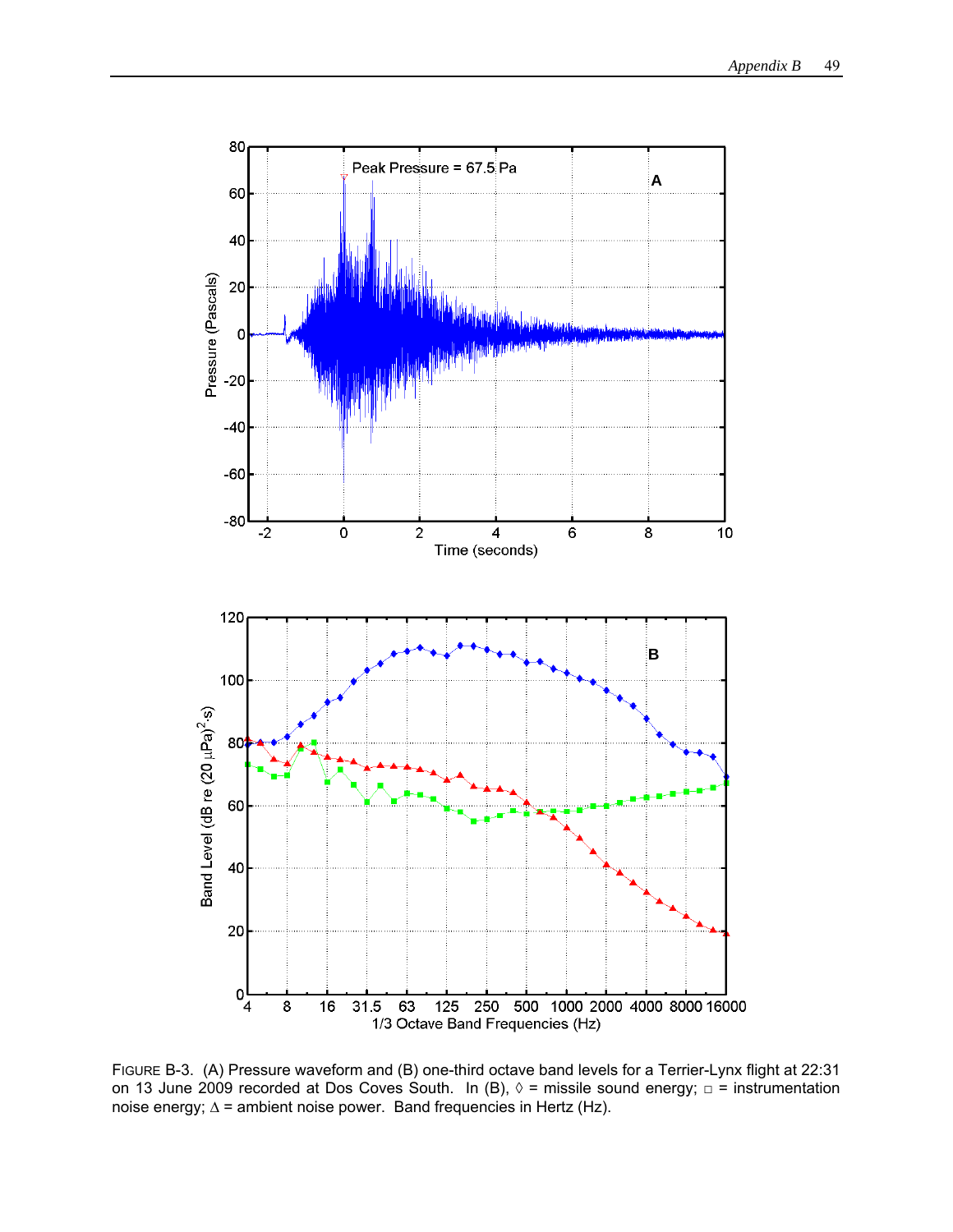

FIGURE B-4. (A) Pressure waveform and (B) one-third octave band levels for a Terrier-Lynx flight at 22:31 on 13 June 2009 recorded at Bachelor Beach North. In (B),  $\Diamond$  = missile sound energy;  $\Box$  = instrumentation noise energy;  $\Delta$  = ambient noise power. Band frequencies in Hertz (Hz).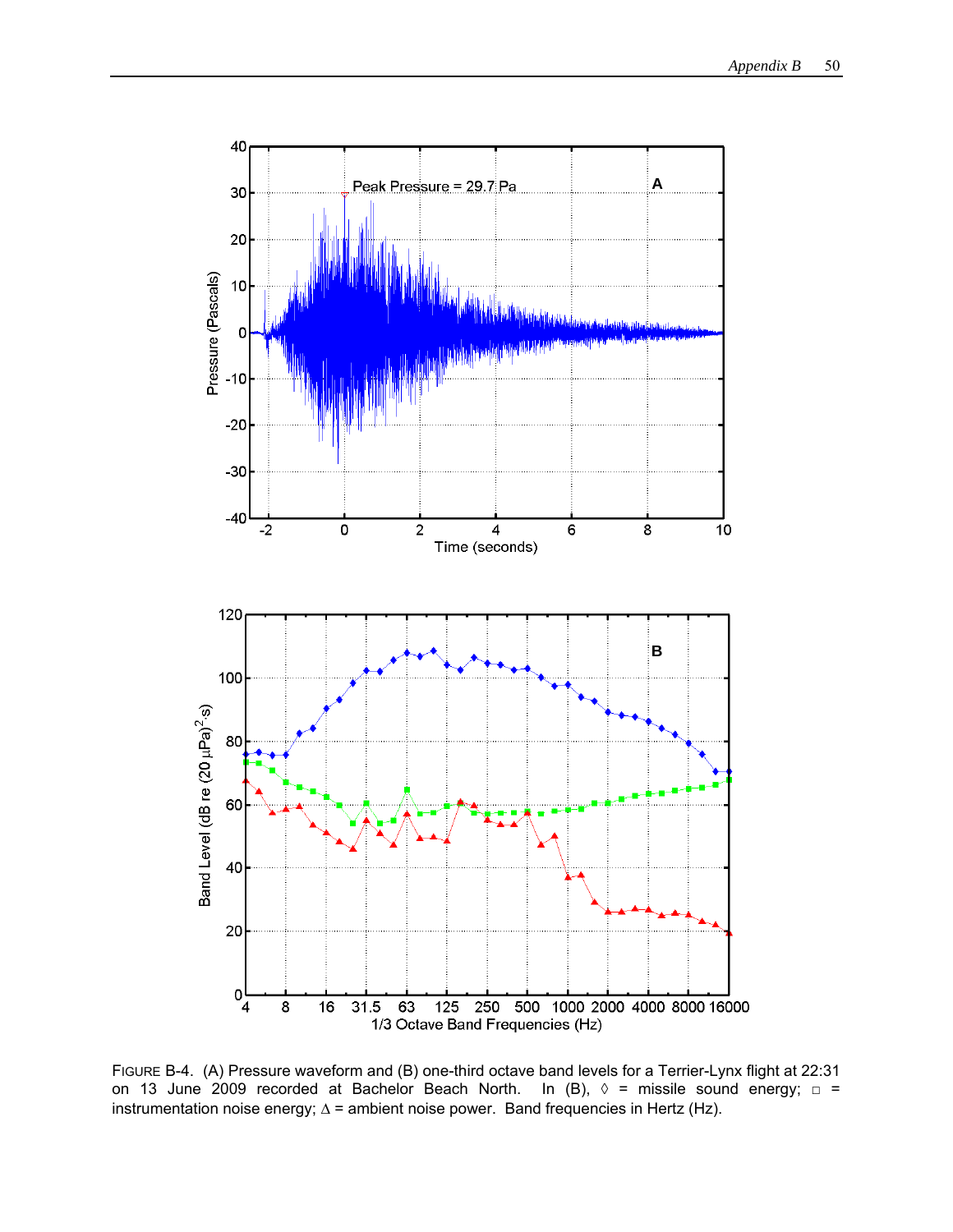

FIGURE B-5. (A) Pressure waveform and (B) one-third octave band levels for a Terrier-Lynx flight at 22:31 on 13 June 2009 recorded at Redeye Beach. In (B),  $\Diamond$  = missile sound energy;  $\Box$  = instrumentation noise energy; Δ = ambient noise power. Band frequencies in Hertz (Hz).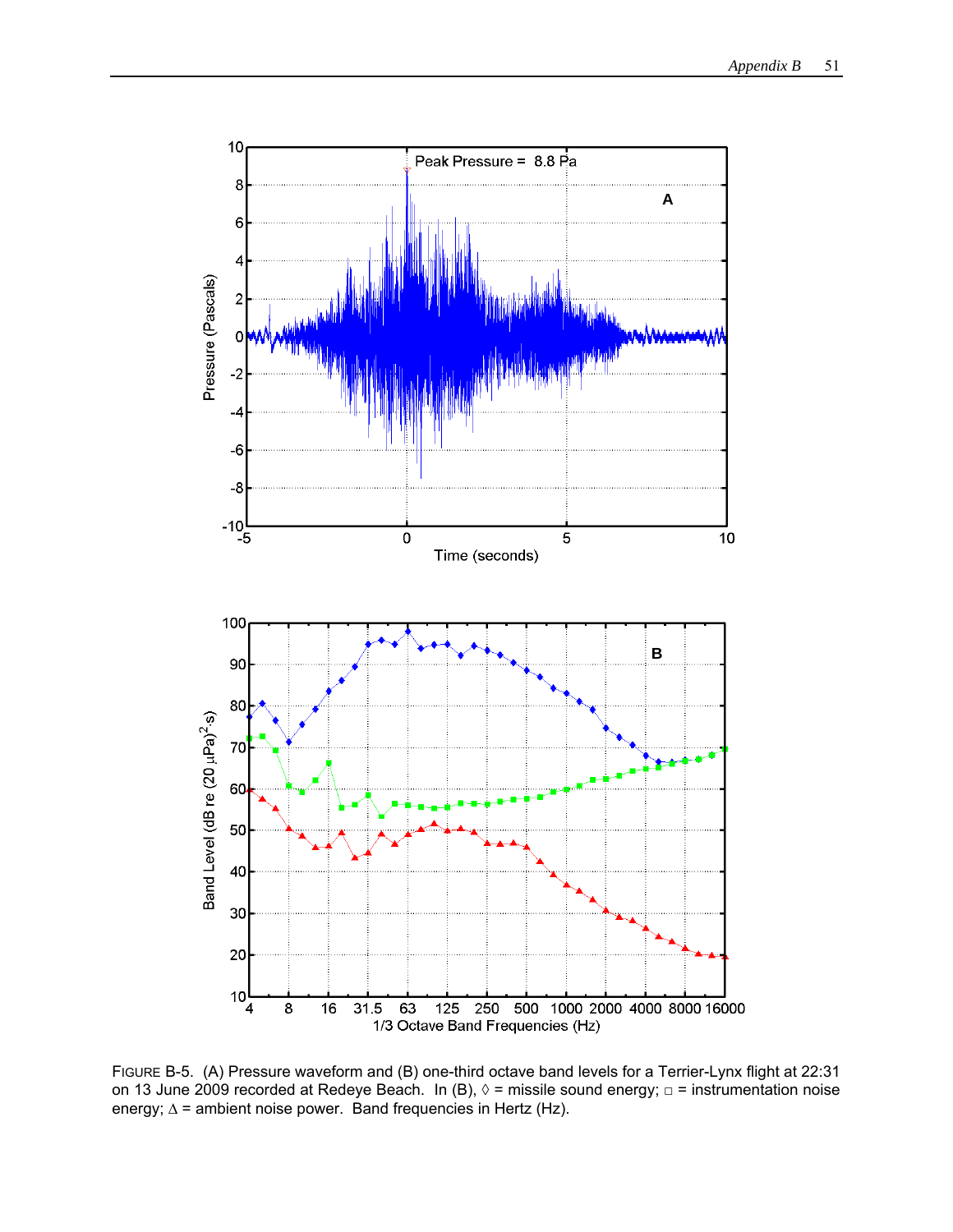

FIGURE B-6. (A) Pressure waveform and (B) one-third octave band levels for a Terrier-Black Brant flight at 20:50 on 10 August 2009 recorded at Dos Coves South. In (B),  $\Diamond$  = missile sound energy;  $\Box$  = instrumentation noise energy;  $\Delta$  = ambient noise power. Band frequencies in Hertz (Hz).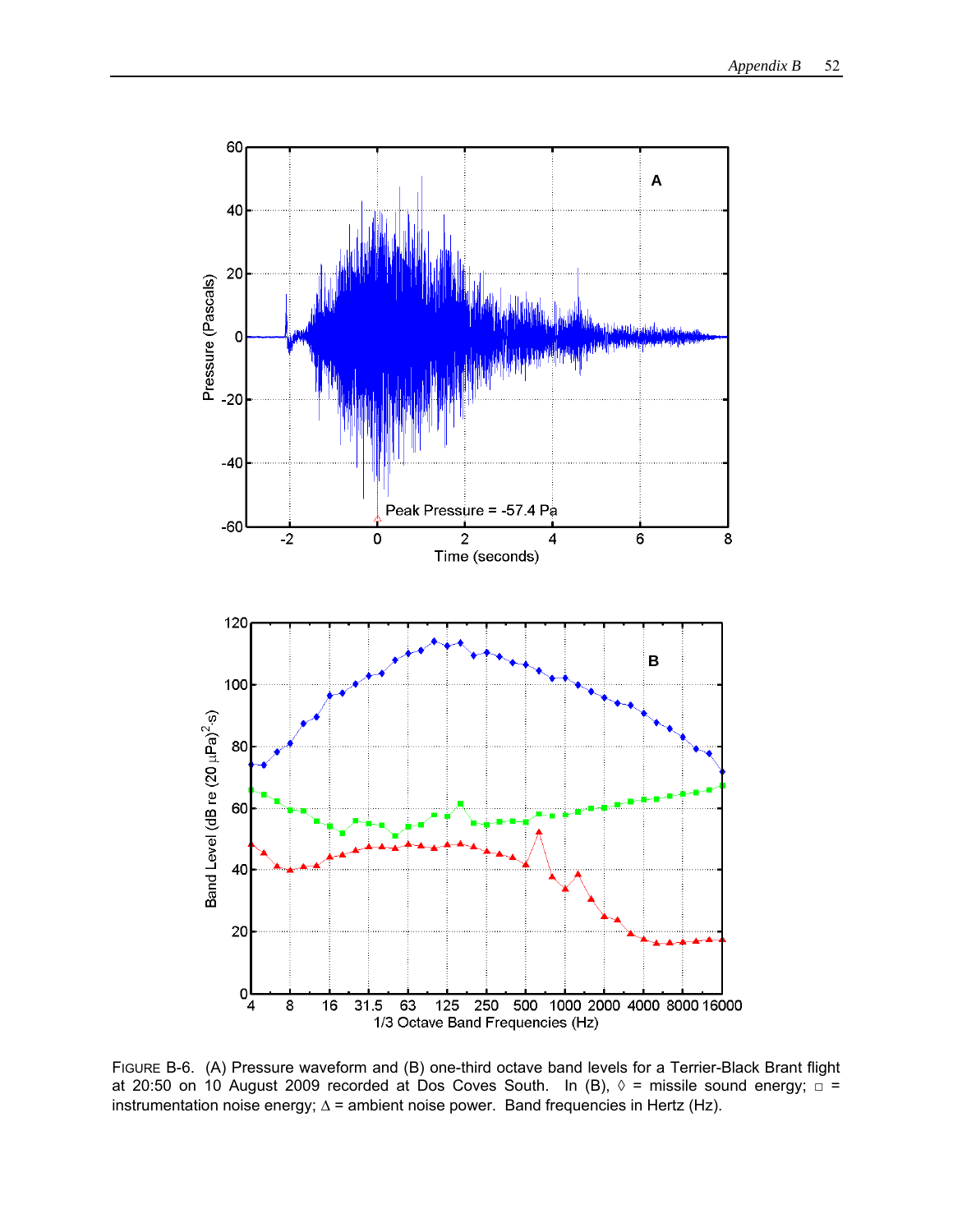

FIGURE B-7. (A) Pressure waveform and (B) one-third octave band levels for a Terrier-Black Brant flight at 20:50 on 10 August 2009 recorded at Bachelor Beach South. In (B),  $\Diamond$  = missile sound energy;  $\Box$  = instrumentation noise energy;  $\Delta$  = ambient noise power. Band frequencies in Hertz (Hz).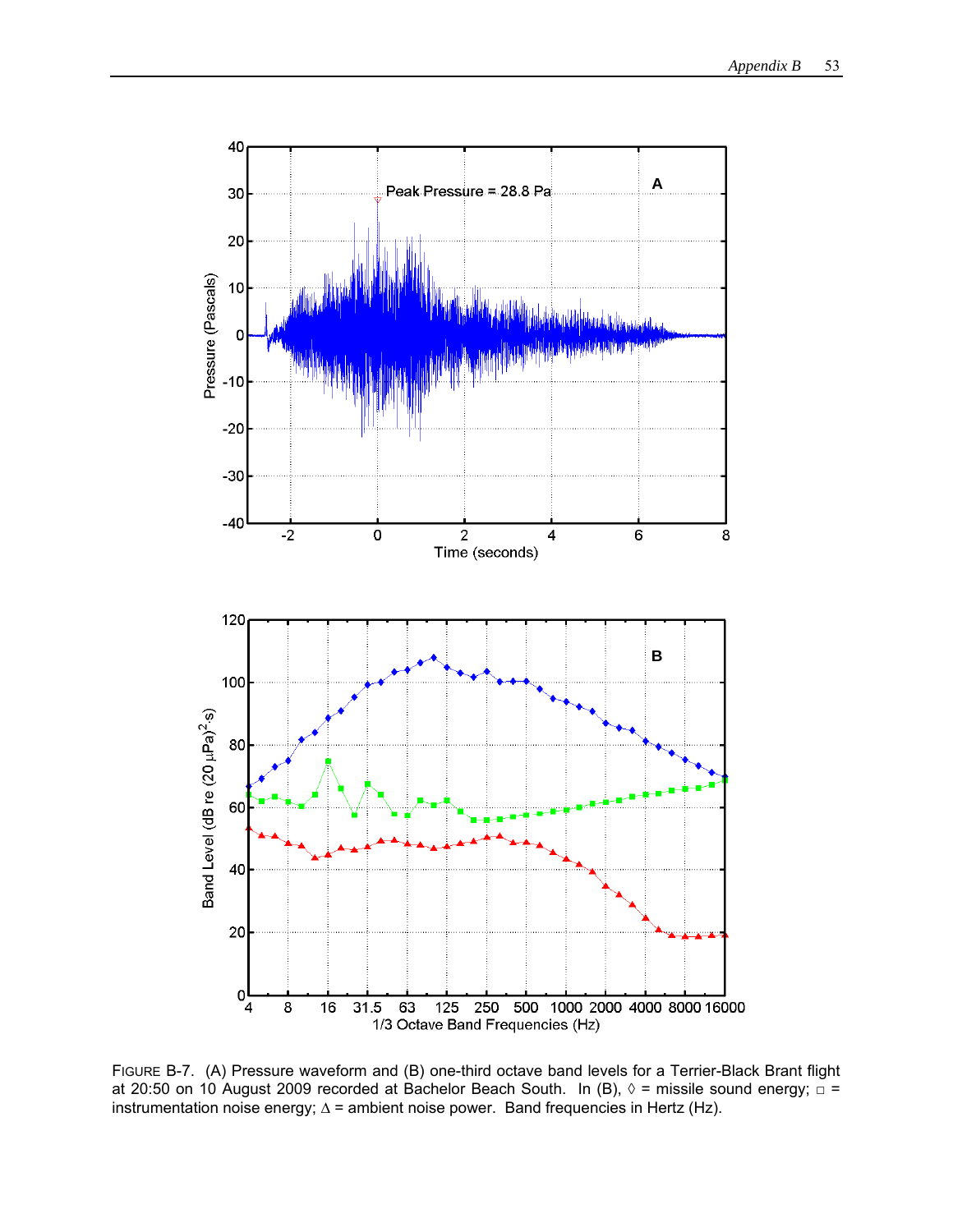

FIGURE B-8. (A) Pressure waveform and (B) one-third octave band levels for a Terrier-Black Brant flight at 20:50 on 10 August 2009 recorded at The "Y". In (B),  $\lozenge$  = missile sound energy;  $\Box$  = instrumentation noise energy; Δ = ambient noise power. Band frequencies in Hertz (Hz).